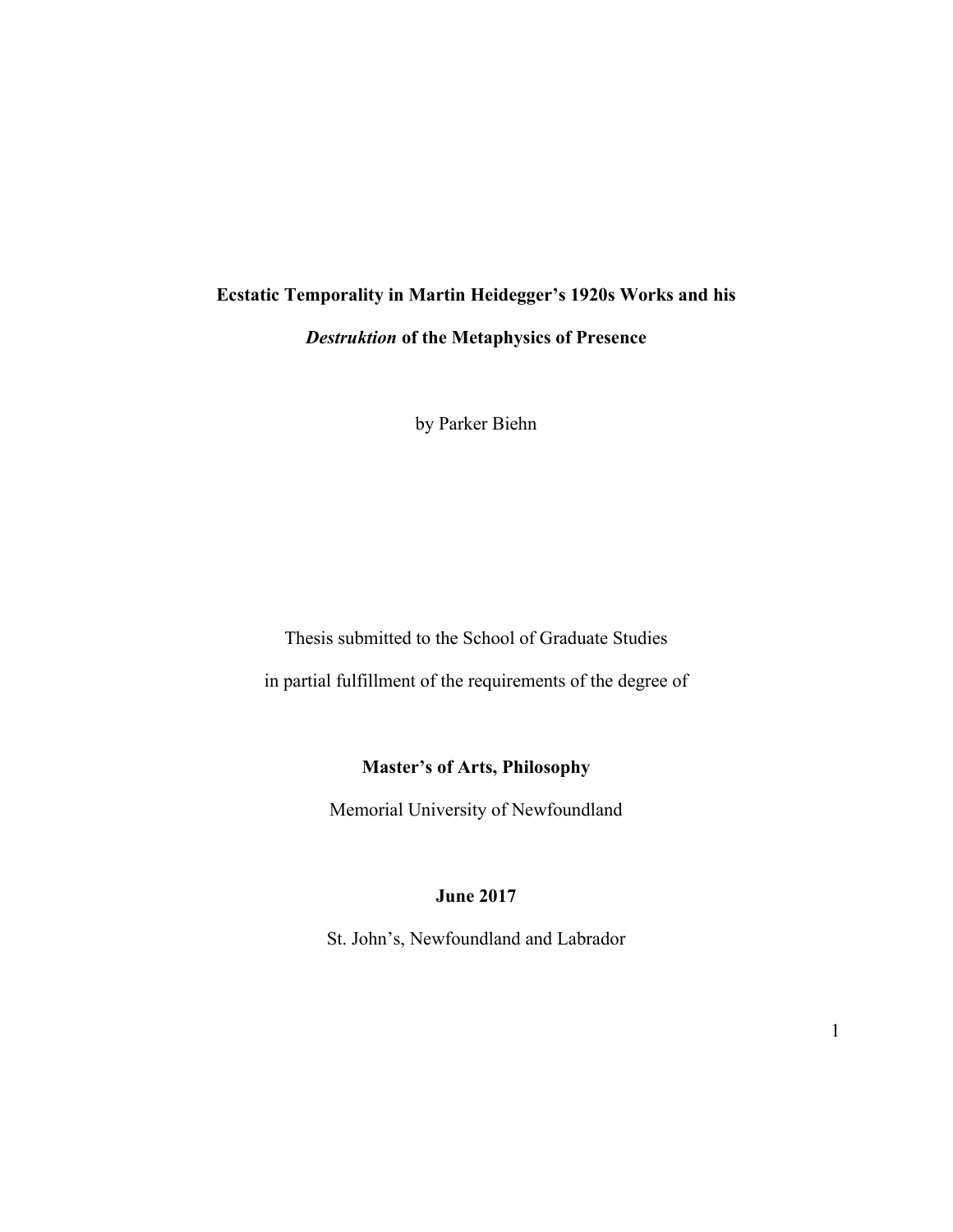#### Keys to Works Cited

#### Works by Martin Heidegger

- *BPP The Basic Problems of Phenomenology*. A. Hofstadter, transl. Bloomington: Indiana University Press, 1988.
- *BT Being and Time*. J. McQuarrie and E. Robinson, transl. Malden: Blackwell, 2013.
- *CT The Concept of Time*. W. McNeill, transl. Oxford: Blackwell, 1992.
- *GA 26 Metaphysics Anfangsgründe der Logik im Ausgang von Leibniz*. *Gesamtausgabe*, vol. 26. Marburg lecture course, Summer Semester, 1928. Frankfurt am Main: V. Klostermann, 1978.

#### Works by Other Authors

- *EC Ecstasy, Catastrophe*. Krell, D. F. Albany: State University of New York Press, 2015.
- *HA Heidegger and Aristotle: The Question of Being*. Sadler, T. London: Athlone, 1997.
- *HEP Heidegger's Early Philosophy: The Phenomenology of Ecstatic Temoprality*. London: Continuum, 2011.
- **"HTB"** *–* "Heidegger on Time and Being." Kockelmans, J. J. In *Martin Heidegger: Critical Assessments* (Vol. 1, pp. 141-169). London: Routledge, 1992.
- *IM Intimations of Mortality*. Krell, D. F. University Part: Pennsylvania State University Press, 1991.
- **"OG"**  "*Ousia* & *Grammē*." Derrida, J. In *Margins of Philosophy* (A. Bass Trans.). Chicago: University of Chicago Press, 1982.
- *OT The Ontology of Time*. Chernyakov, A. Boston: Kluwer, 2002.
- *P Physics*. Aristotle. In *Selections* (T. Irwin and G. Fine Trans.). Indianapolis: Hackett, 1995.
- *PH The Philosophy Of Heidegger*. Watts, M. Montreal: McGill-Queens University Press, 2014.
- *QBH Heidegger: The Question of Being & History*. Derrida, J. (T. Dutoit & G. Bennington,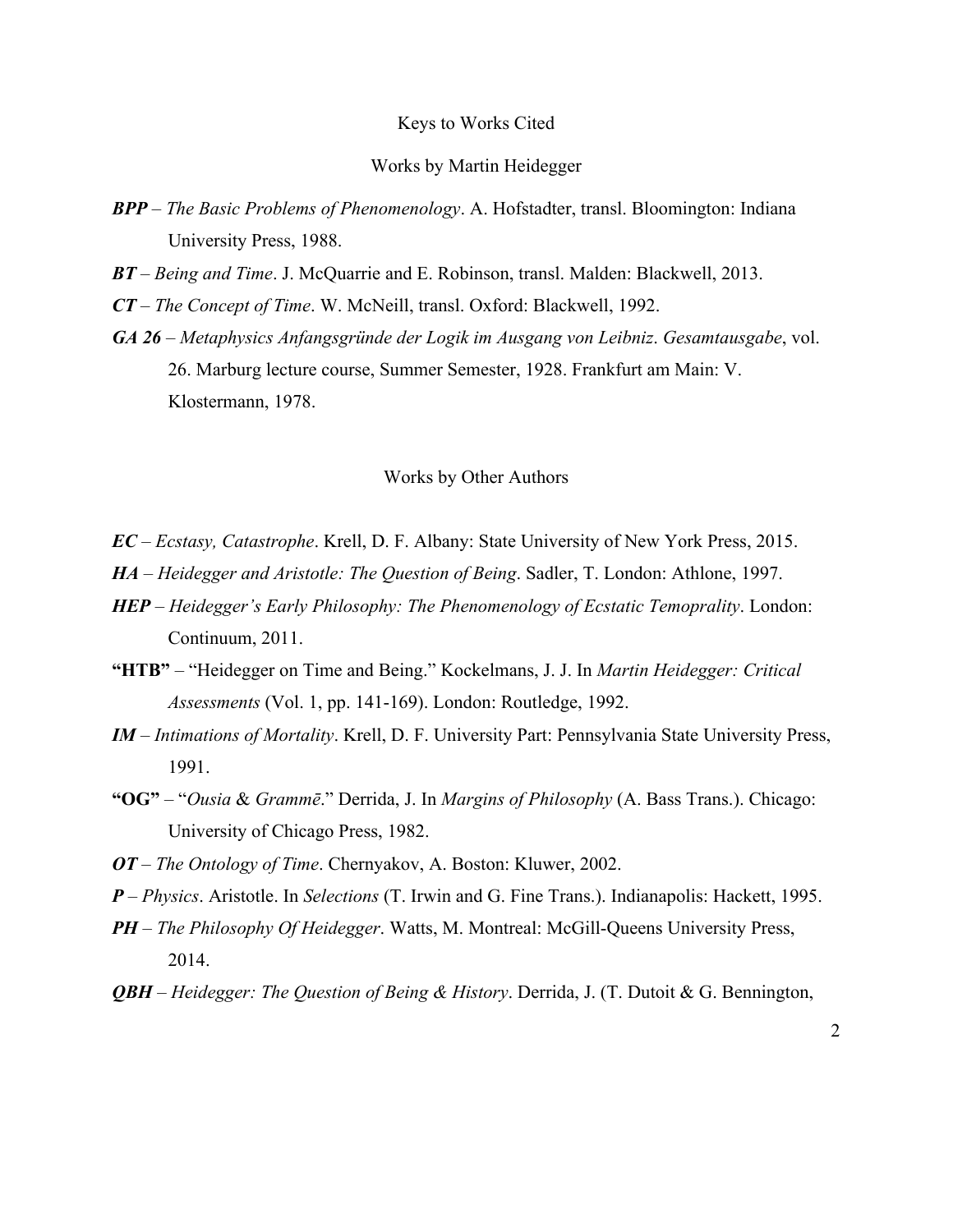Trans.). Chicago: University of Chicago Press, 2016.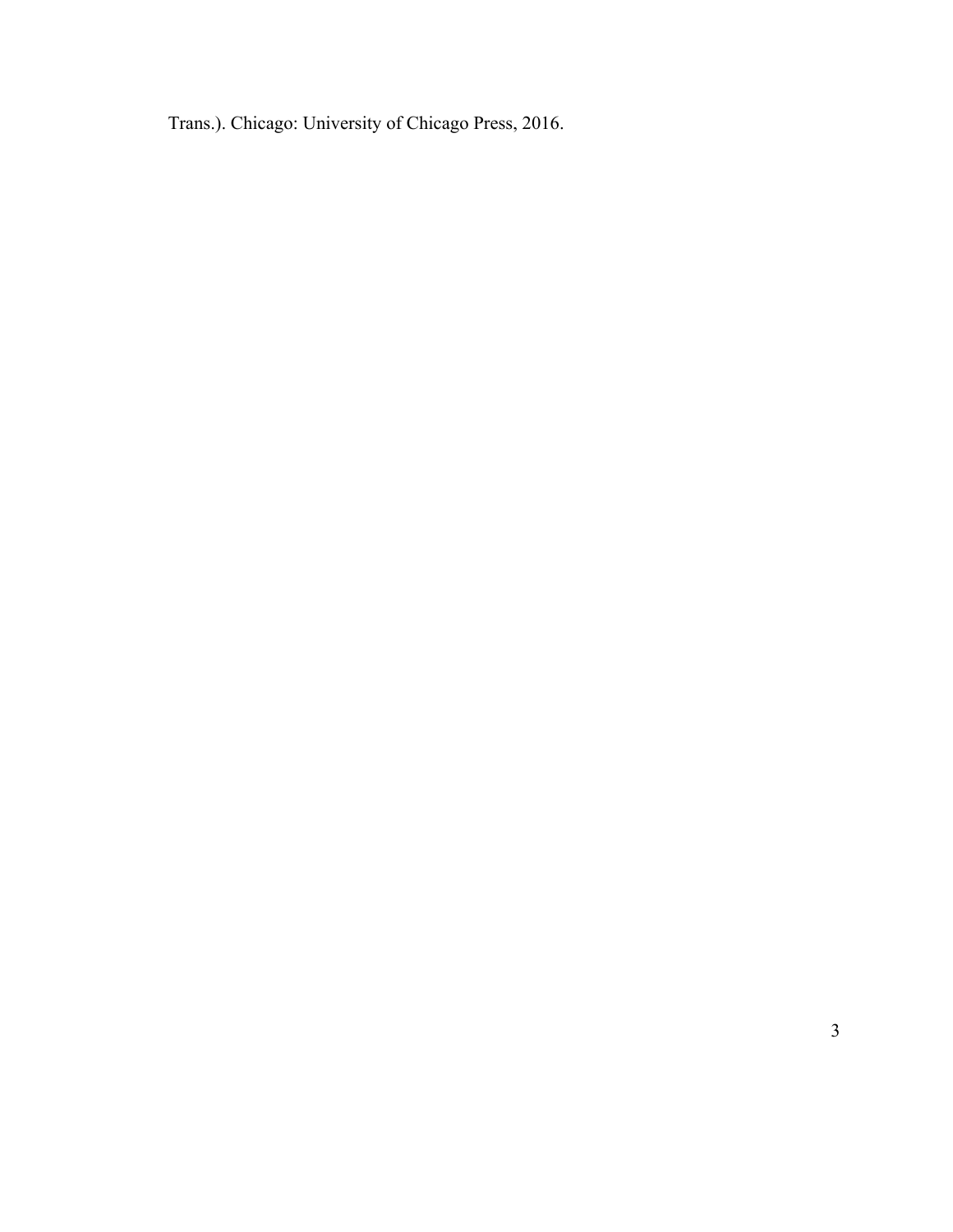#### **Introduction**

The goal of this thesis is to analyze and interpret Heidegger's theory of ecstatic temporality found in the second division of *Being and Time*, primarily in just one section, §65. Although readers will have progressed through more than three-quarters of the entire work before §65 is reached, this section, entitled "Temporality as the Ontological Meaning of Care," is key to the entire work. Heidegger's many projects contained within *Being and Time*—such as the project of *Destruktion* and the project of fundamental ontology—are all justified through the theory of ecstatic temporality. Despite the section's fundamental importance within *Being and Time*, however, Heidegger is at his least loquacious and the section suffers greatly from a severe lack of philosophical argumentation. The section all too often lays out assertions without justification and proceeds with haste. According to David Farrell Krell's count, there are four main "theses" supporting the theory of ecstatic temporality contained within roughly six pages. The brevity of §65 is even more alarming given the fact that Heidegger intends for his theory of temporality to be the first theory of time to have broken out of the paradigm set by Aristotle's analysis of time set forth in his *Physics*. While the first division of *Being and Time* serves as a propaedeutic for what is to come in §65, it is no doubt that there is much work to be done in working out the key elements of the theory of ecstatic temporality. My research will not be limited to *Being and Time*, but will also include Heidegger's short 1925 essay "The Concept of Time," and two longer works *The Metaphysical Foundation of Logic* and *Basic Problems of Phenomenology*—all of which appeared in the 1920s as part of Heidegger's project of fundamental ontology.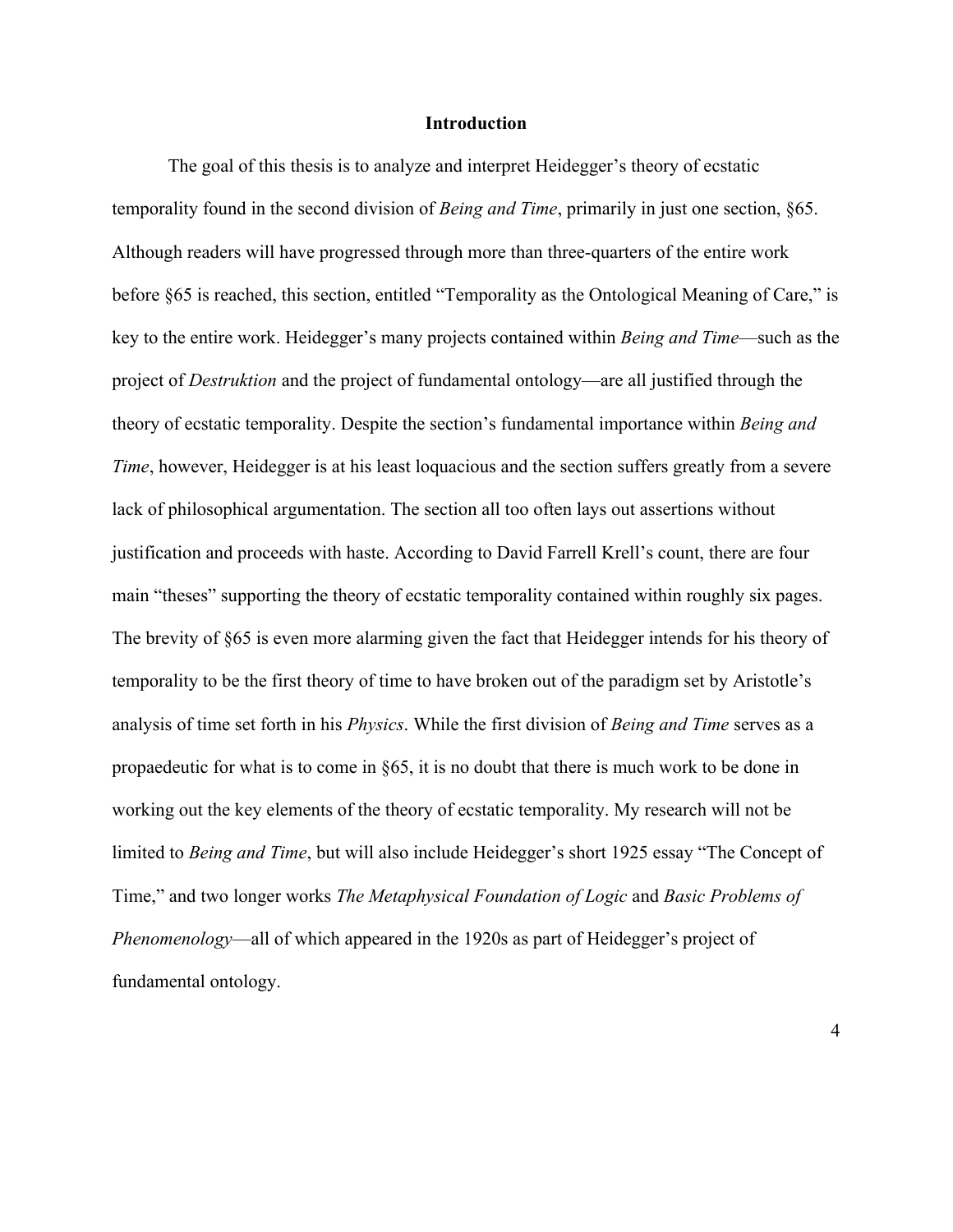The first chapter of this paper will provide an exegesis of ecstatic temporality. In order to do so, I will first ground §65 in Heidegger's theory of care (*Sorge*). While the structure of care is undeniably critical to the ontology of *Being and Time*, I argue that Heidegger's intention in Division One is to brush away much of the "philosophical clutter" that has impeded a true fundamental ontology. By that I mean Heidegger intends to ground his ontology not on a theory of consciousness or the soul or knowledge or synthetic *a priori* judgments. Rather, Heidegger is attempting to clear a space, a *Spielraum*, that allows for but does not begin with these things. Rather, *Being and Time's* ontological topography is an exploration of the cleared playspace of existence, which allows Dasein to explore its possibilities. But the word "possibilities" must also be explored. What does it mean for possibilities to expose themselves *meaningfully as possibilities* to Dasein? Division One answers that the structure of care illuminates Dasein's possibilities (which are always possibilities-for*-Being* [*Seinkönnen*]) because Dasein is always already thrown into a world that has a nexus of meaning built into it, alongside which Dasein presently exists, and that Dasein can understand its projects and possibilities which are always for the sake of something. Division Two redevelops each of Division I's themes as based in Dasein's relation to its own temporality (*Zeitlichkeit*). The world exists as an integral part of Dasein's *past*, Dasein exists alongside other beings *in the present*, and Daseins' projects and possibilities are all fundamentally *futural*.

Heidegger calls each one of these forms of time an *ecstasis* (*Ekstase*) of temporality, and the *unity* of the three ecstases of temporality *is* care. Such a unity brings together all three ecstases, but is not in any way ontologically reducible to the so-called "present moment." Rather,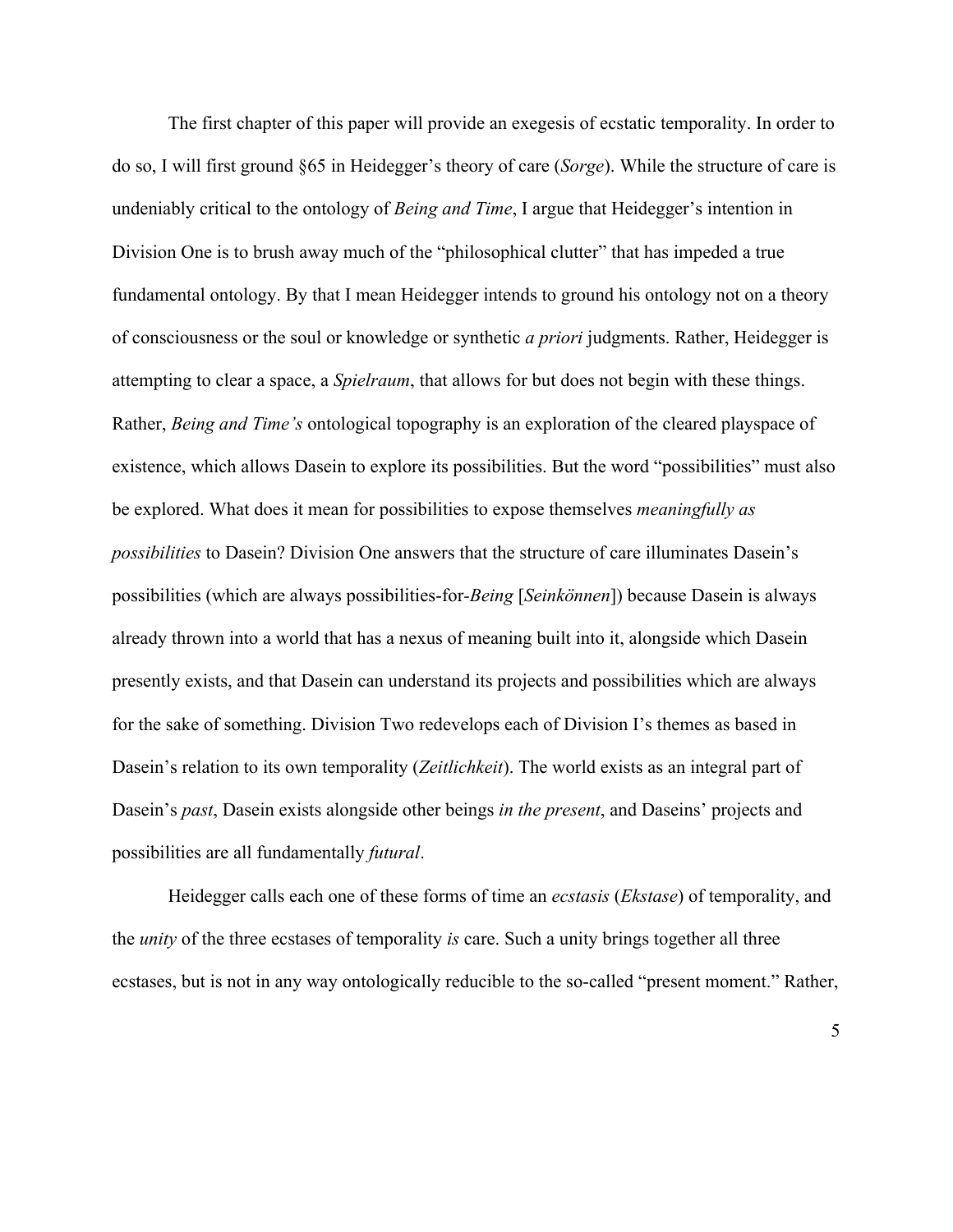"*in every ecstasis, temporality temporalizes itself as a whole*" (*BT* 401). Each ecstasis is whole and complete, contrary to the Aristotelian analysis of time, which reduces the past and future to unanalyzable non-Being. Likewise, ecstatic temporality cuts directly at many of the fundamental tenets of the ordinary conception of time that philosophy has subscribed to since Aristotle. In order to make those differences explicit, I rely on the four theses that Krell has distilled from §65's discussion of ecstatic temporality. They are, in order: "Time is originally the temporalization of temporality, which makes possible the constitution of the structure of care"; "temporality is essentially ecstatic"; "temporality temporalizes originally out of the future"; and "original time is finite" (*EC* 21). The third section of the first chapter engages each of these theses directly. But what should be clear from the theses, even before analyzing them, is that they are aimed to usurp the 2,500-year hegemony of the "now" in terms of thinking both time and being.

The last section of the first chapter will focus on exploring a difficulty that arises between the publication of *Being and Time* (1927) and *Basic Problems of Phenomenology* (1928). In the year between the publication of the two works, it appears that Heidegger altogether abandons the third thesis, which states that temporality temporalizes itself primordially out of the future in order to rework the important of the ecstasis of the present. But significant issues arise out of Heidegger's decision to drop this thesis, specifically because the third and fourth theses are closely related to one another: part of the justification of the fourth thesis (that original time is *finite*) relies on the fact that finitude and closing-off belongs to the structure of the futural ecstasis. But if Heidegger is to turn away from the third thesis, the fourth thesis is jeopardized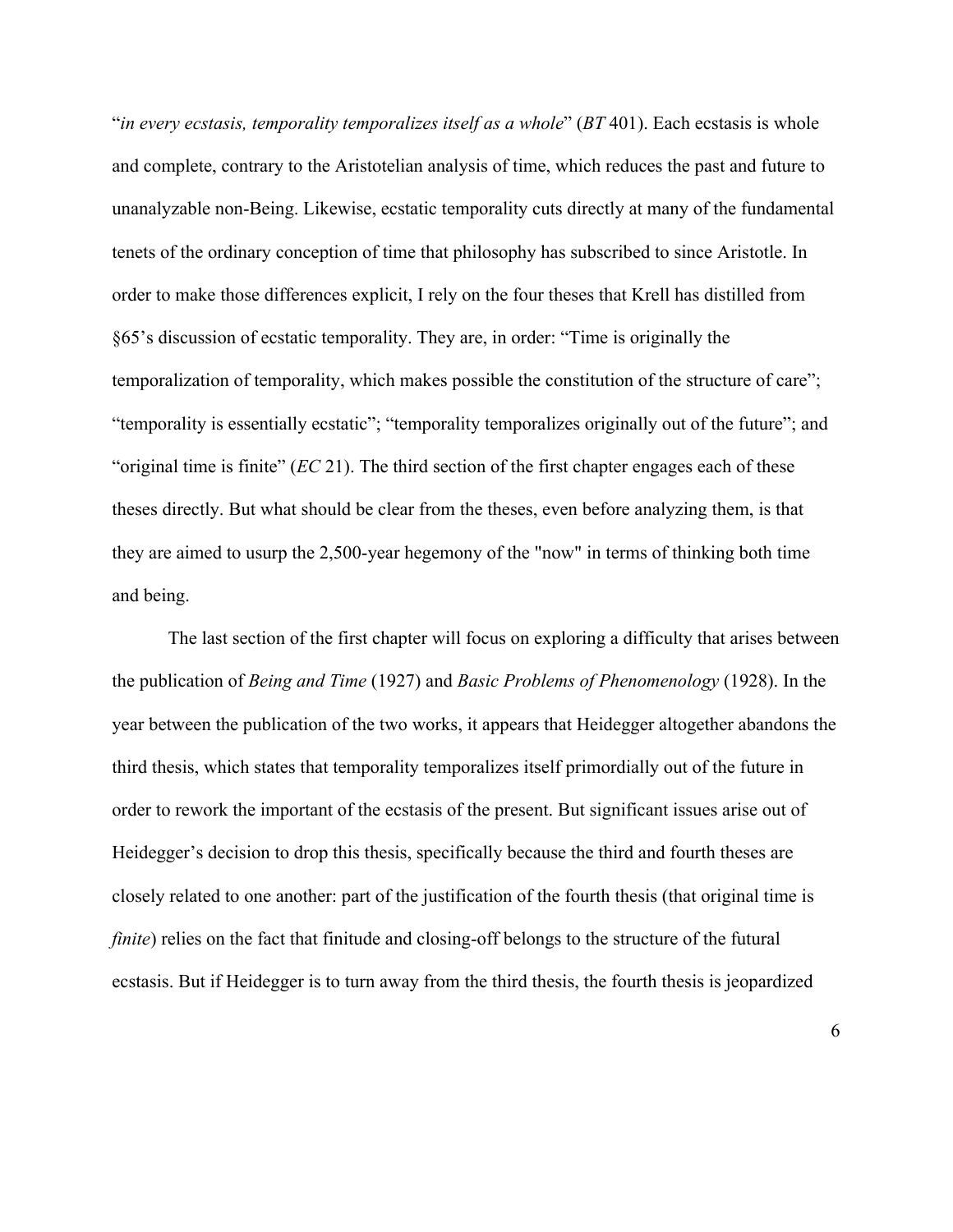despite the fact that Heidegger argues for it (although, as we shall see, only to a point) in *Basic Problems*.

Chapter Two of this paper will center around Derrida's early (1964-5) reading of Division Two of *Being and Time*. As I wrote above, I argue in Chapter One that ecstatic temporality allowed Heidegger to explain the structure of *Sorge* and how Dasein meaningfully engages in the world. Likewise, ecstatic temporality represents a major step beyond Aristotelian ontology by breaking through the limitations of the present moment. I argue, however, that the impact of ecstatic temporality in the history of philosophy is much more important than that. By breaking free of the boundary set by the 'now,' Heidegger also takes a step beyond (or perhaps *within*) a metaphysical tradition which can only think in terms of the presence of what is present *in* the present. (Such a metaphysics also incorporates the modalities of presence [namely, *absence*] and thus incorporates what is known as "negative theology" in its purview as well.) The second division of *Being and Time* drives a divide directly into the history of philosophy by challenging the presupposition that an understanding of temporality is grounded in a sound metaphysics. Rather, *Being and Time* is committed to the opposite: grounding ontology in *temporality*. How does this play out?

*Being and Time* is clear from the outset that it is in the pursuit of concrete questions. One of those concrete questions is "what is the meaning of finitude?" Dasein dies. It also has a relationship to that death. Two issues arise here, both related to the metaphysics of presence. Firstly, what is death in the Aristotelian or what Heidegger dubs the "'vulgar" understanding of time? Nothing other than a point in the future, beyond which Dasein is no longer considered to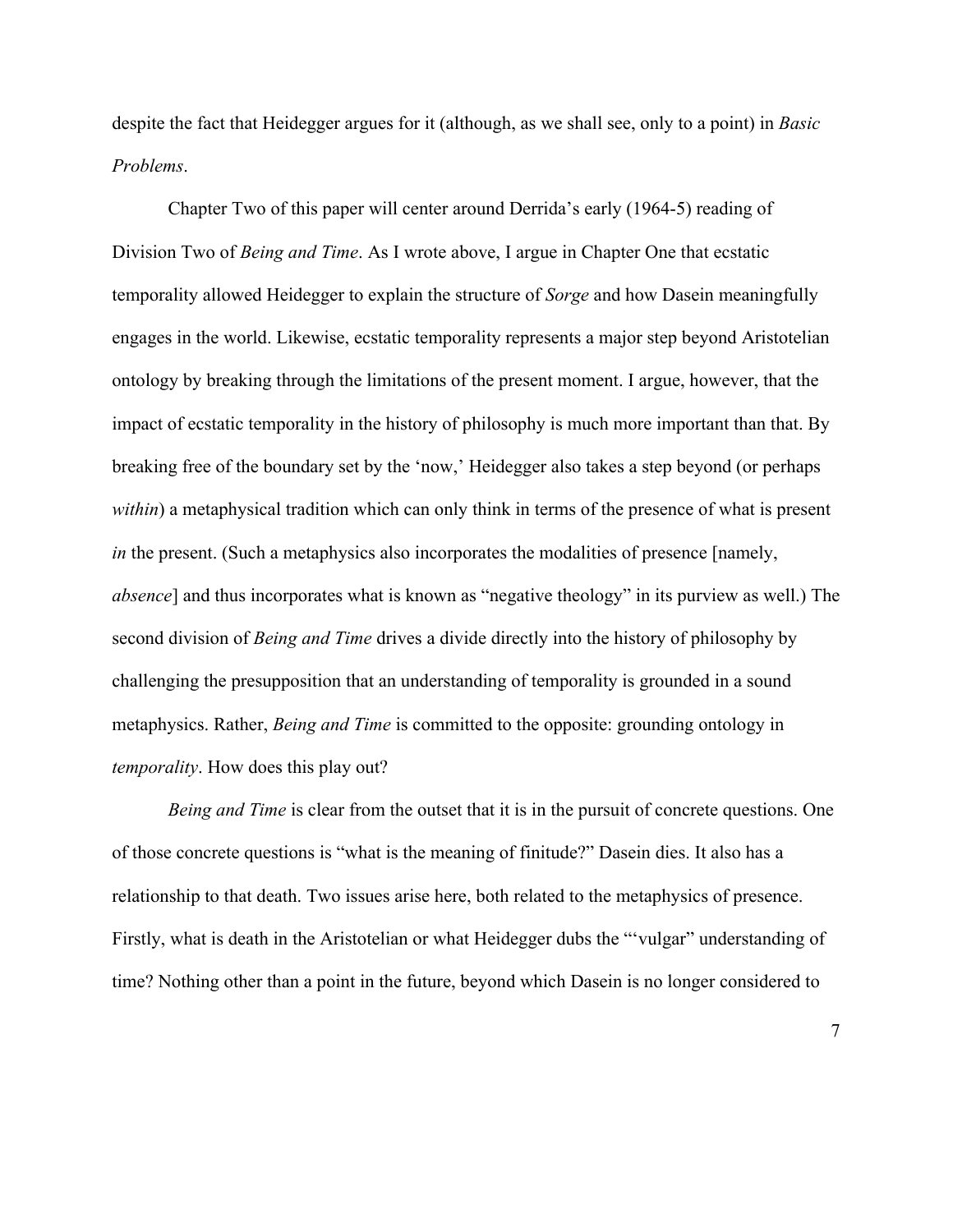be living. This answer undoubtedly belies the importance of death; certainly one does not *feel* that one's death is reducible to a mere point in time. But this reduction is precisely what is distilled from the account of time in Aristotle's *Physics*, which attempts to give an account for bodies and motion, not the meaning of death. Secondly, if Dasein can only have a relationship with things given to it in the present (as the past and present are, in distinction to the now, *not*), how can Dasein have a relationship to its own death since it can never be present to such death in the present moment?

I argue in the second chapter of this thesis that such questions that Heidegger is attempting to undertake in the 1920s cannot be answered in an ontological way so long as philosophy unknowingly grounds its metaphysics in an understanding of time that makes no ontological claim on the past or future. But, for example, death is unsurpassable, *unüberholbar*, according to Heidegger. Dasein dies, yes, but death is *philosophically* unsurpassable. I mean that in the sense that *Being and Time* realizes that an inquiry into the nature of Dasein's undeniable finitude has the potential to solicit (which Derrida interprets as "to shake" from the Latin *sollicitare*) the entire structure of philosophy. As I argue in the second chapter, Heidegger's investigation into Dasein's finitude does not amount to an obsession with death but rather a deep engagement with the structures of all three ecstases: the past, future, and the present. By taking these ecstases seriously *ontologically*, Heidegger attempts to ground what we have always already been certain of: these ecstases of time assert themselves on us and the relationships that we have to them are not arbitrary. (What could be *more* meaningful than the matters of birth and death? These are precisely the matters by which we gauge the importance of any other matter.)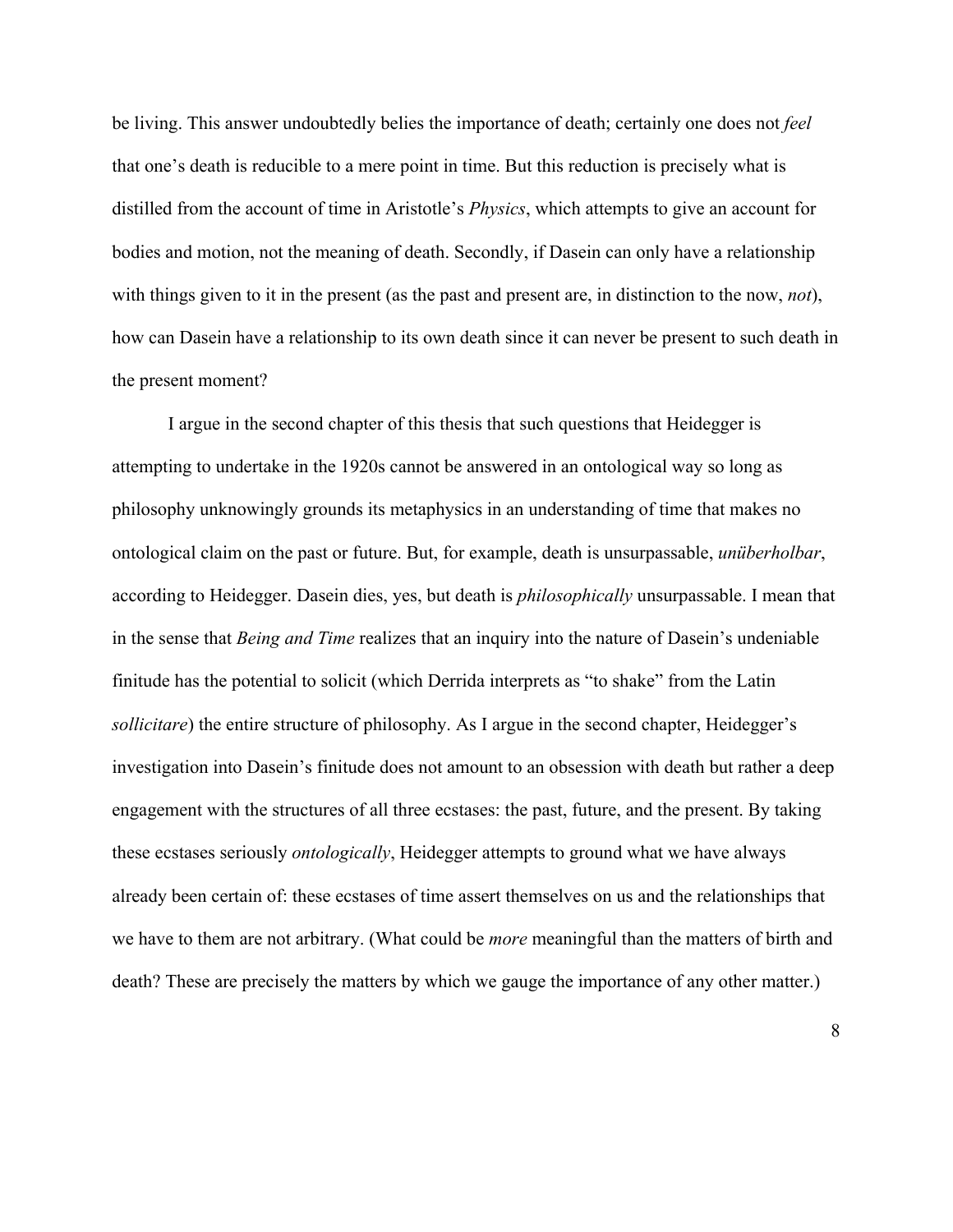But, if Heidegger's analyses are true, philosophy is not able to secure or justify these relationships within the confines of an understanding of time that has not been radically altered in the last two-and-a-half millennia.

However, the question remains as to whether or not Heidegger is indeed able to break through the metaphysics of presence to do so. The last section of Chapter Two will engage with this question and explore Derrida's answer to it. Does Heidegger exit or fully deconstruct the western philosophical canon? The answer would surely be "no" if that was actually the question. The retrospective question asked about the success of *Being and Time* to break out of the limitations of the metaphysics of presence should not be framed as if Heidegger threw out the philosophical rule book. Rather, one should question not whether Heidegger was able to think past the metaphysics of presence, but if *Being and Time* was able to think *through* it. Thinking past or without the metaphysics of presence means practicing philosophy ahistorically, which would be contradictory to the project of *Being and Time* in the first place. I argue that Heidegger does not seek to refute the metaphysics of presence but rather to shake (or "solicit") the foundations of philosophy so that it may begin to take the first steps outside (or *within*, as Derrida argues) of the confines of ancient metaphysics.

In order to arrive at such a conclusion, I have arranged the thesis to be comprised of two complementary chapters. The reader should view the first chapter as an exegesis of the fundamental aspects of ecstatic temporality as it appears in a selection of Heidegger's works of the 1920s and a laying out of some of the fundamental philosophical moves and gestures in this period. Although a discussion of the problems surrounding ecstatic temporality as it appears in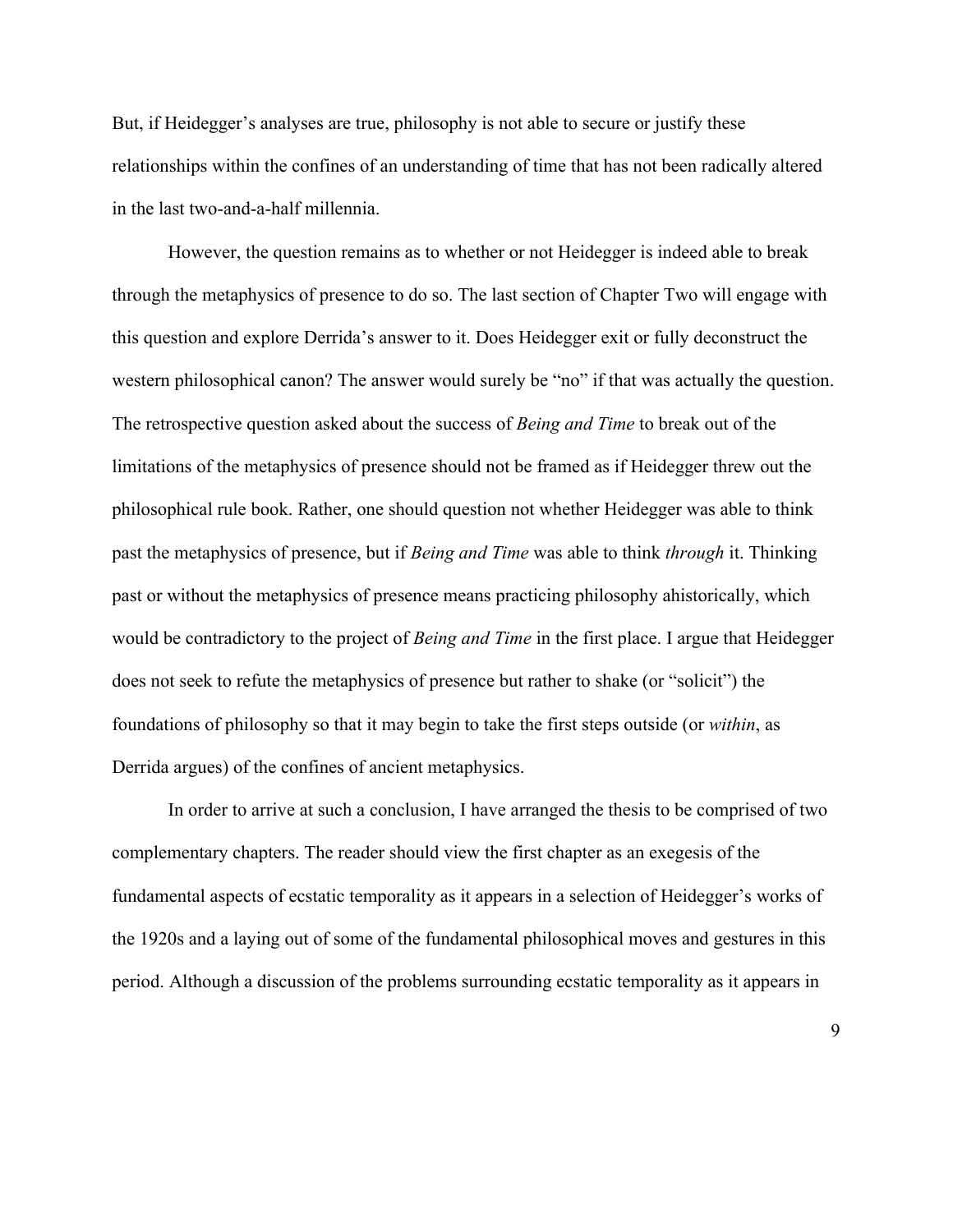*Being and Time* alone could warrant an entire thesis (at least), my ultimate goal is not to give an exhaustive analysis of Heidegger's theory, but to examine the significance of such a theory. Thus, the first chapter serves to elucidate the theory of ecstatic temporality in order to ground the discussion of Heidegger's *Destruktion* of the metaphysics of presence in the second chapter. I follow an early Derridean reading of this *Destruktion* and focus primarily on Derrida's 1964-65 lectures to tie up many of the threads that I begin in the first chapter. In conclusion, the reader should view this thesis as an attempt to ground properly the act of *Destruktion* in ecstatic temporality. As such, what is required to carry out this task is not only ananalysis of the theory of ecstatic temporality, but also an examination of why the problem of temporality is fundamental to metaphysics. To do so, I will look at some of the theoretical issues that Aristotelian temporality creates (such as an insufficient understanding of finitude) as well as some of the figures that attempted themselves to critique (implicitly or explicitly) the metaphysics of presence, such as Hume and Husserl. The latter failed to do so successfully because they were not able to think outside of the metaphysics that arose out of Aristotle's conception of time.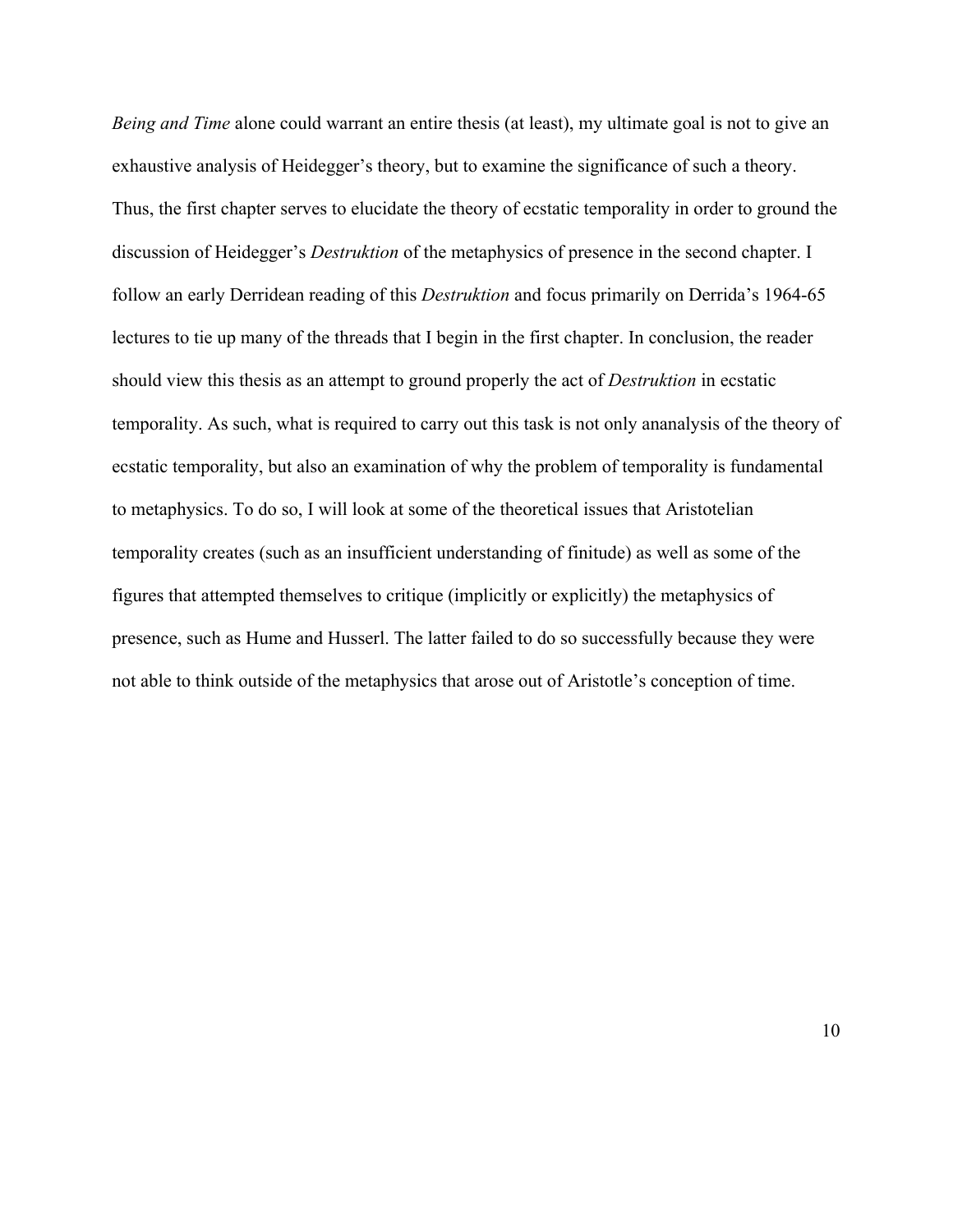#### **Chapter One:**

#### **Ecstatic Temporality in the Early Heidegger**

### **I. Introduction**

The purpose of this chapter will be to elucidate some of the major aspects of the structure of ecstatic temporality as it appears in Martin Heidegger's writings in the 1920s. This essay will deal primarily with two issues in the study of ecstatic temporality, which is how Heidegger's thinking of time figures into the existential analytic of Division One of *Being and Time*, and what the most fundamental theses of ecstatic temporality are. With regards to the first issue, I argue, with Alexander Chernyakov and James Luchte, that temporality grounds Heidegger's project of fundamental ontology through a rethinking of the *topos* of existence. Such a *topos* of existence is elaborated through the structure of care (*Sorge*), whose "spatial" dimensions (thrownness, being-alongside, for-the-sake-of-which) are actually grounded in the ecstases of temporality. With regard to the second issue, I base my exegesis on David Krell's "four theses" as given in his works *Intimations of Mortality* (1986) and *Ecstasy, Catastrophe* (2015). After an analysis of Krell's four theses, I will also discuss issues that arose due to Heidegger's own revision of the third and fourth theses in *Basic Problems of Phenomenology*, which potentially undermines the relationship between temporality's primordial futurity and finitude that Heidegger had insisted upon in *Being and Time*.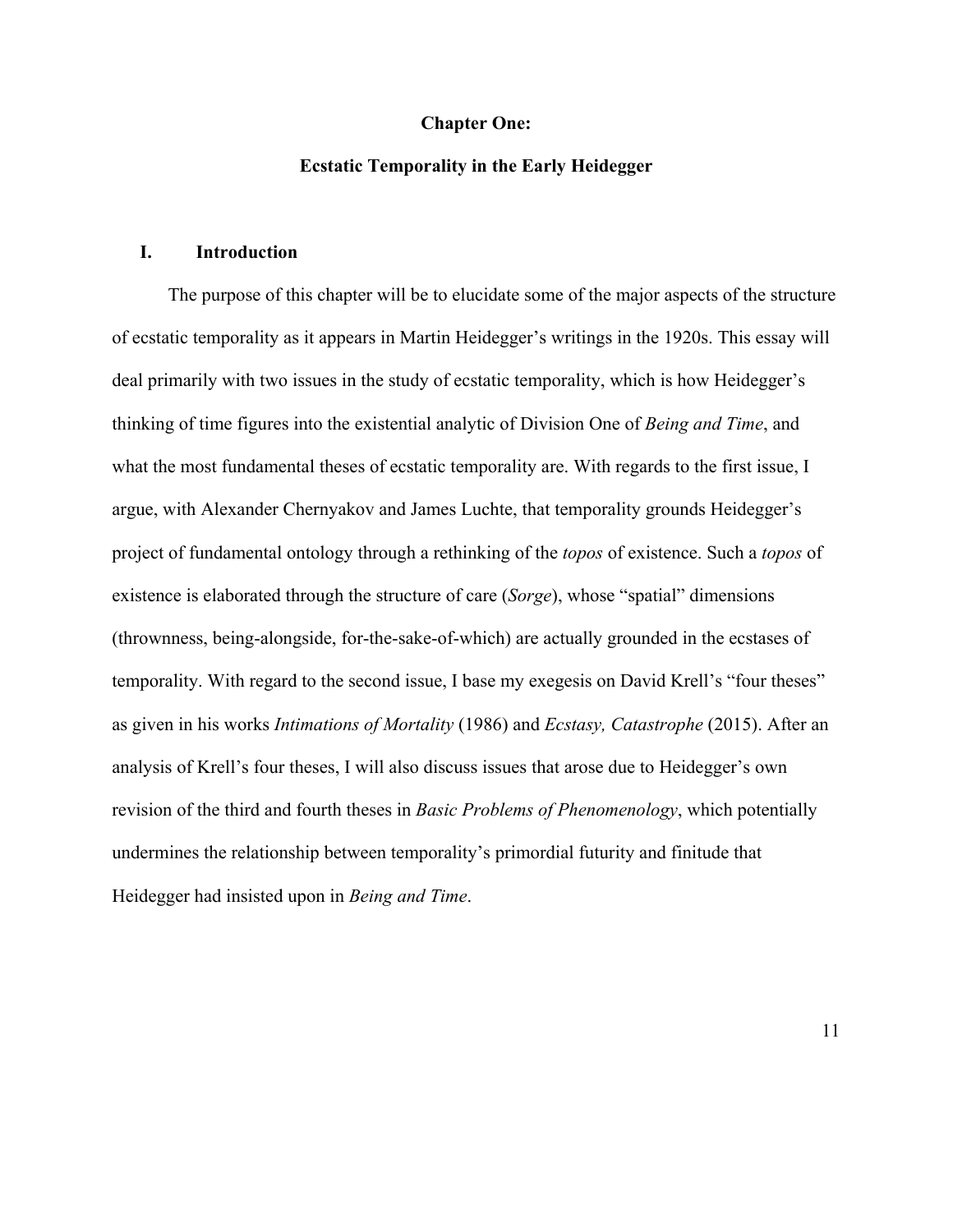#### **II. Time in Aristotle's Physics and "Vulgar" Time**

Heidegger's confrontation with vulgar time arises out of Aristotle's conception of time in *Physics IV*, which is summarized in section 219b and states that "time is just this—number of motion in respect of 'before' and 'after'" (*P* 70). (Heidegger will translate this passage as "this is time: that which is counted in the movement which we encounter within the horizon of the earlier and later" (*BT* 473)—I will come back to this translation later.) Such a 'number' entails a measuring or a counting which is predicated on the passage from the future into the present, and then a passage again into the past. According to Aristotle, then, the primacy of the now is necessary for an understanding of time itself *as* present, since it is "the "now" determines time, in so far as time involves the before and after" (*P* 219b12). Of course, the importance of the now is greater than how it can serve as a unit of measurement. The now not only measures time but is indicative of the passage of time as both a link and a boundary: "the "now" is the link of time, as has been said (for it connects past and future time), and it is a limit of time (for it is the beginning of the one and the end of the other)" (*P* 222a10-12).

Within this problematic of time, Aristotle also runs up against an ontological problem. How are we to think of the being of the now if the presence of the now is seemingly destroyed at every possible juncture if time is to truly be a passage? Aristotle himself notes that given the constant division happening within the now, it is likely that one may think that time "either does not exist at all or barely, and in the obscure way" (*P* 218a1). Derrida summarizes the problem of the divisibility of the now: "Time is divisible into parts, and yet none of its parts, no now, is *in the present*" ("OG" 40). The ontological problem here is the question of "how is it to be thought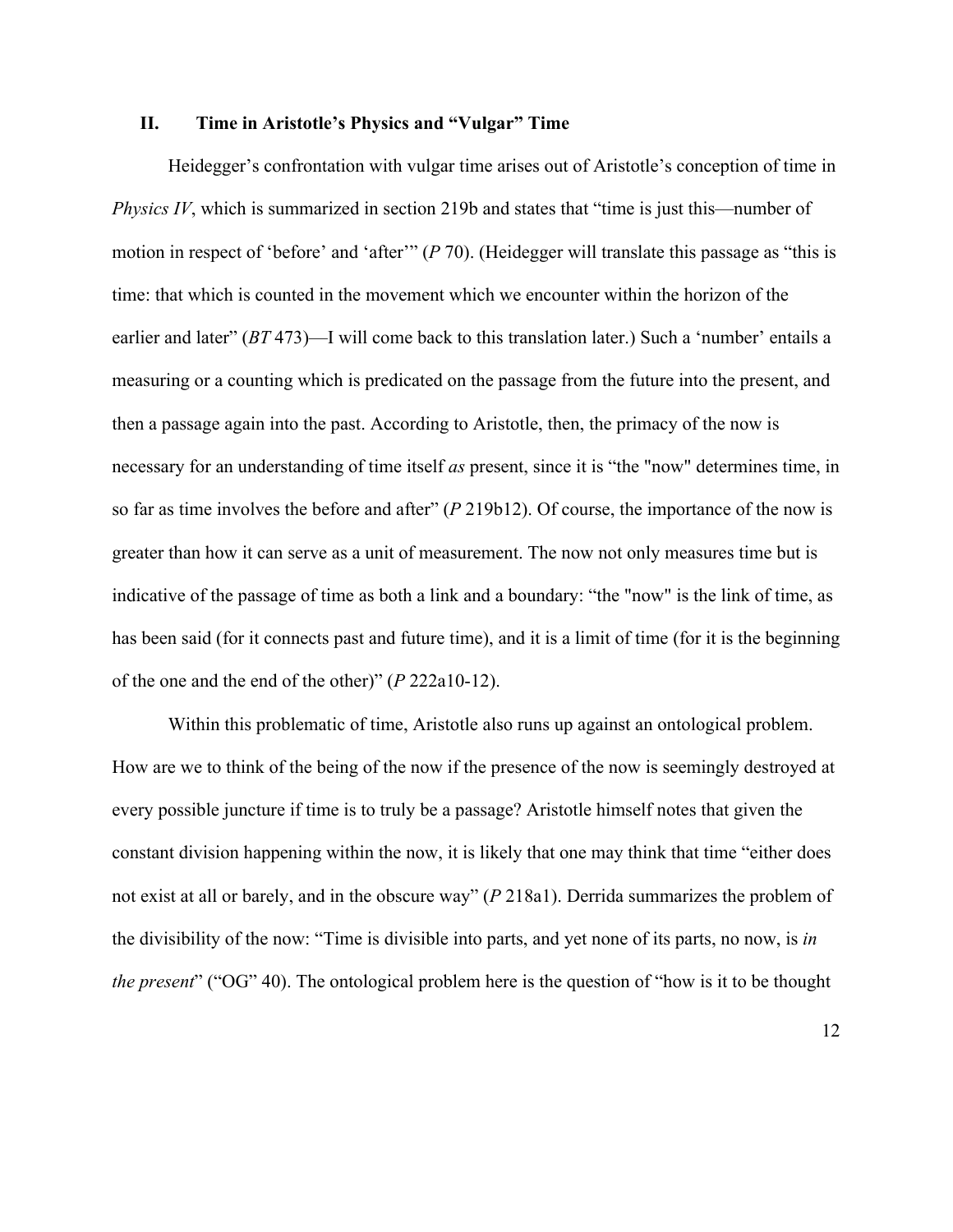that time is what is not?" ("OG" 39) Aristotle answers the problem by "giving into the obvious, that time is, that time has as its essence the *nun*." Still, the essence of the *nun* must be worked out ontologically. Derrida, again:

The *nun* [now], the element of time, in this sense is not in itself temporal. It is temporal only in becoming temporal, that is, in ceasing to be, in passing over to no-thingness in the form of being-past or being-future. Even if it is envisaged as (past or future) nonbeing, the now is determined as the intemporal kernel of time, the nonmodifiable nucleus of temporal modification, the inalterable form of temporalization. Time is what overtakes this nucleus, in affecting it with nothing. But in order to be, in order to be a being, it must not be affected by time, it must not become (past or future). To participate in beingness, in *ousia* [beingness or substantiality], therefore is to participate in being-present, in the presence of the present, or, if you will, in presentness ("OG" 40).

I will return to the question of affection later in Chapter 2, but for now we have the necessary ontological and temporal framework to set up Heidegger's problematic in *Being and Time*. Through Aristotle's conception of time, we not only have a groundwork for the fundamental concepts of the ordinary concept of time (the now, the boundary, the point, the now as *tode ti* concepts that Heidegger is only repeated throughout the tradition up to Hegel's philosophy of time) that are simultaneously linked to a conception of being as *ousia* as the presence of the present.

With the Aristotelian conception of time discussed, we may now move onto the first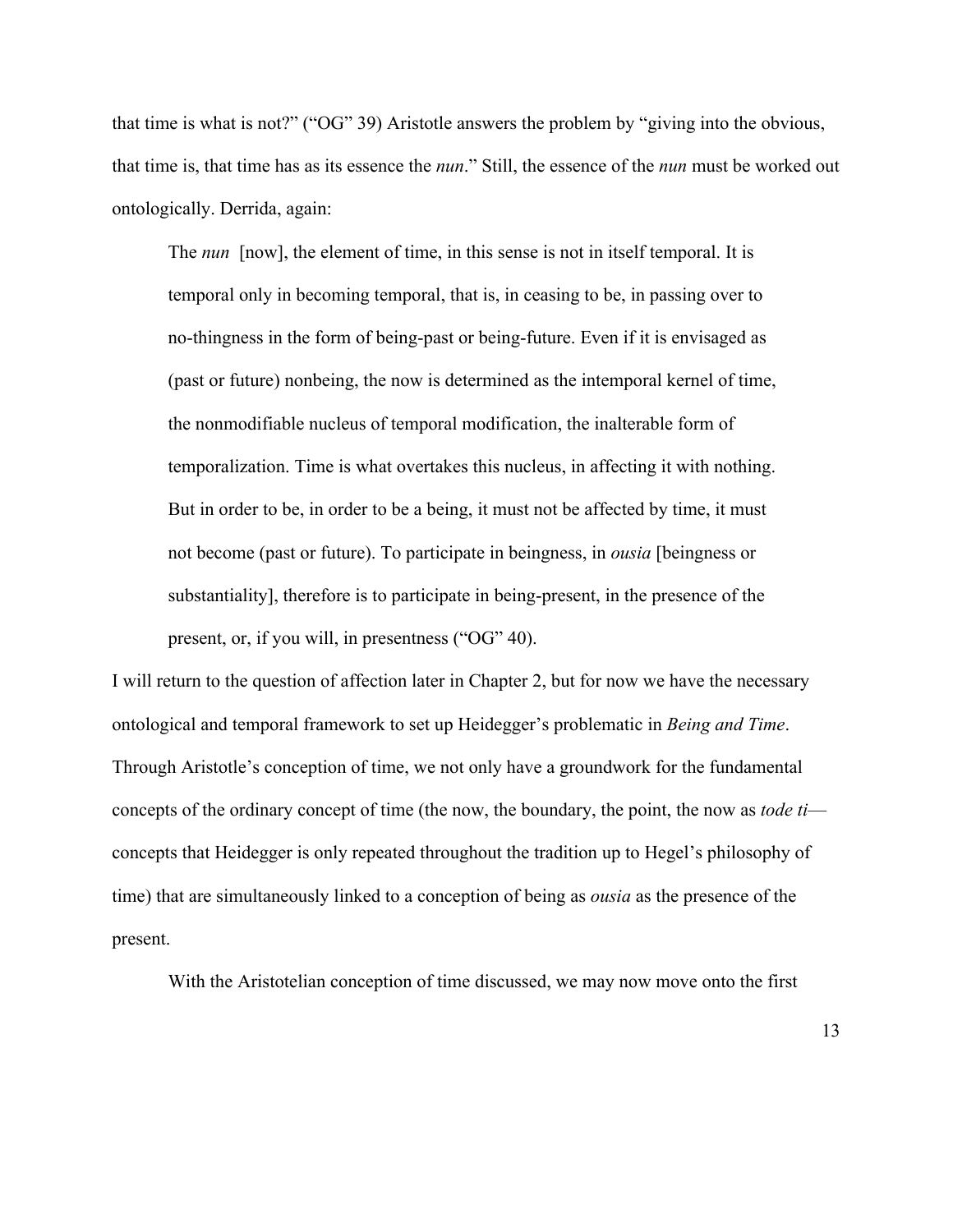division of *Being and Time*, which takes implicit aim at the kind of metaphysics that arises out of Aristotelian temporality. In order to break out of a thought of being as the mere presence of the present, the first division centers around Heidegger's concept of "care" (*Sorge*), which, as we will see, creates a kind of ontological "playspace" by focusing on the temporal structure of Dasein's possibilities.

## **III. Ontological Topography**

Before reaching into the ontological or structural components of Heidegger's theory of temporality as it appears in the 1920s, I believe it is important to begin by asking how such a theory fits into Heidegger's early philosophy in general, and why it is a necessary undertaking at all. The short answer is championed by James Luchte and Alexander Chernyakov in a single word: *topos*. *Being and Time* is devoted to not only a terminological but an ontological reexamination of human being, beginning with Heidegger's insistence on using the traditional German word for existence, *Dasein*, to designate the Being of the being at stake in *Being and Time*'s ontological examination. Rendered with a hyphen, any examination of *Da-sein* demands research not only into the being of this being, but also its *Da*, its *there* and hence its very thrownness into a given *topos* or place. In attempting to get behind traditionally loaded conceptions of human being—such as consciousness, the soul, *élan vital*—*Being and Time* is inaugurated by an ontological research into the structure of *Being-in-the-world* (*In-der-Weltsein*) which placed Dasein in context of care and concern in which one, first and foremost, and in a pre-theoretical way, finds oneself always already engaged in a meaningful world. Luchte warns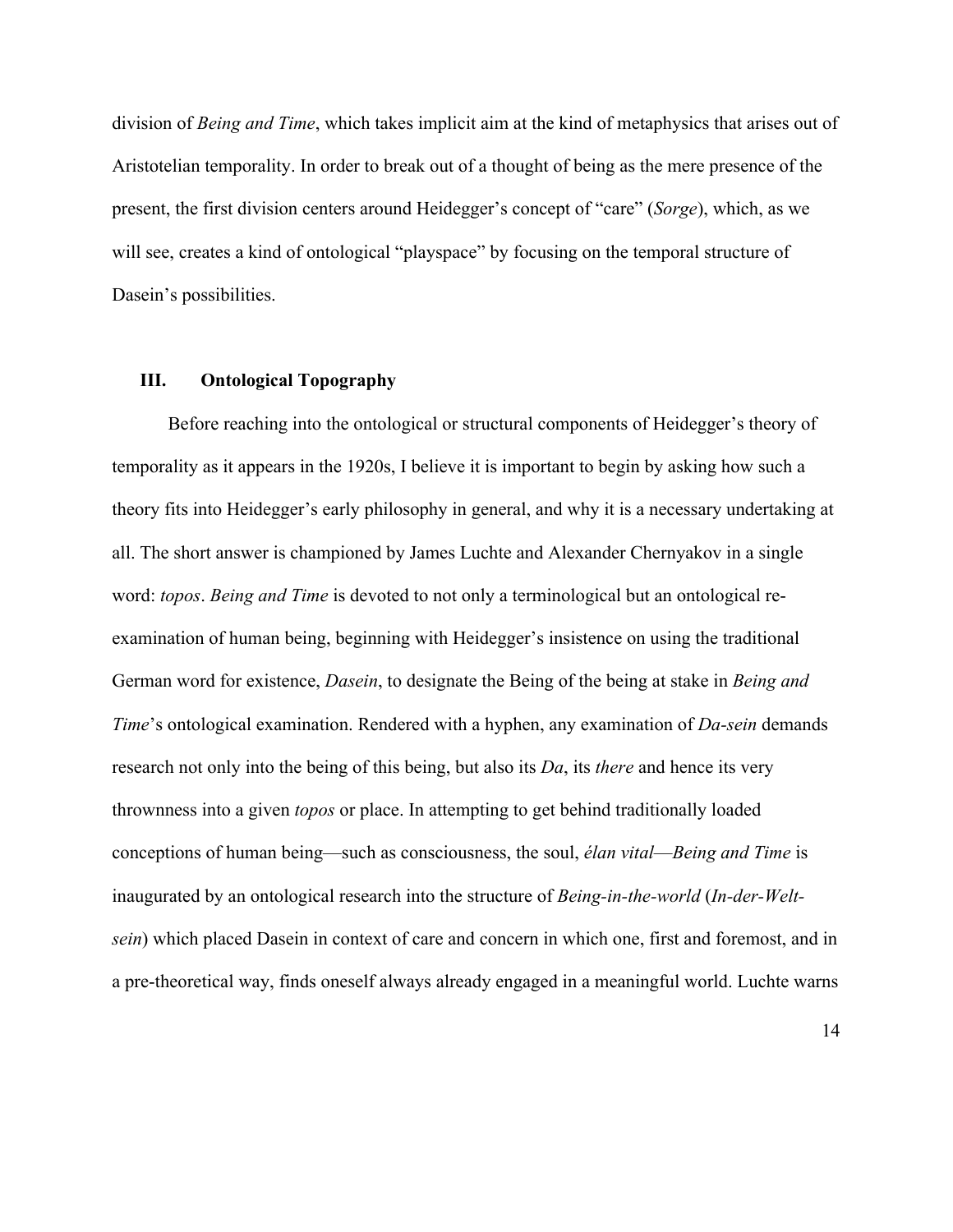readers off of a particular reading of *being-in-the-world* when he writes that,

we must not imagine moreover that this being-in-the-world is an object for an inspection, or a thing ready to hand for practical deployment and utilization. On the contrary, Heidegger's phenomenological destructuring of theoretical and practical is an attempt to retrieve the being of Dasein upon the original *topos* of ecstatic temporality. (*HEP*, 12). But what does this *topos* mean in philosophical or ontological terms? Luchte answers that the primordial *topos* is neither theoretical nor practical, but is a disclosure of an original phenomenon. Such an interpretation of truth implies a re-appropriation by Heidegger of the 'Greek' sense of phenomenology as letting the phenomenon 'be seen from itself' … Beyond, or beneath questions of 'pure consciousness' and of the possibility of *a priori* synthetic judgments [as in Kant], there is already a prerequisite self-disclosure of beings, an unexpected detour to the '"place" of an object. (*HEP*, 13)

What Heidegger is after in crafting Dasein's *Da*, then, is an ontological opening that allows for the very possibility of possibilities themselves, which occur in the light of Being. In Heidegger's own words, "Dasein takes space in … In existing, it has already made room for its own leeway. It determines its own location in such a manner that it comes back from the space it has made room for to the 'place' which it has reserved" (*BT* 419). The German for the second sentence in the quotation reads "*Existierend has es sich je schon einen Speilraum eingeräumt*" (*SZ* 368). Macquarrie & Robinson have rendered *Spielraum* as "leeway," which does indeed translate into leeway in a more sober sense, but a look at the German here is necessary to craft a better analogy for what Heidegger is aiming for in creating Dasein's *topos*, which, if one chooses to render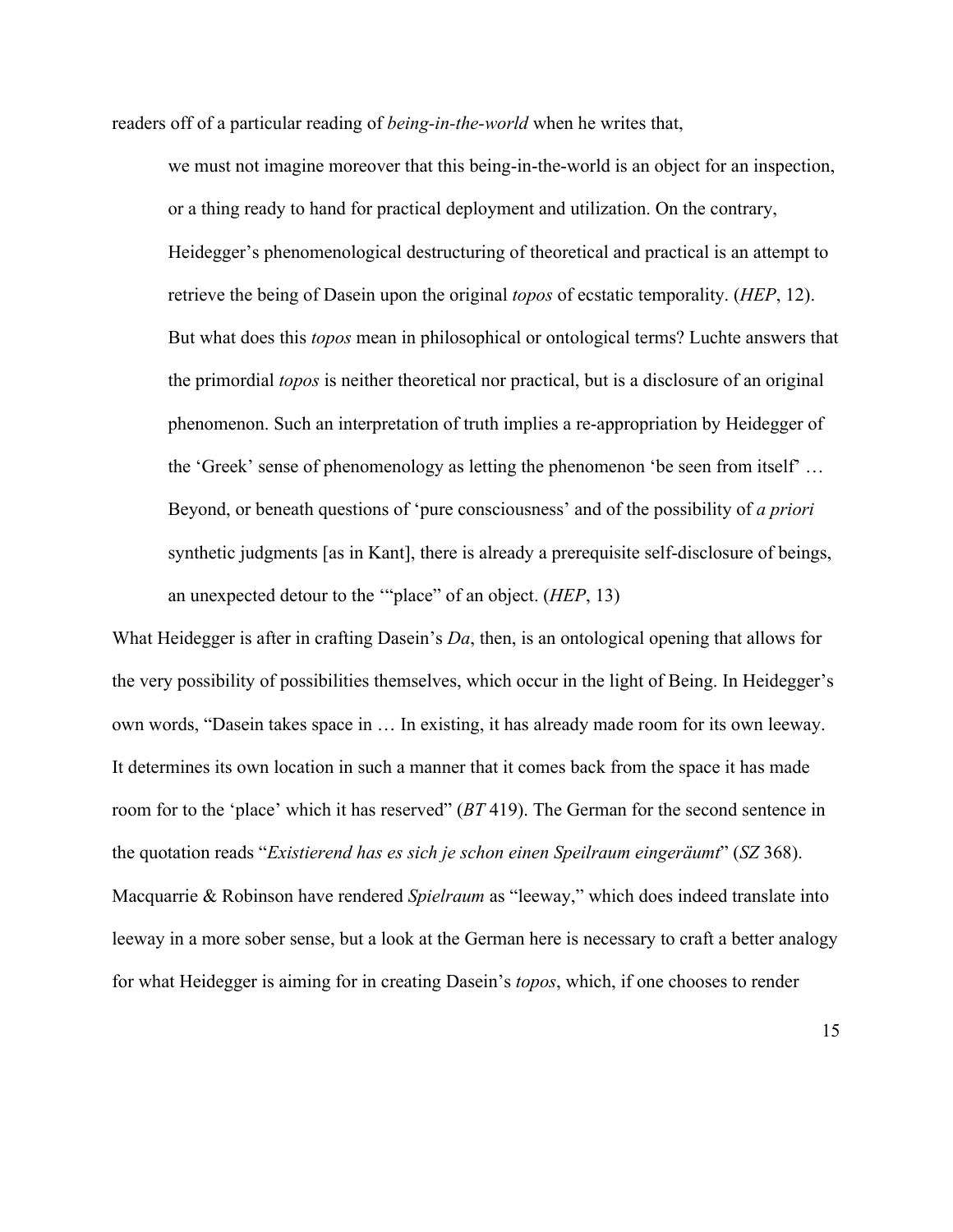*Spielraum* literally, would be a *playspace*. Here it would be wise to call upon Heraclitus's fiftysecond fragment, wherein he writes that "Time is a child playing a game of draughts." I would argue that Heidegger takes Heraclitus at his word here in the linkage of time and playing, *Spielen*. As Luchte writes above, while Kant may have paved the way to such an ontological *Spielraum* by examining the structure of knowledge before its contents, Heidegger's intention in *Being and Time* is to get beneath any questions of epistemology or theoretical content in order to examine how it is that such epistemological content—or *any* content, for that matter—could be revealed in the first place. If any investigation is to be truly ontological, it must begin not with the givenness of the mind or with thought but with the condition of givenness as such. Thus, to engage Dasein in its *playspace*, Heidegger begins his investigation with the pre-theoretical in *Being-in-the-world*, which "means nothing but a unity of a special *topos* in the variety of references or assignments, within the contexture of involvement" (*OT* 183).

Part and parcel with such *Being-in-the-world* of course is the structure of care (*Sorge*), in which Dasein is always already meaningfully engaged and taken up by the beings around it. That Heidegger structures the first division of *Being and Time* around care is philosophically important for several reasons, including the inversion of philosophy's traditional privileging of theory over praxis, but for our purposes here it is constitutive of Dasein's *Da* as a pre-theoretical starting point that assumes that meaning is always already (*immer schon*) given to Dasein without needing logical constructions to do so. But how is such meaning and understanding given? For such a *topos* to be meaningful, Heidegger stresses in *Being and Time* that we must examine "*what makes possible the totality of the articulated structural whole of care, in the unity*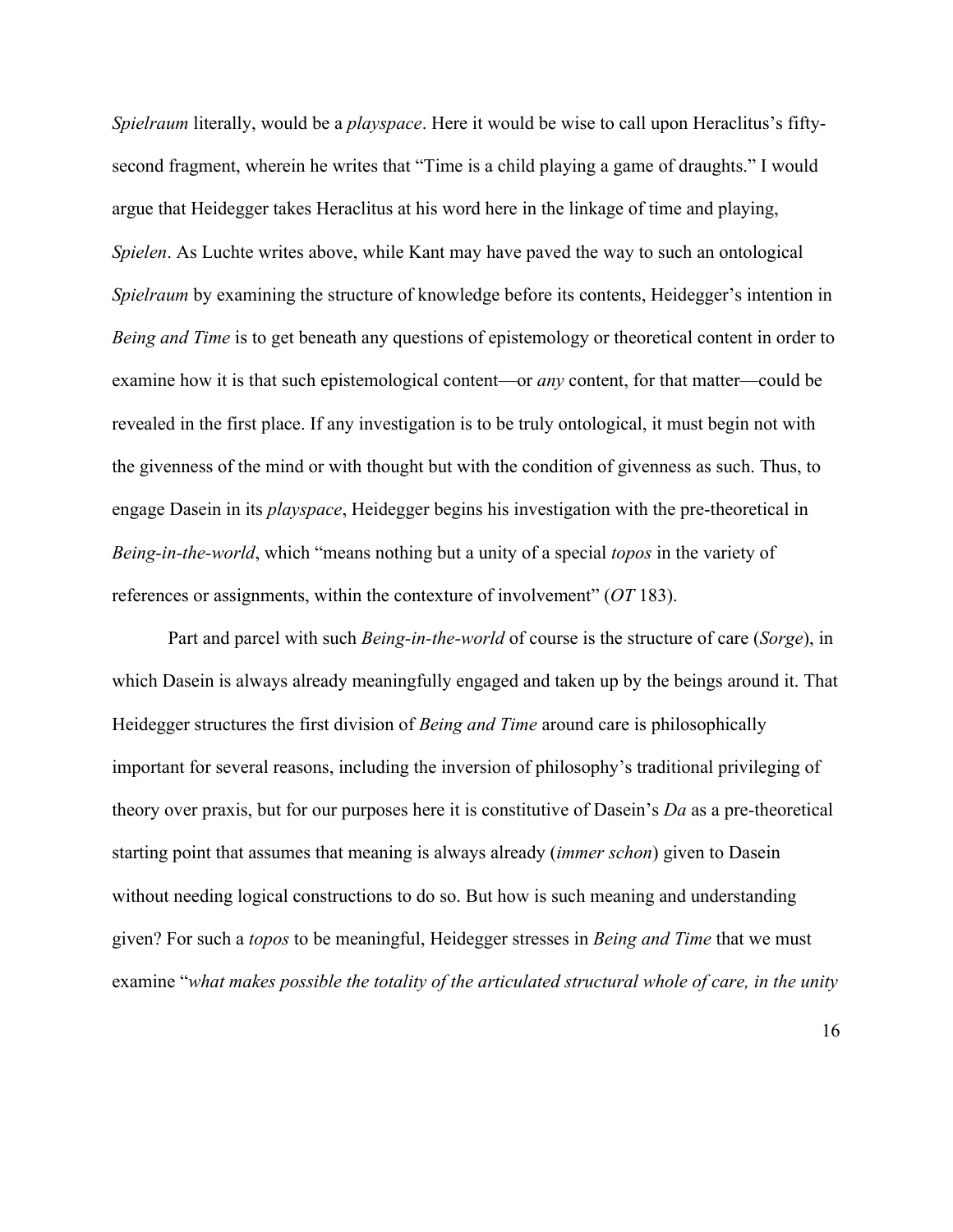*of its articulation as we have unfolded it*" (*BT* 371, his emphasis). In other words, we must look at not just how Dasein interacts with hammers and dogs, but we must inquire into the conditions for the possibility of Dasein's *Da* in the first place *as a structural totality*. Heidegger's answer to this question is as such: "If we say that entities 'have meaning', this signifies that they have become accessible *in their Being*; and this Being, as projected upon its 'upon-which' [*das Woraufhin*], is what 'really' 'has meaning' first of all." (*BT* 371-372). Meaning is thus understood here as the upon-which the projection of an understanding of being is projected onto, and the "question about the meaning of the Being of an entity takes as its theme the 'uponwhich' of that understanding of Being which underlies all *Being* of entities" (*BT* 372). In other words, meaning has the structure of an understanding of Being, upon which Dasein projects. Dasein projects an understanding onto a hammer, which it knows as the kind of being that is readily available for use towards construction projects, and Dasein (implicitly or explicitly) understands *itself* in that it has become accessible in its own being as something that can do such projecting. But we should not read this thinking of *topos* without its temporalization, as Heidegger makes clear throughout *Being and Time's* second division.

Heidegger writes, however, that Dasein has its own role to play in creating such a unity of meaning through care, which is through *anticipatory resoluteness* (*Entschlossenheit*), which forces Dasein right up against the question of the meaning of Being as it is given through one's ownmost potentiality-for-Being (*Seinkönnen*). By working through such a meaning of Being in the structure of care, what Heidegger is seeking to expose is a fundamental thesis about temporality, which is that it is *time* that is the condition for the possibility of such a topological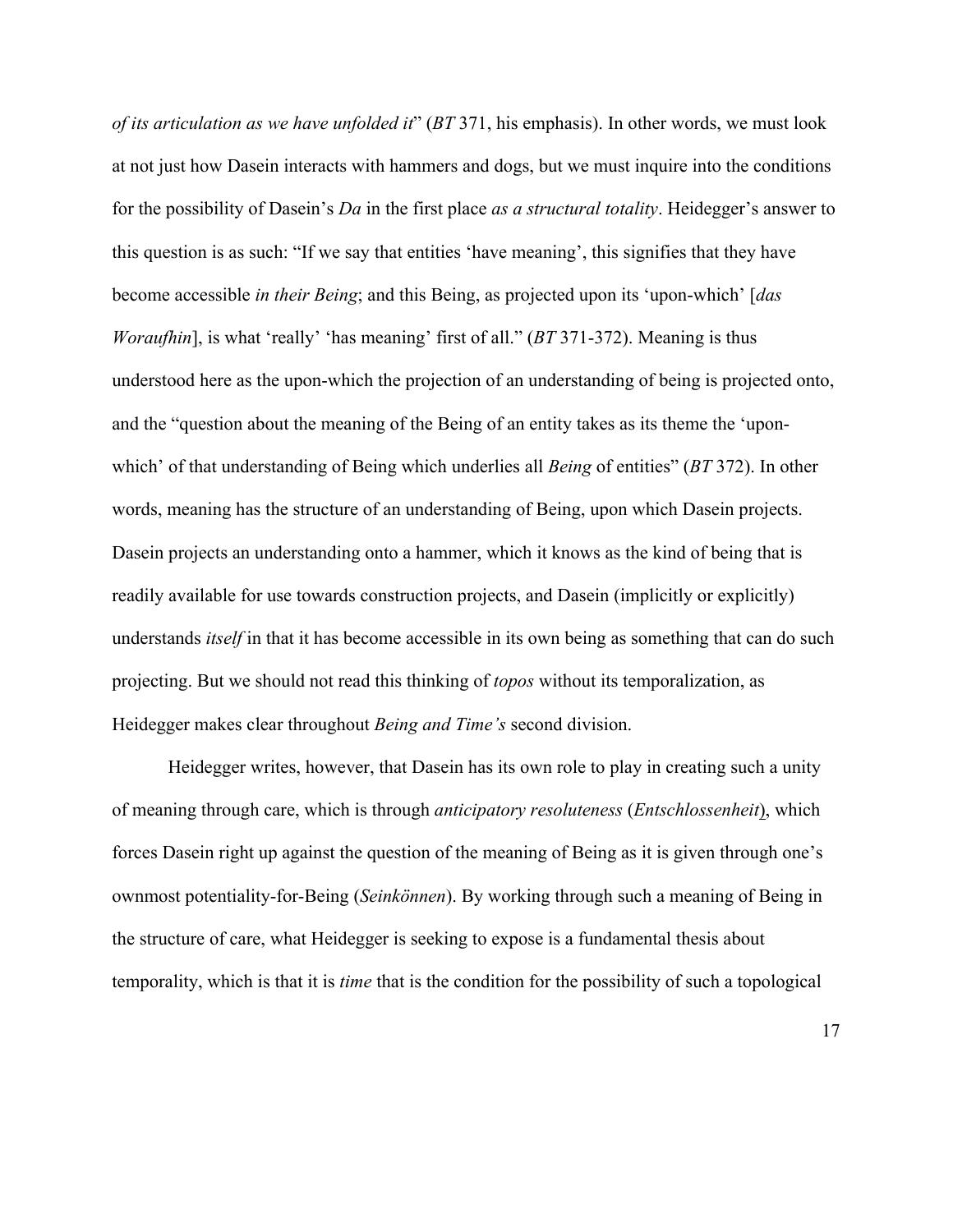understanding of Being. However, to excavate such a structure of meaning, Heidegger undertakes a radical revision in the history of philosophy by upending theories of temporality that have drawn from the Aristotelian tradition of giving complete supremacy to the "now" of time whilst remaining indifferent to the ontological meaning of the past that preceded it and the future that is yet to come. With such an understanding, one may remark that it is as if time stretches out its arms into the non-Being of the past and the future. Does this not indicate that the past and future have little bearing on my understanding of Being, and that what is meaningful is only given to me inside of the present moment? If the past and future are ontologically *not* (the past is gone; the future is not yet), then how could they affect one's understanding of one's own life and possibilities?

Heidegger's response to these considerations (which all branch out from the millennialong privileging of the "now") is that such an understanding of Being is *not possible* so long as we do not specifically take in all three ecstases of time (past, present, and future) into the account of Dasein as a *temporal being*. In short, beings, situations, and so on are only meaningful to Dasein because Dasein has a relationship with these things inside of a structure of temporality that cannot be contained to the present. In terms of topology, it is only a temporality that includes the past, present, and future that can constitute the disclosedness of Dasein's *Da*. What does Heidegger mean by this? Part of what is coming under fire in *Being and Time* is a philosophical viewpoint that takes existence to happen exclusively in the present moment. In the ordinary or vulgar understanding of time, my engagements with the beings arounds me happens in real time, which is to say that it happens *now*. One does not engage, according to the vulgar understanding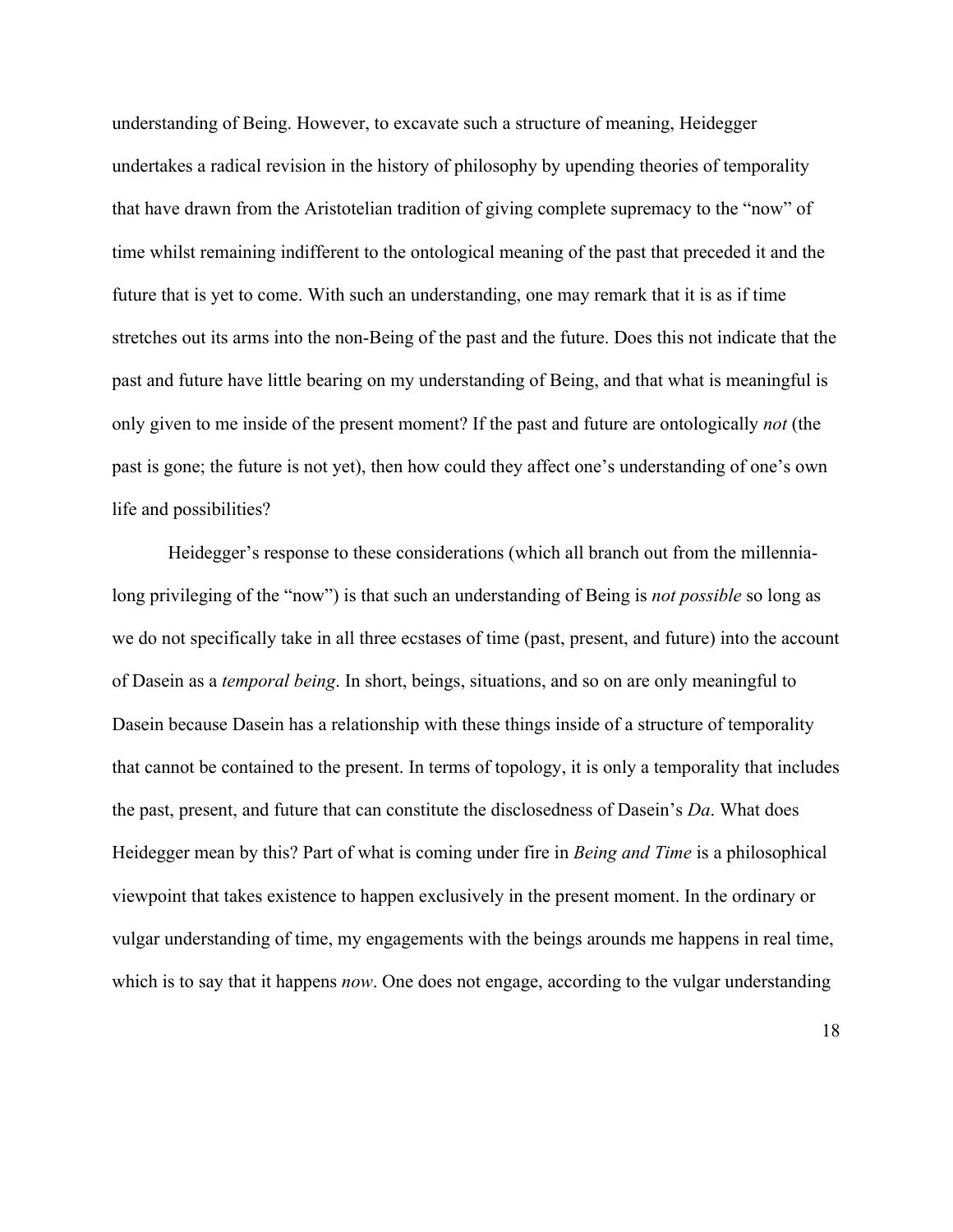of time, with my world in the past and in the future; how could one act in anything *but* the present? Heidegger's answer to this is that the very possibility of meaningful action and activity—and meaning itself—is only possible *if* one has an ecstatic relation to the past, present, and future.

Undergirding such a relation is Dasein's relationship to its own death, which is unsurpassable (*unüberholbar*). As unsurpassable and not just one of many potentialities to choose from, death is what breathes urgency into Dasein's self-understanding, since it is this death that forces Dasein to spring to action to act inside of a coming-to-terms with finitude: an eternal life would be one without meaning. Heidegger begins to breaks down the temporal structure of Dasein's ability to be towards its potentiality-for-Being:

This sort of thing is possible only in that Dasein *can, indeed*, come towards itself in its ownmost possibility, and that it can put up with this possibility as a possibility in thus letting itself come towards itself—in other words, that it exists. This letting-itself-*come-towards*-itself in that distinctive possibility which it puts up with, is the primordial phenomenon of the *future as coming towards*. If either authentic or inauthentic *Being-towards-death* [*Sein zum Tode*] belongs to Dasein's Being, then such Being-towards-death is possible only as something *futural* ... By the term 'futural' we do not here have in view a "now" which has *not yet* become 'actual' and which sometime *will be* for the first time. We have in view the coming in which Dasein, in its ownmost potentiality-for-being, come towards itself. Anticipation makes Dasein *authentically* futural, and in such a way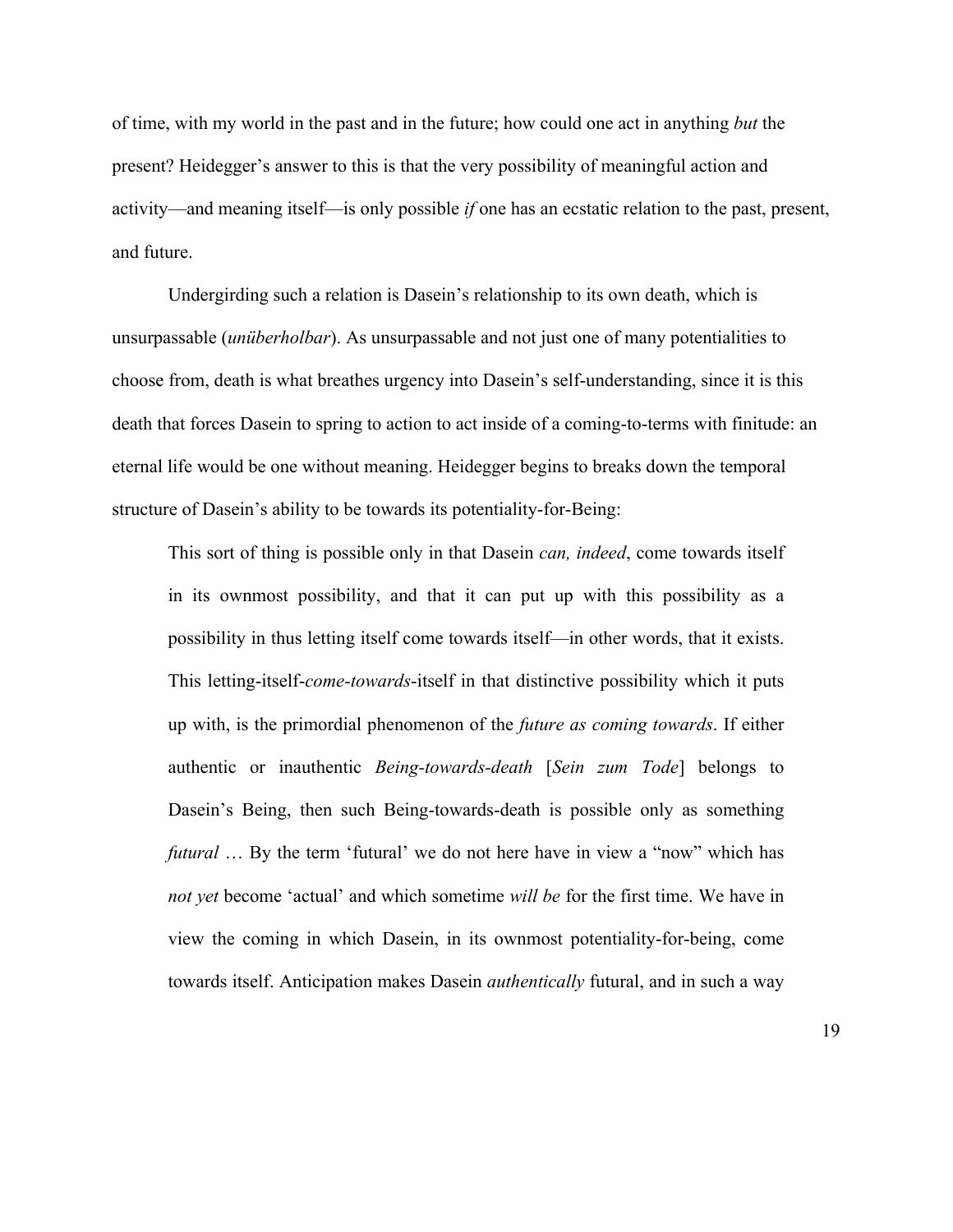that the anticipation itself is possible only in so far as it is futural in its Being in general" (*BT* 372-73)

Part and parcel of the excavation of the meaning of death in *Being and Time*, Dasein's *Beingtowards-death* now becomes a central fixture of the explication of the unity of care as ecstatic temporality.

What I mean is that Heidegger argues that we must look to the phenomenon of death to guide the investigation of meaning: it is *because* my life is finite that my choices become meaningful so long as I am authentically given over to the fact that my life will end. In contrast to *inauthentic* Dasein, authentic Dasein looks (even if implicitly) towards death in the understanding that life is finite and that it does not have infinite time work out its potentialityfor-Being and must do so with an understanding of death at the fore. Likewise, this relationship to death and the future is not the anticipation of a "now" that will arrive at some point in the future (which may certainly be a correct statement about death), but the relationship can be characterized as truly being *ecstatic* in the sense of a stepping-outside-oneself and then comingtowards-itself. What this means is that Dasein projects its possibilities upon such an understanding that is primarily futural, and this structure of meaning returns *back* to Dasein and its understanding. As ecstatic, however, this does not mean that Dasein is something primarily static or stationary whose understanding begins from a locus of what is present in the present and only goes out to the future in order to circle back to this "home base." Rather, Dasein, "*as being*, is always coming towards itself—that is to say, in so far as it is futural in its Being in general" (*BT* 373). As Dasein steps outside and ahead of itself, it always returns back with an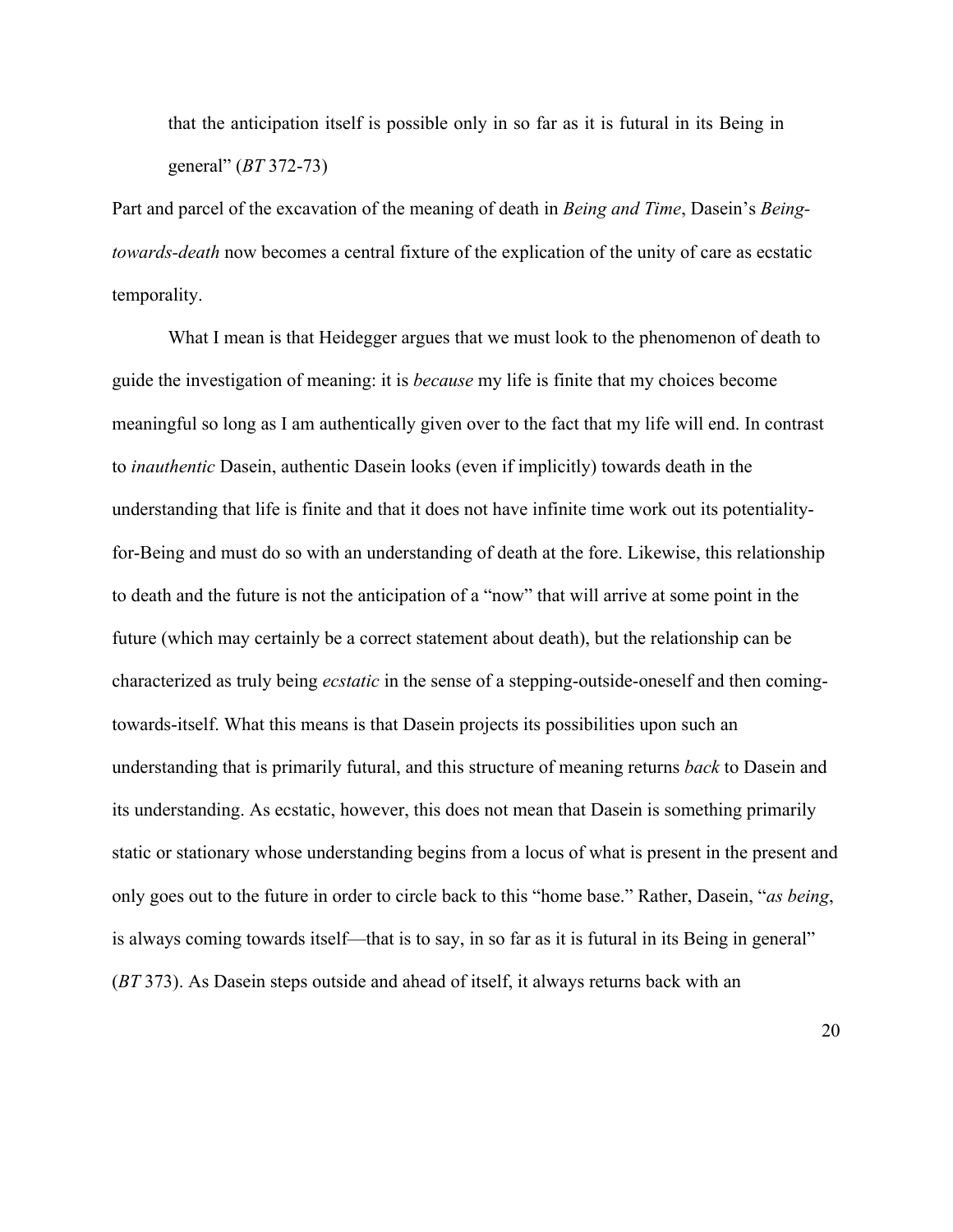understanding that futural possibilities must always be grounded through the nullity that is death, and such a nullity is what Dasein returns back to itself with. Dasein's circuitous stepping-outside and coming-towards does not mean that Dasein first exists in the present moment and then heads into the future and comes back; if this were the case, Dasein would be static and not *ec*static.

Likewise, Dasein has a similar relation to the past. The German word that Heidegger uses is *Gewesenheit*, which is based off of the past perfect participle that translates into English as "have been." Heidegger uses this term in the early works to distance himself from the understanding of the past as *Vergangenheit*, the typical German expression for the past but which here would indicate the past as something *bygone* and which has died off into an irretrievable oblivion. Macquarrie and Robinson translate *Gewesenheit* as "having-been," which is demonstrative of Heidegger's attempt to retrieve an understanding of temporality as both necessary for an existential investigation into Dasein as well as ontologically constitutive of Dasein. To draw parallels to Dasein's essential futurity, Heidegger writes that "only in so far as Dasein *is* as an 'I-*am*-as-having-been,' can Dasein come towards itself futurally in such a way that it comes *back*. As authentically futural, Dasein *is* authentically as '*having been*'" (*BT* 373). Thus, ecstatic temporality does not *only* run ahead but is grounded in and goes towards Dasein's *Gewesenheit* as well, even if "the character of 'having been' arises, in a certain way, from the future" (ibid.). Heidegger's privileging of futurity within *Being and Time* does not cancel out the importance of the past but instead recovers the past as a necessary element of temporalization constitutive of an understanding of Being—something which is not possible within the ordinary conception of time.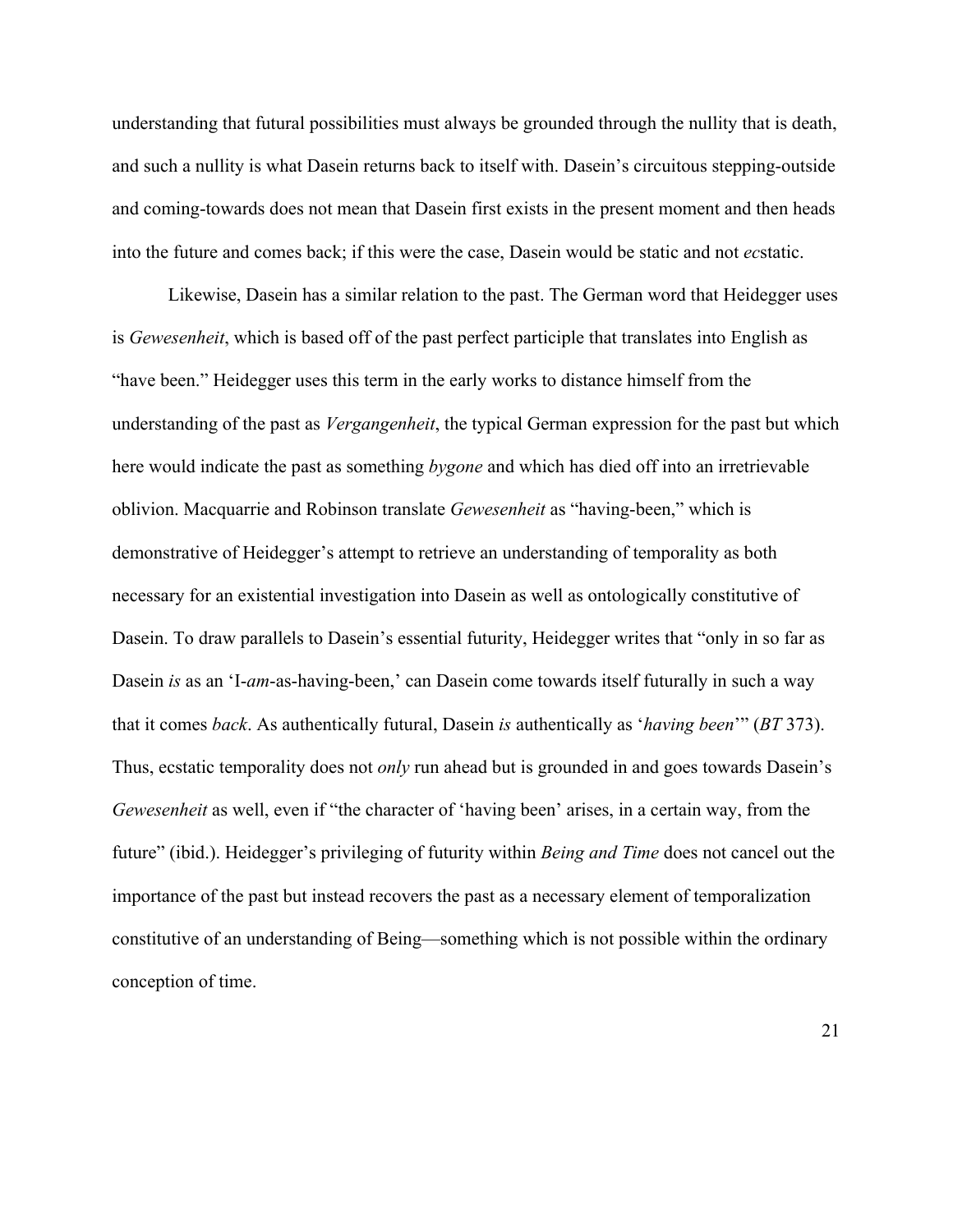Again, Heidegger does not conceive ecstatic temporality as awaiting moments to come or merely to acknowledge of past moments. Dasein's resolute anticipation "discloses the current Situation of the 'there' in such a way that existence, in taking action, is circumspectively concerned with what is factically ready-to-hand environmentally" (ibid.) by incorporating the structures of the future and *Gewesenheit* into an understanding of Being that guides all meaningful action in the world. Heidegger only hints at the role of the present in *Being and Time*, and uses the German *Gegenwärtigen*. Macquarrie and Robinson translate this word as "making-present" in *Being and Time*; Hofstadter translates it as "enpresenting" in *Basic Problems of Phenomenology*. Heidegger writes of *Gegenwärtigen* in *Being and Time* that

resolute Being-alongside what is ready-to-hand in the Situation—that is to say, taking action in such a way as to let one encounter what *has presence* environmentally—is possible only by *making* such an entity *present*. Only as the *Present* in the sense of making present, can resoluteness be what it is: namely, letting itself be encountered undisguisedly by that which seizes upon it in taking action. (*BT* 374)

And he will later expand his definition of *Gegenwärtigen* in *Basic Problems of Phenomenology*  to specifically include a relationship of the present to the now: "whenever I say "now" I am comporting myself toward something extant or, more precisely, toward something present which is in my present. This comportment toward something present, this having-there of something present, a having which expresses itself in the now, we call the *Gegenwärtigen* [enpresenting] of something" (BPP 259). What is necessary to note, however, is that Heidegger is careful not to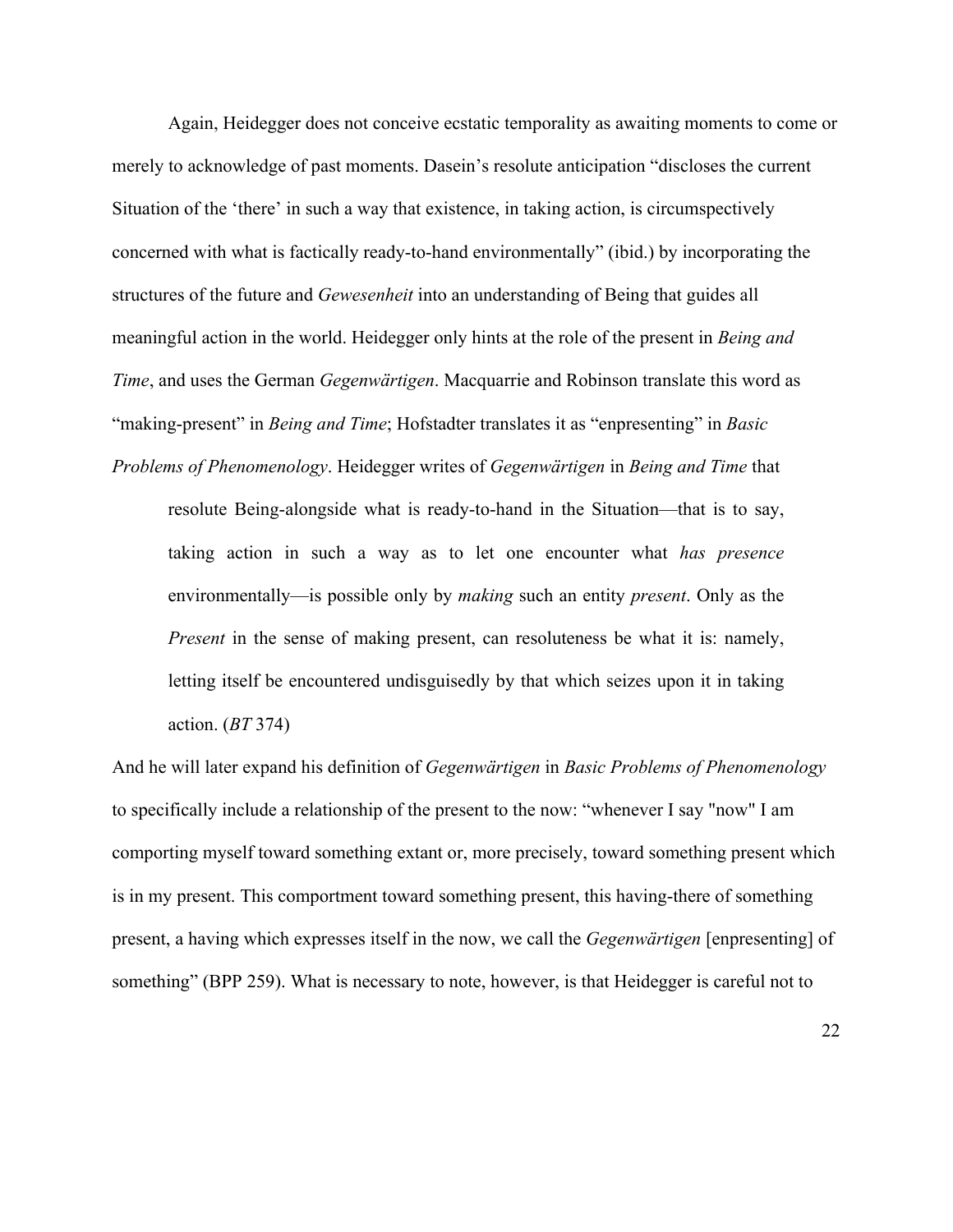collapse the ecstases of the future and past into the present. Although he resuscitates Dasein's relationship to the present and the now in *Basic Problems of Phenomenology*, he does not venture from *Being and Time*'s central thesis that the authentic now has nothing to do with the Aristotelian moment, but instead is best expressed in terms of the "moment of vision," or the *Augenblick*. Even before discussing the *Augenblick*, however, Heidegger writes that "*makingpresent*, as the *primary* basis for *falling* into the ready-to-hand and present-at-hand with which we concern ourselves, remains *included* in the future and in having been, and is included in these in the mode of primordial temporality" (*BT* 376). As the ground for the structure of care, primordial temporality necessarily involves the three ecstases of time, even if Dasein's engagement with the world is primarily inauthentic and does not fully recognize or affirm the three ecstases of time, reducing these ecstases to the timing of passing nows. However, as authentic and "when resolute, Dasein has brought itself back from falling, and has done so precisely in order to be more authentically 'there' ('*da*') in the 'moment of *vision*' as regards the Situation which has been disclosed" (ibid.).

As such, we have returned full circle back to a greater understanding of Dasein's *Da*, which is given through the three ecstases of primordial temporality. Such temporality is "*the primordial unity of the structure of care*" (*BT* 374) and is what underlies the previously topological characteristics of Dasein's being-in-the-world*.* As Heidegger explains, "the future, the character of having been, and the Present, show the phenomenal characteristics of the 'towards-oneself', the 'back-to', and the 'letting-oneself-be-encountered-*by*'" (*BT* 377). Each one of these temporal characteristics grounds characteristics of the structures of care and being-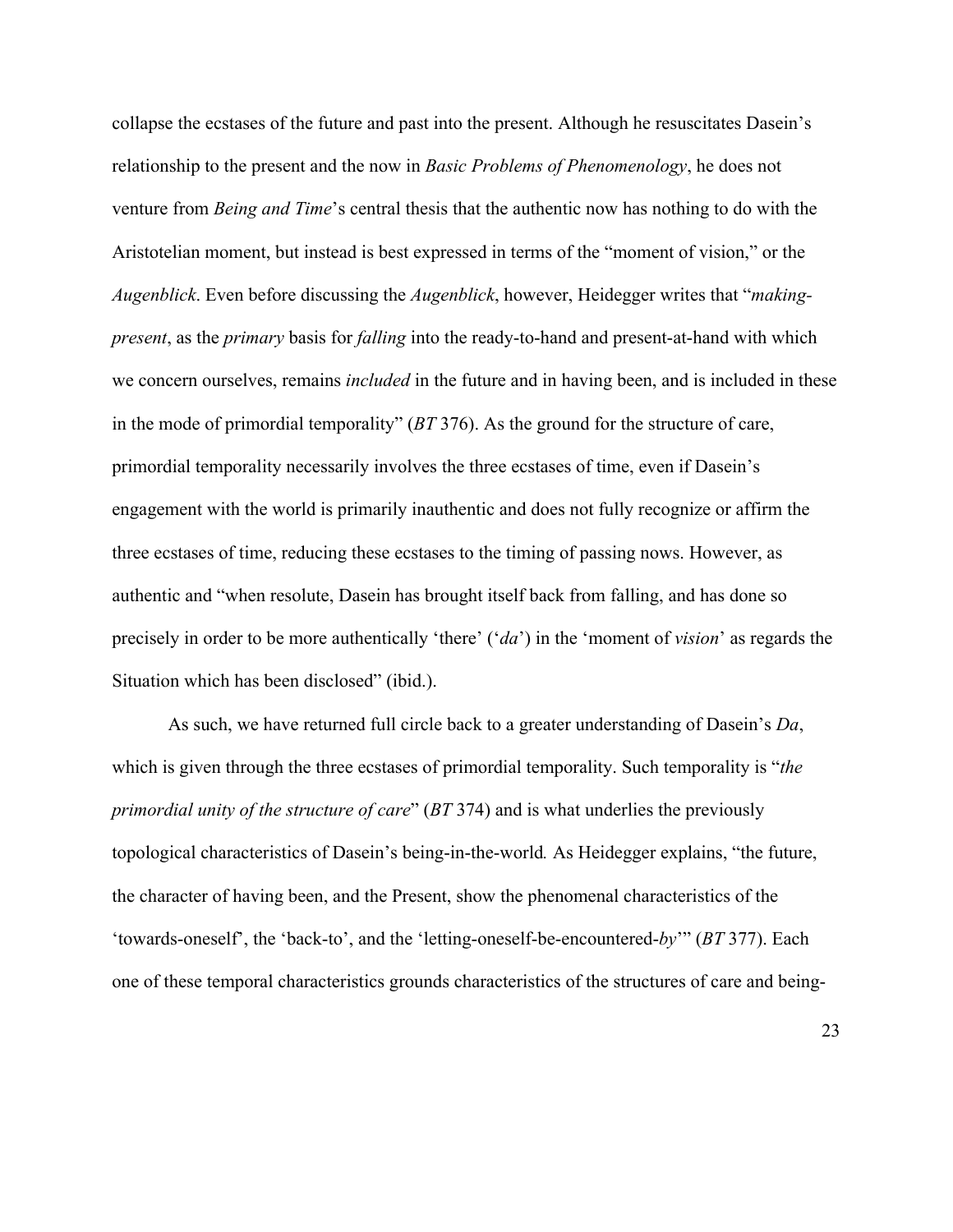in-the-world: in the present, Dasein is in the mode of 'letting-oneself-be-encountered-*by*' which translates into *being alongside* (*BT* 89). As futural, Dasein is in the mode of "towards-oneself" which translates into the "for-the-sake-of-which" (*BT* 119), and as historical, Dasein is in the mode of 'back-to' which translates into Dasein's facticity, thrownness, and the character of the *always already* (*immer schon*) (*BT* 82). Chernyakov summarizes the ontological importance of tying together the fundamental characteristics of care and being-in-the-world to original temporality:

[T]he ontological meaning of care is the primordial temporality that is nothing else but a triad of *ecstases* of time, every one of which is unthinkable by itself and constitutes just an aspect of a tripartite unity. Care as the "root" of the being of *Dasein* means, in temporal interpretation, *ecstasis* before *stasis*, the primordial opening of the topos of *Da, in which time temporalizes itself in the primordial way*. In the tripartite unity of time lies the foundation of the unifying unity of the *existentiale of care.* (*OT* 194)

The *topos* of Dasein's *Da*, its *Spielraum*, is made possible through an opening that is itself opened by ecstatic temporality. Again here I argue it is important to continue with the language of *play*, since that is exactly what is opened up through ecstatic temporality. As Chernyakov has shown, temporality itself is constantly at play *as ecstasis*: there is no singular point in which temporality arises out of and then begins to go outside of itself. Such an *ecstasis* guarantees the free play of possibilities of Being for Dasein, which are crucial for the early Heidegger's ontological investigations.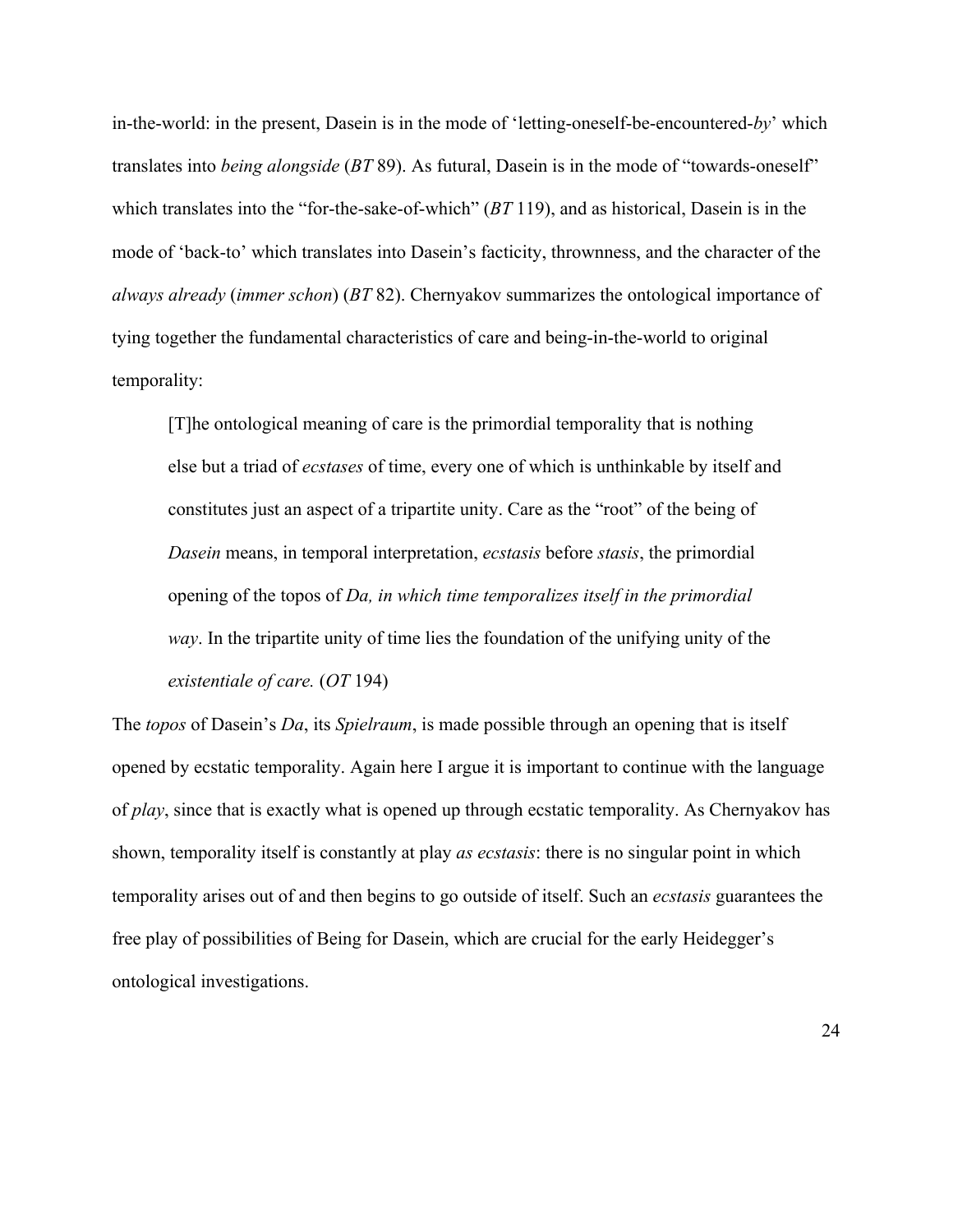## **IV. David Krell's Elucidation of Heidegger's Four Theses**

Now that I have laid out some of the foundational considerations of *Sorge* and made a case for its ontological novelty, I turn now to David Farrell Krell in order to transition into an explication of the theory of ecstatic temporality as it appears in §65 of *Being and Time*. In his works *Intimations of Mortality* and *Ecstasy, Catastrophe*, Krell outlines the four theses that comprise Heidegger's theory of temporality. To my knowledge, Krell is the only writer to break the theory into its four supporting legs, which I believe to be exhaustive of the theory of ecstatic temporality as it is expressed in 1927, the year of *Being and Time*'s publication. Krell's organization of these theses allows for a clear line of argumentation to follow within Heidegger's account of ecstatic temporality within *Being and Time* and will allow me to break down the theory into its constituent parts for a comprehensive discussion of each thesis. I will discuss all four of them in depth and in order, beginning with thesis one below. We've already set the groundwork for such a thesis above (given that thesis one is a grounding of the phenomenal characteristics of *Sorge* in temporality), but I believe the first aspect of this thesis, the so-called "temporalization of temporality," needs to be expanded further out from the treatment above, as it cannot be explained simply in terms of *Sorge*.

Heidegger's first indication of time's self-temporalization appears on page 377 of *Being and Time*: "Temporality 'is' not an *entity* at all. It is not, but it *temporalizes* itself. Nevertheless, we cannot avoid saying, 'Temporality "is" … the meaning of care', … the reason for this can be made intelligible only when we have clarified the idea of Being and that of the 'is' in general. Temporality temporalizes, and indeed it temporalizes possible ways of itself" (*BT* 377). What is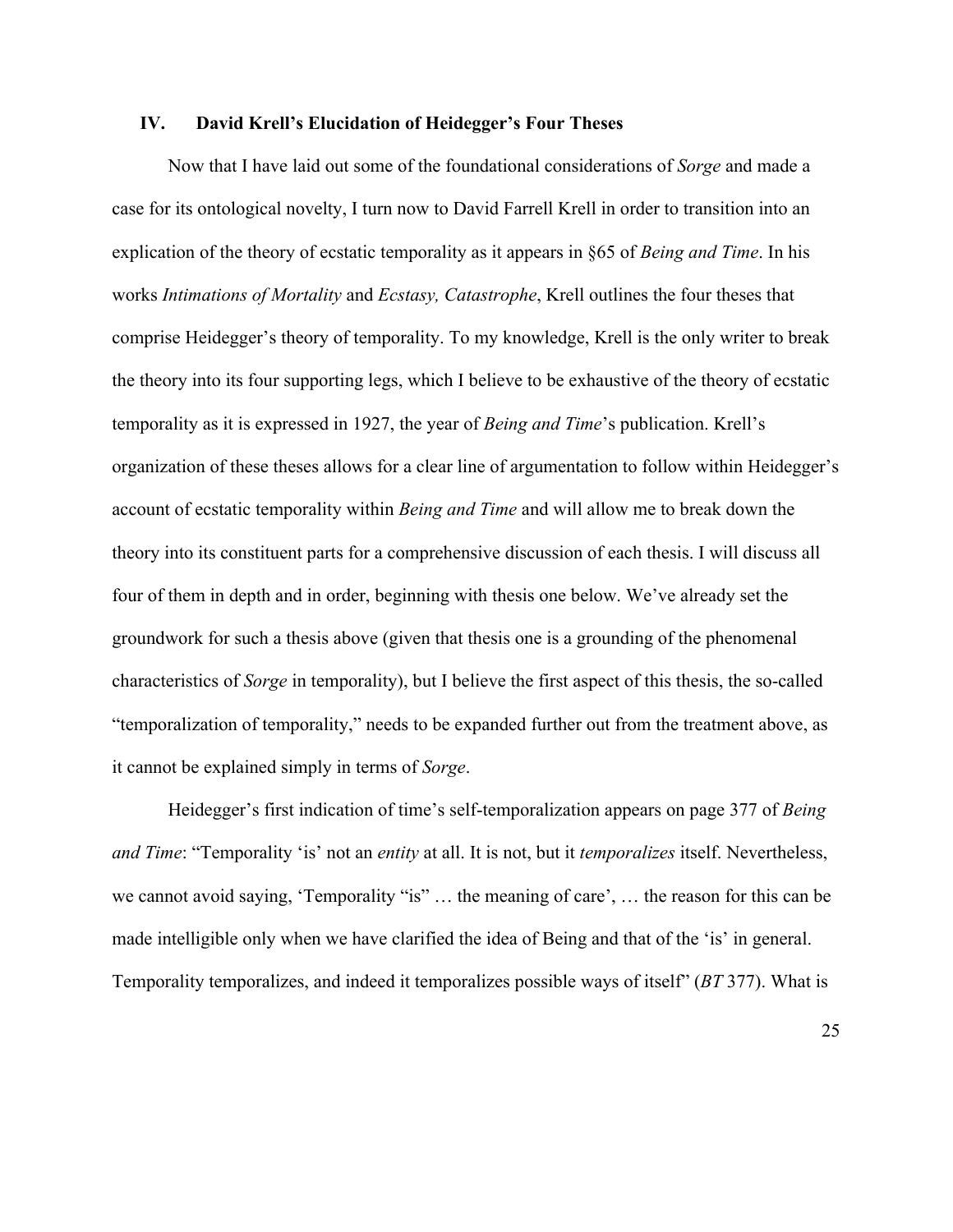thus at stake here is an ontological claim about the being *of* time. Contrary to the Aristotelian model, where the *now* has (some) ontological claim to being, Heidegger is completely abandoning all attempts to understand temporality within the schema of the present-at-hand<sup>1</sup>, *Vorhandenheit*: "Temporality 'is' not an *entity* at all." As I indicated above, Heidegger is arguing for an understanding of temporality that has absolutely no basis of understanding in the schema of *Vorhandenheit* in that the characteristics of the ecstases of temporality are never structured against the "now" whose ontological grounding is that of the presence of the present. Instead, the phenomenal characteristics of ecstatic temporality are the 'towards-oneself', the 'back-to, and the 'letting-oneself-be-encountered-*by*'.<sup>2</sup> None of these phenomenal characteristics are grounded in the present moment, the "now." Here is Krell's first thesis he finds in Heidegger's analysis:

● Thesis one: *"Time is originally the temporalization of temporality* [die Zeitigung der Zeitlichkeit] *which makes possible the constitution of the structure* 

*of care*"  $(EC, 21)^3$ .

 

Krell's own notes on the thesis are scant as he devotes only about half of a page to it. Heidegger too devotes but one paragraph to his description of temporality's self-temporalization in §65. But we can begin to unpack the meaning of self-temporalization through Krell's hint:

<sup>&</sup>lt;sup>1</sup> The "schema of *Vorhandenheit*" will be used as the shorthand for an understanding of Being that is derived out of an understanding of beings that are not Dasein, beings which are present-at-hand, and the ontology that grows out of such an understanding.

<sup>2</sup> *Zukunft, Gewesenheit, Gegenwart zeigen die phänomenalen Charaktere des "Auf-sich-zu", des "Zurück auf", des "Begegnenlassens* von*"* (*SZ* 329).

<sup>&</sup>lt;sup>3</sup> All four theses appear in numbered order on page 21 of *Ecstasy, Catastrophe* so I will omit citation for the remaining three.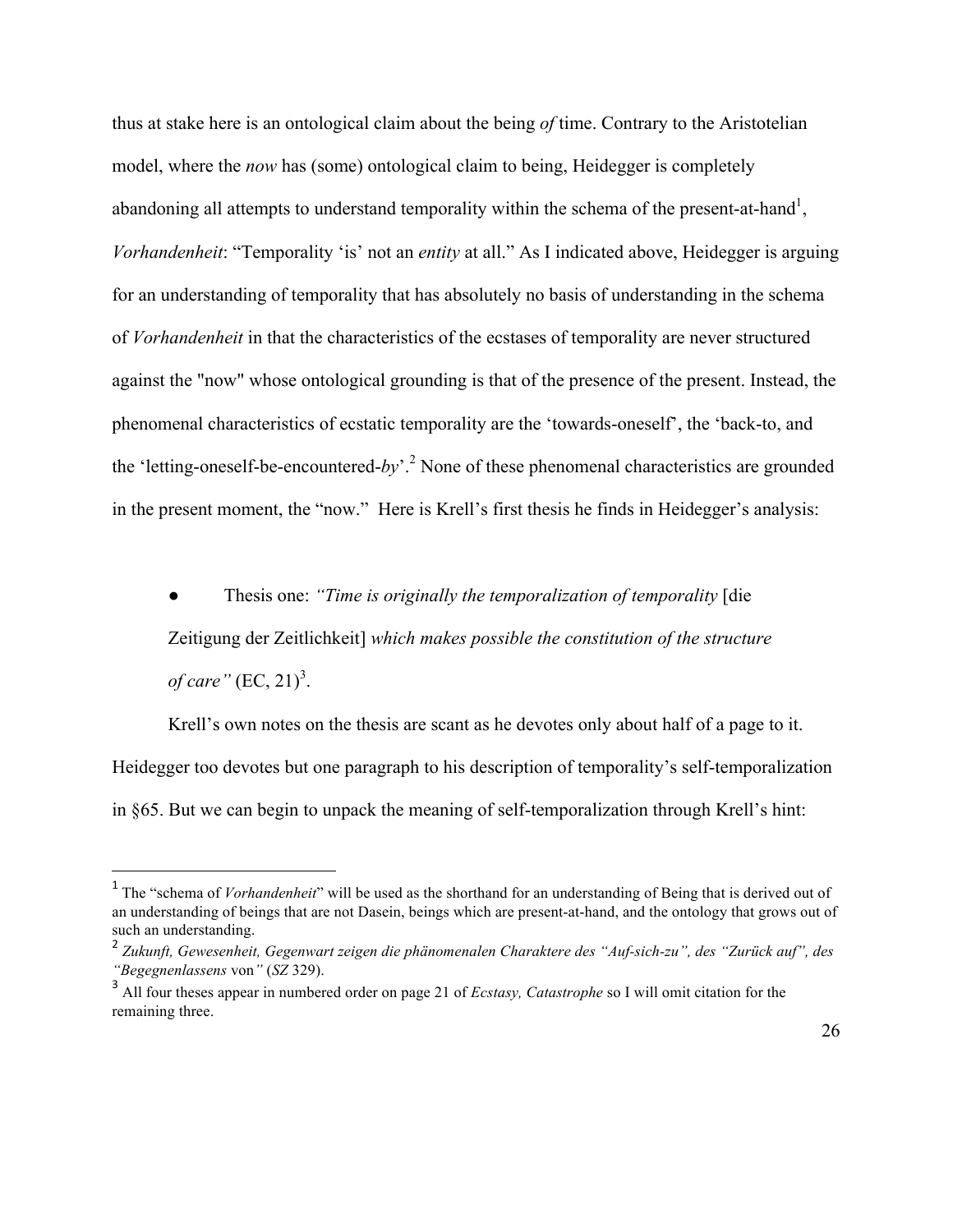"temporality *is* not; it *ensues*" (*EC* 21). That time is too elusive to be called a being was known to Aristotle, but what here is being meant by saying that temporality *ensues*? Heidegger answers that "temporality temporalizes, and indeed it temporalizes possible ways of itself. These make possible the multiplicity of Dasein's modes of Being, and especially the basic possibility of authentic or inauthentic existence" (*BT* 377). If the *ensuing temporalization* of temporality is bound up directly with authenticity/inauthenticity and care, then what *ensues* is the makingpossible of not only the phenomenal characteristics listed above, but the space for meaning and action at all. The self-temporalization of temporality means that Dasein is ontologically freed towards its possibilities-of-Being and "clears *the 'there' primordially.* It is what primarily regulates the possible unity of all Dasein's existential structures" (*BT* 403). In a double movement, ecstatic temporality both clears the way of Dasein's *Da* and guarantees the very possibility for meaning and an understanding of Being, as expressed through the phenomenal characteristics listed above. "We understand the light of this clearedness only if we are not seeking some power implanted in us and present-and-hand, but are interrogating the whole constitution of Dasein's Being—namely, care—and are interrogating it as to the unitary basis for its existential possibility" (ibid.). And, as we have just seen, interrogating care means interrogating temporalization.

● Thesis two: "*Temporality is essentially ecstatic*."

I've alluded to this in broad strokes above but Heidegger's claim in §65 about the ecstatic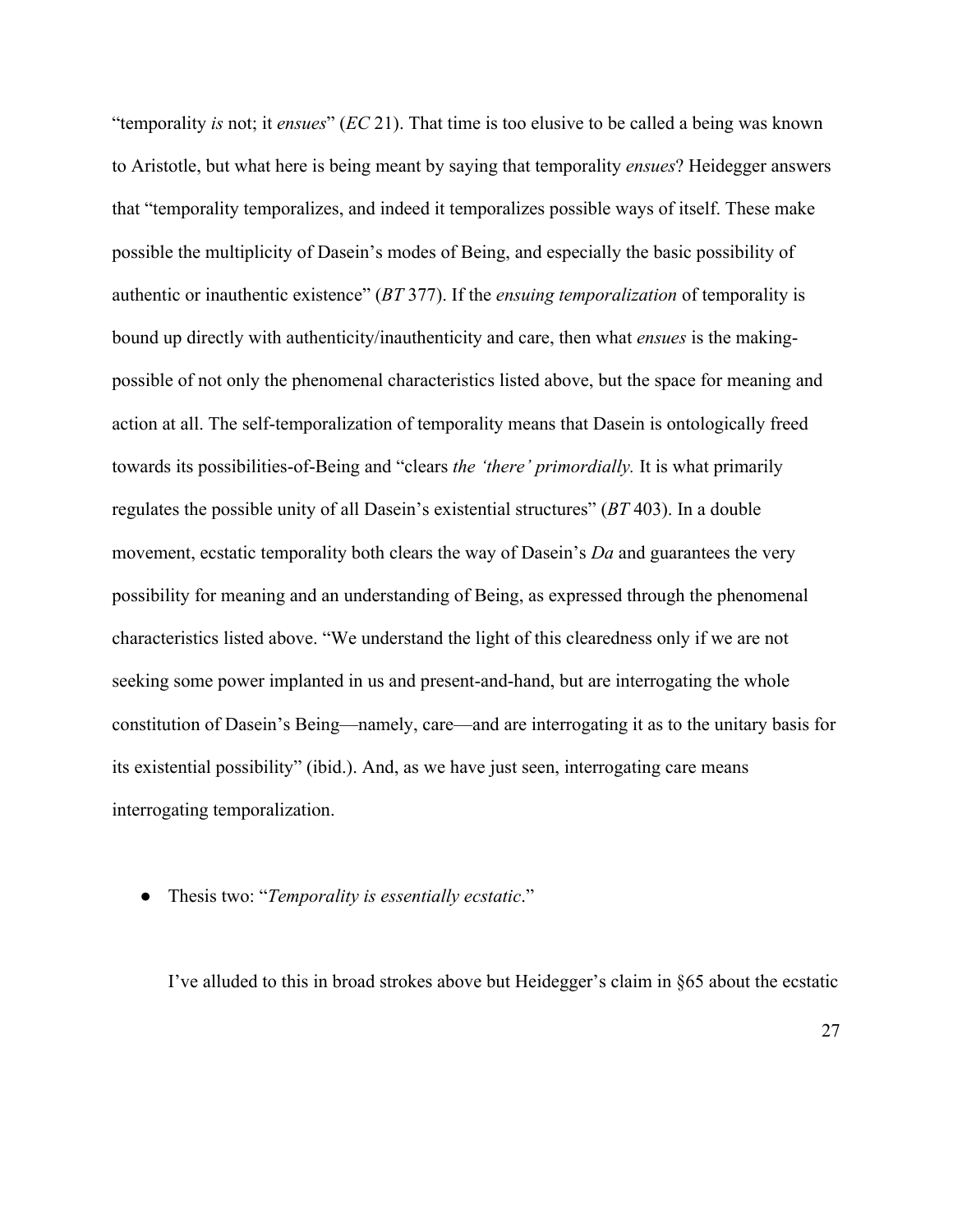nature of time is an ontological claim about the 'essence' of temporality. Thesis one and thesis two are somewhat related to each other, if not for the fact that they are separated in §65 by one paragraph break. Nonetheless, we must examine the claim as it appears in this section.

The phenomena of the 'towards…', the 'to…', and the 'alongside…' [*zu… auf… bei…*], make temporality manifest as the *ἐκστατικόν* pure and simple. *Temporality is the primordial 'outside-of-itself' in and for itself*. We therefore call the phenomena of the future, the character of having been, and the Present, the '*ecstases*' of temporality. Temporality is not, prior to this, an entity which first emerges from *itself*; its essence is a process of temporalizing in the unity of the ecstases. (*BT* 377)

This selection employs somewhat traditional metaphysical language in its description by using words such as "unity" and "essence" and thereby runs the risk of leading the reader astray into the typical metaphysical categories that employ such terms, and more specifically the category of substance or *ousia*. However, Heidegger later asks us in *Basic Problems* to avoid such an interpretation: "The common Greek expression *ἐκστατικόν* means stepping-outside-self. It is affiliated with the term 'existence.' It is with this ecstatic character that we interpret existence, which, viewed ontologically, is the original unity of being-outside-self that comes-toward-self, comes-back-to-self, and makes-present" (*BPP* 267, translation amended). By underscoring the affiliation between existence and ecstasy, Heidegger is attempting to undercut the traditional category of substance in his ontology of temporality. He goes on to explain that "within itself, original time is outside itself; that is the nature of its temporalizing. It is the outside-itself itself.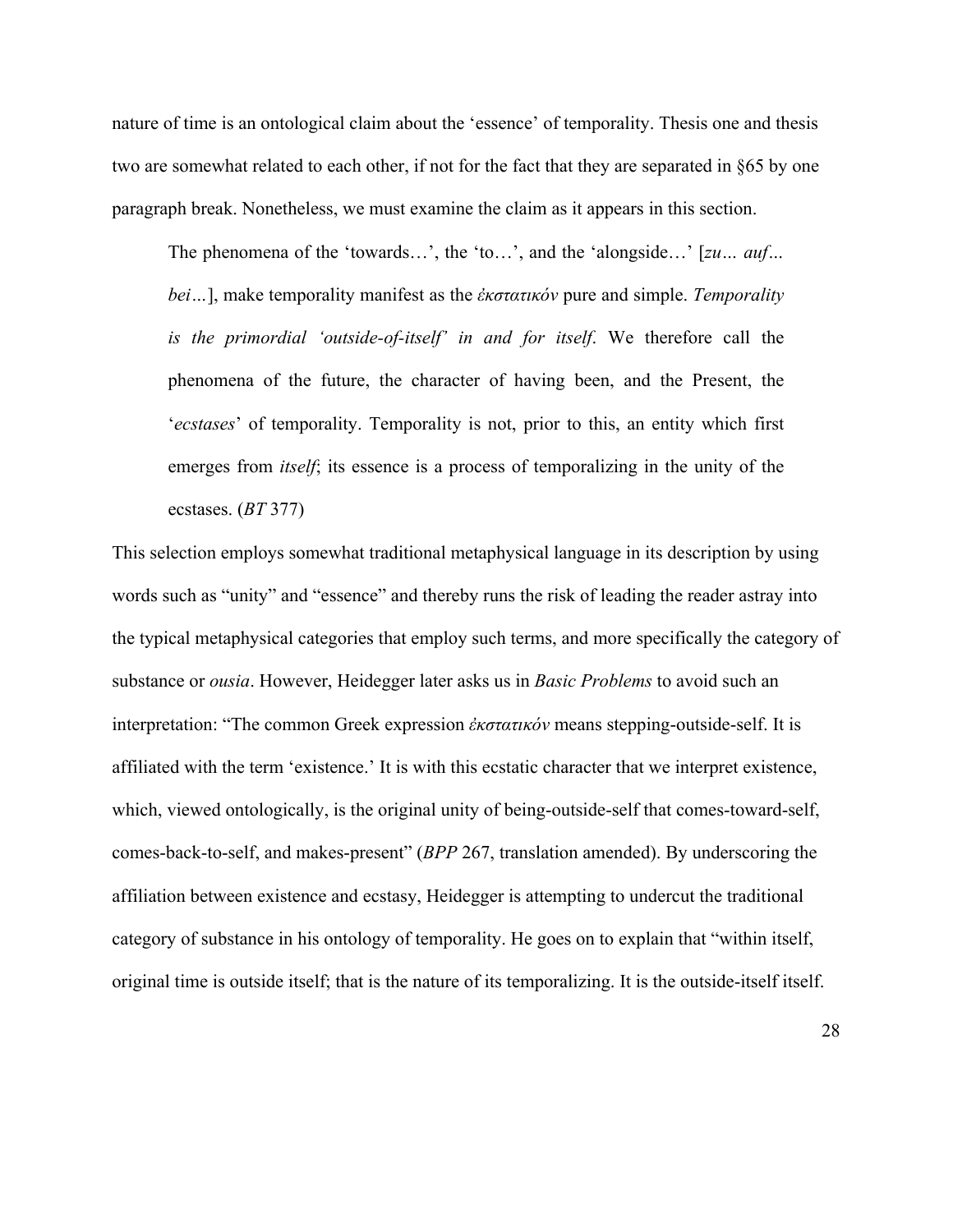That is to say, it is not something that might first be an extant thing and thereafter outside itself, so that it would be leaving itself behind itself. Instead, within its own self, intrinsically, it is nothing but the outside-itself pure and simple" (ibid.). Essentially, Heidegger's ontology of time is such that there is not and cannot be any moment of the "now" that has the metaphysical status of being a substance which undergirds the past and the future—such a "now" only belongs to the ordinary concept of time. As the *ekstatikon*, temporality has no such "now," but functions in such a way that each ecstasis of time is constantly flowing outwards and returning back again without ever coming back to any sort of essence or underlying metaphysical temporal building block such as the "now." As Heidegger puts it, "The unity of the three dimensions [ecstases] cannot derive from one particular dimension—for example, the present" (*IM* 53).

Perhaps we can imagine how this works in an example given the structure of care: when I prepare myself to make a decision, I am projecting myself out into the future and returning back to myself as well as drawing on my history and situatedness and likewise returning to the decision in a constantly flowing way that does not, contrary to the vulgar understanding of time, refers me back to a "present moment" but instead involves me in an ecstatic experience of temporality that involves the future, past (or having-been), and present simultaneously without ever fixing itself to a single given moment.<sup>4</sup> Michael Watts writes of ecstatic temporality that "the moments of Dasein's authentic temporality stand outside themselves, linked to each other by countless pathways of memory and anticipation that reach into both past and future" (PH

122).

<sup>&</sup>lt;sup>4</sup> Of course, authenticity is dependent on the *Augenblick* which synthesizes all three ecstases of temporality but which nevertheless cannot be reduced to a simple "now" of time, since the *Augenblick* has no fixed given duration.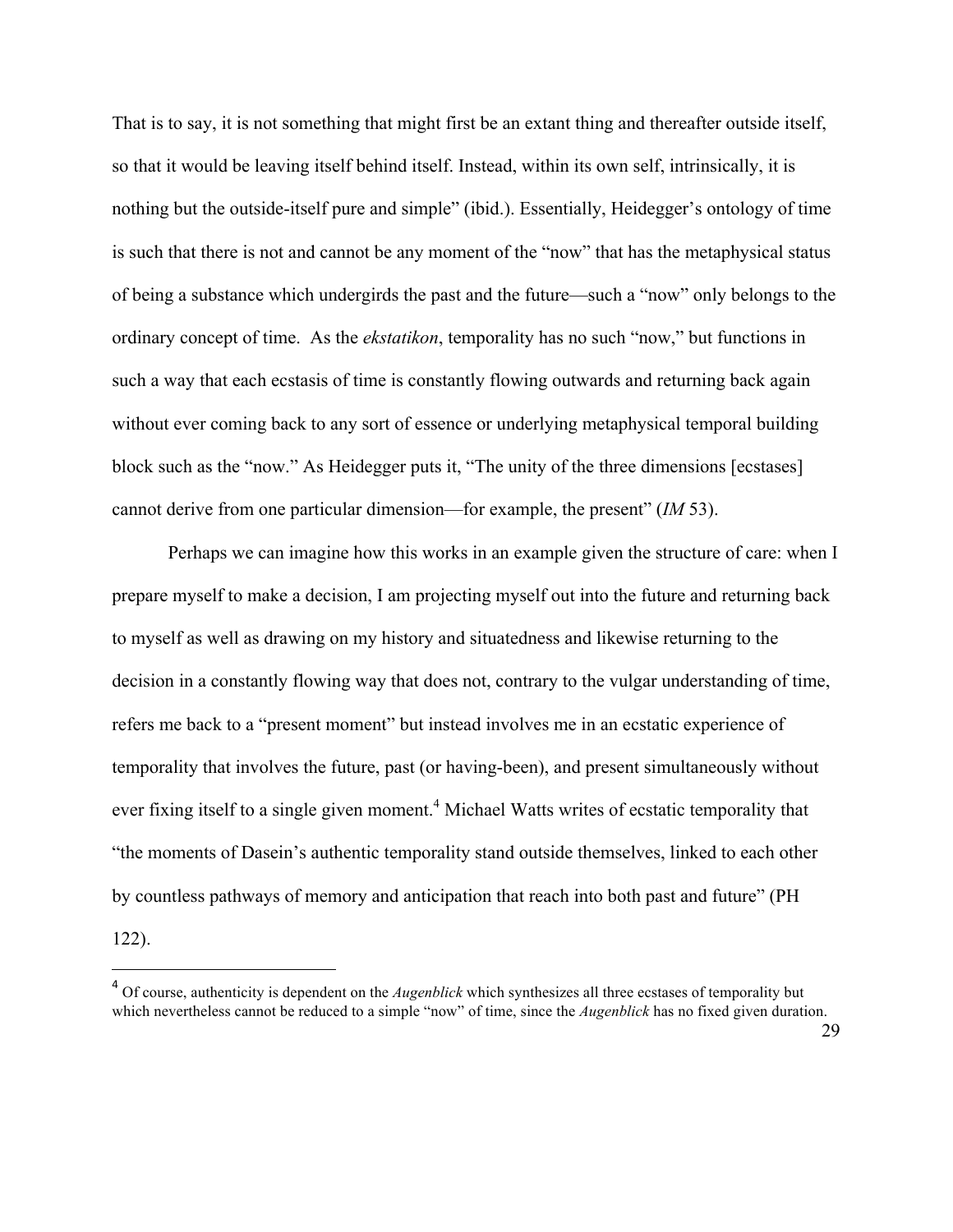Belonging to the phenomenality of ecstatic temporality is the word *Entrückung*, which is translated by Macquarrie and Robinson as both "rapture" and "carry away." Heidegger first uses this term in §68, immediately following an introductory mention of the *Augenblick*:

This term [*Augenblick*] must be understood in the active sense as an ecstasis. It means the resolute rapture with which Dasein is carried away to whatever possibilities and circumstances are encountered in the Situation as possible objects of concern, but a rapture [*Entrückung*] which is *held* in resoluteness (*BT* 387).5

Heidegger renders ecstasis *directly* as *Entrückung* one page later when discussing the structure of forgetting (*Vergessen*), in which forgetting, as 'backing-away,' "closes off ecstatically that in the face of which one is backing away, and thereby closes itself off, too" (*BT* 379). By using*Entrückung* to describe ecstatic temporality, Heidegger is drawing a relationship not only to "the motion of time itself but to the connection between temporality and the possibilities that Dasein encounters in the world" (*EC* 30). However, as Kockelmans notes, "ek-stases are not simple 'raptures' in which one gets carried away; rather, there belongs to each ek-stasis a kind of 'wither' to which one is carried away" ("HTB" 148). If the *Entrückungen* discussed in these sections are not just the forces that sweep Dasein away, then what are they? Krell answers that "at all events, enrapturement has to do with a very particular 'situation,' namely, the proper or authentic possibility of Dasein as being toward death" (*EC* 30). (I will speak on the issue of futurity in ecstatic temporality later on, while covering Krell's fourth thesis.) In this account, we

<sup>5</sup> "Dieser Terminus muß im aktiven Sinne als Ekstase verstanden werden. Er meint die entschlossene, aber in der Entschlossenheit *gehaltene* Entrückung des Daseins an das, was in der Situation an besorgbaren Möglichkeiten, Umständen begegnet" (*SZ* 338).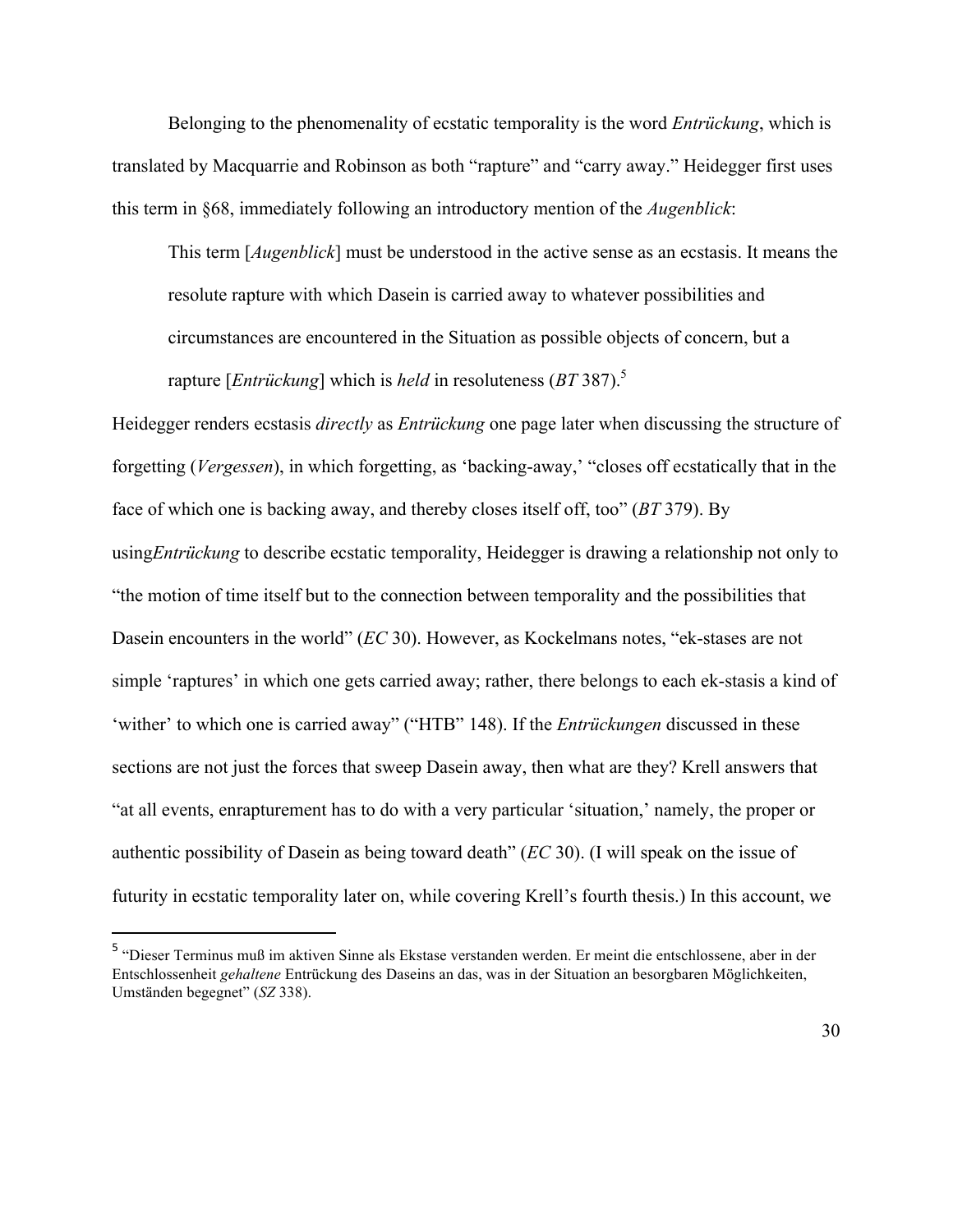can tie the poles to which Dasein is *entrückt* (and thereby stretched between) to both Beingtowards-death in the future as well as an authentic relationship to *Gewesenheit*, which is exemplified in *Being and Time* as *repetition* (*Wiederholung*) (see *SZ* 343). As discussed earlier in the examination of the temporal structure/meaning of care, the background of Dasein's innerworldly dealings is a futural projection into potential possibilities, *besorgbaren Möglichkeiten*; temporality as the *ekstatikon* is what allows for such a projection to be possible in the first place as a *carrying away*.

Such a carrying away, however, presupposes an opening to which Dasein could be carried away into. Heidegger writes that "every *Entrückung* is in itself open" (*BT* 430). And if temporality is primordially an *ekstatikon* , which means the "original outside-itself," what is the "outside" and what is temporality opened to?

● Thesis three: "*Temporality temporalizes originally out of the future*."

Again, let us begin here with the origin of this thesis in its most distilled form: "Primordial and authentic temporality temporalizes itself in terms of the authentic future and in such a way that in having been futurally, it first of all awakens the Present" (*BT* 378). Although Heidegger does not argue for an understanding of temporality that resembles a "cumulative sequence" that originates temporally into future then cascades into the present and past—in fact, he argues the opposite: each ecstasis is equiprimordial (*gleichursprünglich*), but he does say that "within this equiprimordiality, the modes of temporalizing are different" (ibid.) and that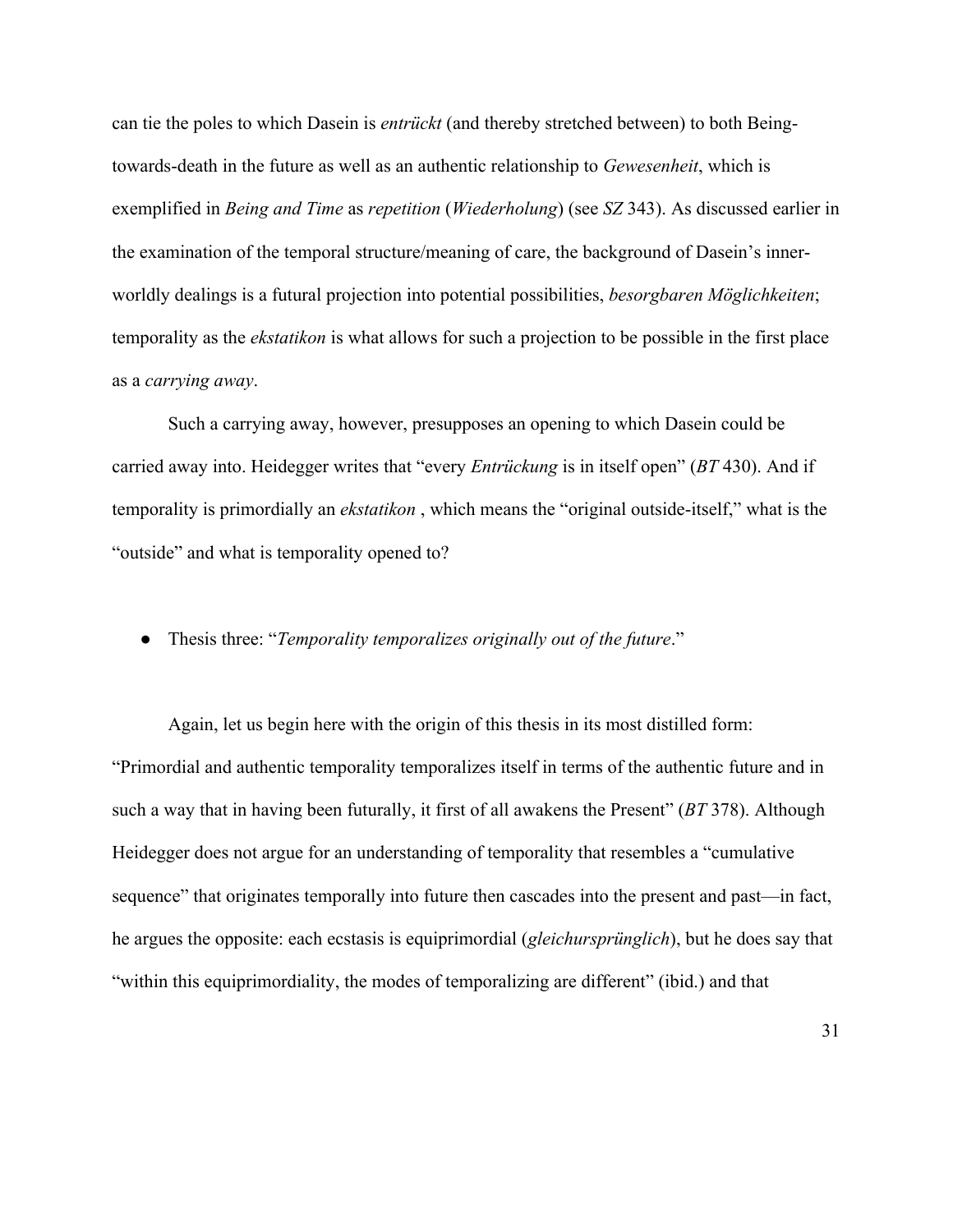primordial temporalization can indeed be determined by the futural ecstasis. In Krell's words, the ecstasis of the future has non-temporal (in the sequential sense) "*apriority*" (*EC* 25). Let us also link this passage to an earlier statement: "Self-projection upon the 'for-the-sake-of-oneself' is grounded in the future and is an essential characteristic of *existentiality*. *The primary meaning of existentiality is the future*" (*BT* 375-76). Additionally, Heidegger had written about the primordiality of the futural ecstasis as early as 1924 in the short work "The Concept of Time": "With regard to time, this means that *the fundamental phenomenon of time is the future*" (*CT* 14E).

Firstly, Heidegger makes an important move in the first passage, which is to declare that authentic temporality is futural, and is futural to the extent that the present is "awakened" as what is actually and primordially *not* the present as such but is instead the *Gewesenheit* of the future. It should not be in doubt that Heidegger's primary target here in redefining the present as the history of a future is the philosophical tradition, which has viewed the meaning of time as what happens in the present. I have discussed above the importance of this in terms of care, Dasein's *Seinsverstandnis* is based off of a projection of itself into the future, which is ultimately bracketed by an authentic relationship towards its own death through the production of "the horizon of possibility in general, within which a definite possible can be experienced" (*OT* 199). The *Entrückung* of Being-towards-death as futural would thus place Dasein, as coming back to itself, as the living *Gewesenheit*. Regarding Dasein's lived status as *gewesen*, Heidegger writes that "'as long as' Dasein factically exists, it is never past [*vergangen*], but it is indeed as already having been, in the sense of the 'I am-as-having-been'. And only as long as Dasein is, *can* it *be*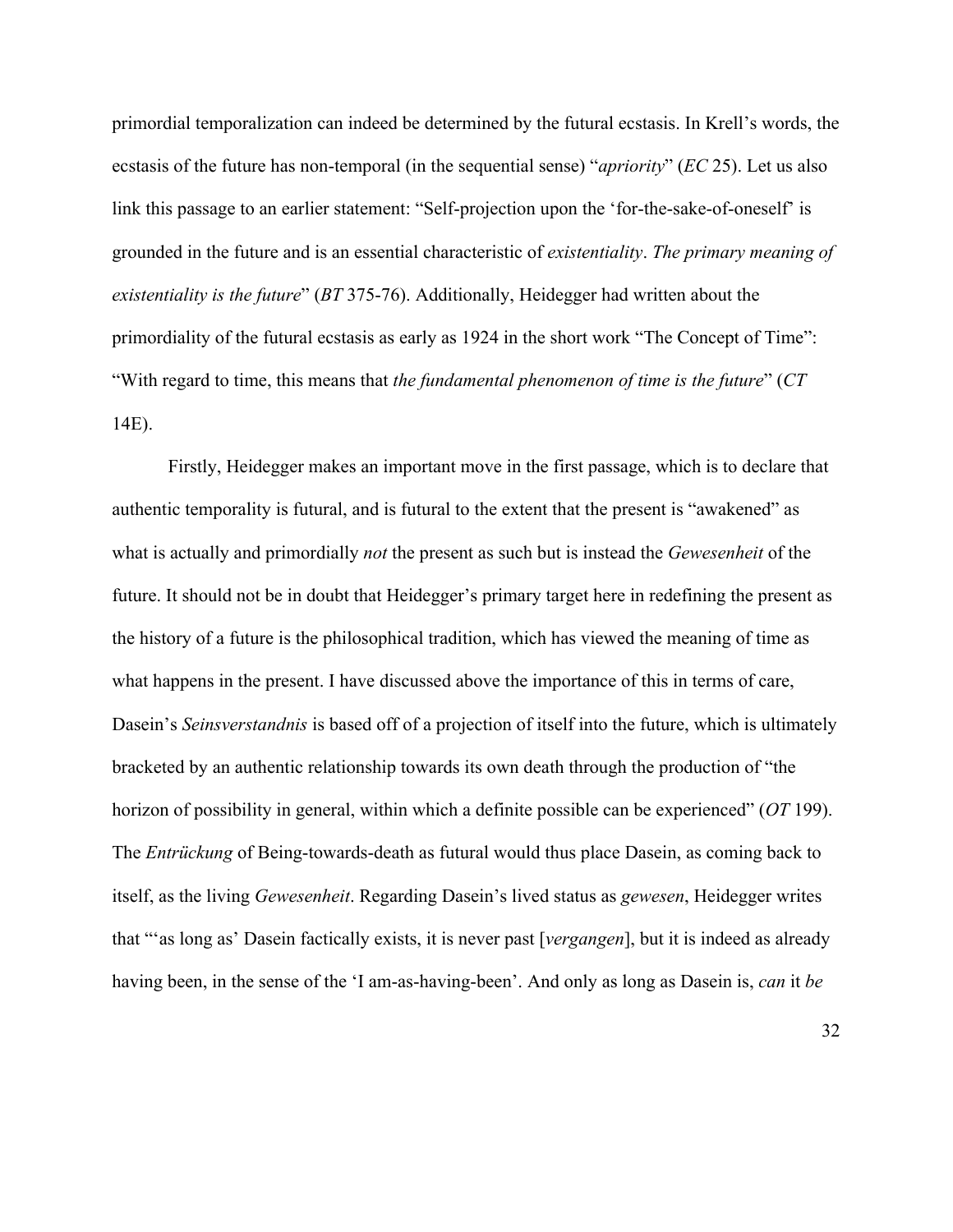as having been" (*BT* 376). This particular conversation concerns Dasein's temporality in the ecstasis of having been (*gewesene Ekstase*), but immediately follows the assertion that the primary meaning of existentiality is the future and is used to support Heidegger's claim that what we think of the "present" is really just the past of the future. With that in mind, how do we cross the threshold from the structure of understanding to making claims about the ontology of temporality? Does the fact that understanding is produced through the futural ecstasis necessarily mean that time itself temporalizes from out of the future? The answer lies in something of a tautology, wherein "as the identity of the very term implies, the futural essence of *existence* is defined by futural *existentiality*" (*IM* 55). Such a tautology ties Dasein to the topographical clearing that I have elucidated above, as well as the nullity of death (discussed in Section I), against which Dasein is pushed up against in the experience of anxiety as discussed in  $§69.6$  So far, Heidegger's reliance on the *apriority* of the future allows *Being and Time* to underscore the fundamentally temporal nature of Dasein's *Spielraum*, which frees understanding, meaning, and transcendence (Heidegger grounds the possibility of transcending into a world at all on ecstatic temporality, see §69 of *Being and Time*) out of their imprisonment in the present and roots them in all three ecstases of primordial temporality. But does that make Heidegger's justification for the third thesis, that temporality temporalizes primordially out of the future, merely *post hoc*? Is it possible to maintain the above aspects of Dasein's Being without claiming the third thesis?

<sup>&</sup>lt;sup>6</sup> Regarding anxiety, Luchte writes that "anxiety is not anxious about any being 'in' the 'world', any involvement, but instead, discloses this world as a *topos* of sheer possibility, as a complex projection of ecstatic temporality. In falling, one flees from itself as *this possibility*, hiding in the generic so as to avoid the intimacy of selfinterpretation" (HEP 153). Heidegger is clear about the relationship of anxiety and temporality, and such a relation is crucial to the clearing of Dasein's *topos* of understanding and possibility.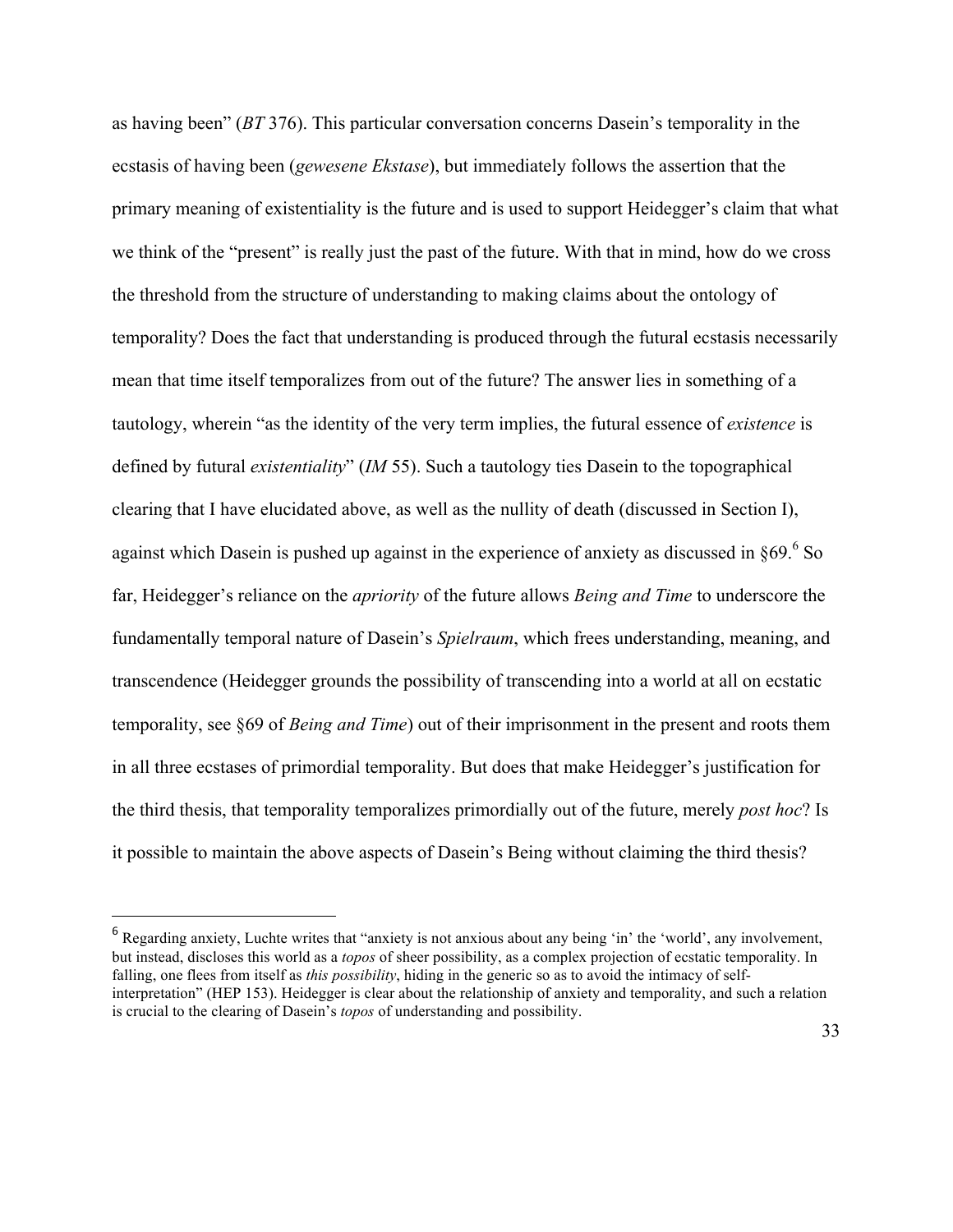*Being and Time* is unclear, and later works seem to dodge the question altogether.

The third thesis appears from "The Concept of Time" in 1924 to *Being and Time* in 1927, but is either severely walked back or abandoned altogether by the time of *Basic Problems* in 1929. In *Basic Problems*, Heidegger spends virtually no time arguing for the thesis that temporality temporalizes originally out of the future. Rather, discussions of the futural ecstasis appear in the context of *Sorge*, which shows up consistently throughout the early Heidegger's discussions of temporality and understanding.<sup>7</sup> Rather, *Basic Problems* should be viewed as an attempt to resuscitate or salvage the *eckstasis* of the present, and Heidegger spends the lion's share of §§19-21 of *Basic Problems* giving an account of *Gegenwärtigen* (making-present) and *Praesenz* (the horizon of the present), the ecstatic schema of the present. This is problematic for reasons that we shall see in the fourth thesis.

• Thesis four: "Original time is finite."

 

Thesis four appears near the end of §65. Heidegger writes that Dasein "does not have an end at which it just stops, but it *exists finitely*. The authentic future is temporalized primarily by that temporality which makes up the meaning of anticipatory resoluteness; it thus reveals itself *as finite*" (*BT* 378).

Thesis four is the most bewildering thesis if viewed from the lens of "ordinary"

 $<sup>7</sup>$  He writes in 1924 that the "first principle of all hermeneutics" is "the possibility of access to history [that] is</sup> grounded in the possibility according to which any specific present understands how to be futural" (EC 20E). See above for the quote at BT 375-76 regarding the future as the primary meaning of existentiality.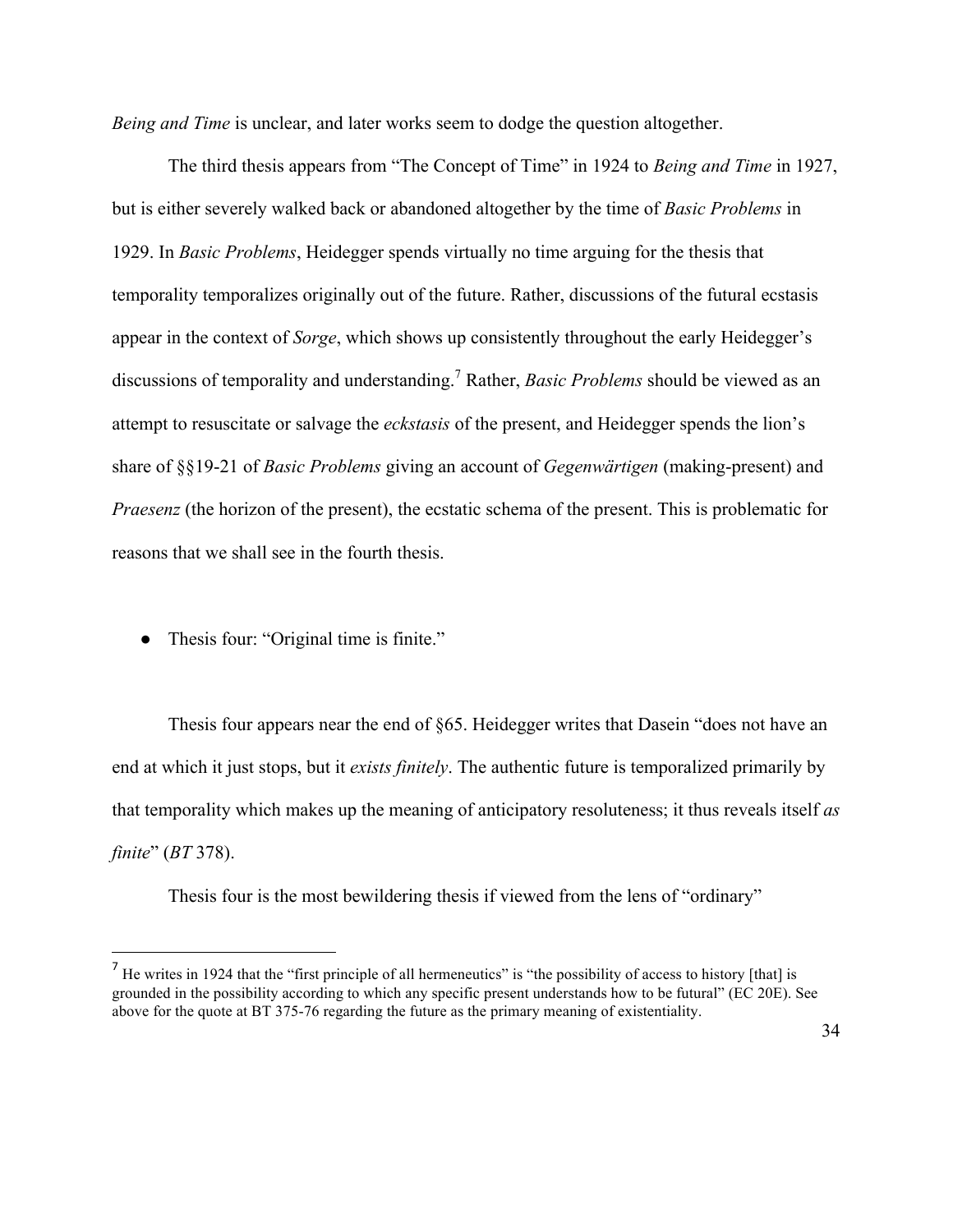considerations of temporality. Although I believe Heidegger is successful in arguing for the ecstatic nature of understanding and *against* the absolute primacy of the present now, the fourth thesis strikes directly at the heart of what has become a virtual tautology: eternity. Time's relation to eternity seems to have been a foregone conclusion since at least Plato, who wrote in *Timaeus* that time is the moving image of eternity; Aristotle's reliance on the very principle of eternity in regards to the prime mover is a central principle of his metaphysics. However, as Heidegger keenly points out in 1924, that

if God were eternity, then the way of contemplating time initially suggested would necessarily remain in a state of perplexity so long as it knows nothing of God, and fails to understand the inquiry concerning him. If our access to God is faith and if involving oneself with eternity is nothing other than this faith, then philosophy will never have eternity and, accordingly, we will never be able to employ eternity methodologically as a possible respect in which to discuss time.

(*CT* 1E)

 

Due to theological reasons, we find the meaning of time in eternity. But if God is unknowable no doubt *due* to God's eternality—how is time and *its* eternality supposed to be known?8 Aristotle's discussion of time in Book ∆ of *Physics* perhaps gets philosophy into the door of discussing time, but Aristotle's endless stream of 'nows' "fabricates, via its linear *mathēsis*, an illusion of everlastingness, although in truth, it is finite, and soon *breaks down*" (*HEP* 22),

<sup>8</sup> Heidegger is no doubt influenced by Kant's discussion of the first antinomy in the first *Critique*. Although discussing this influence is outside of the scope of this paper, see Sherover's *Heidegger, Kant and Time* for coverage of this topic.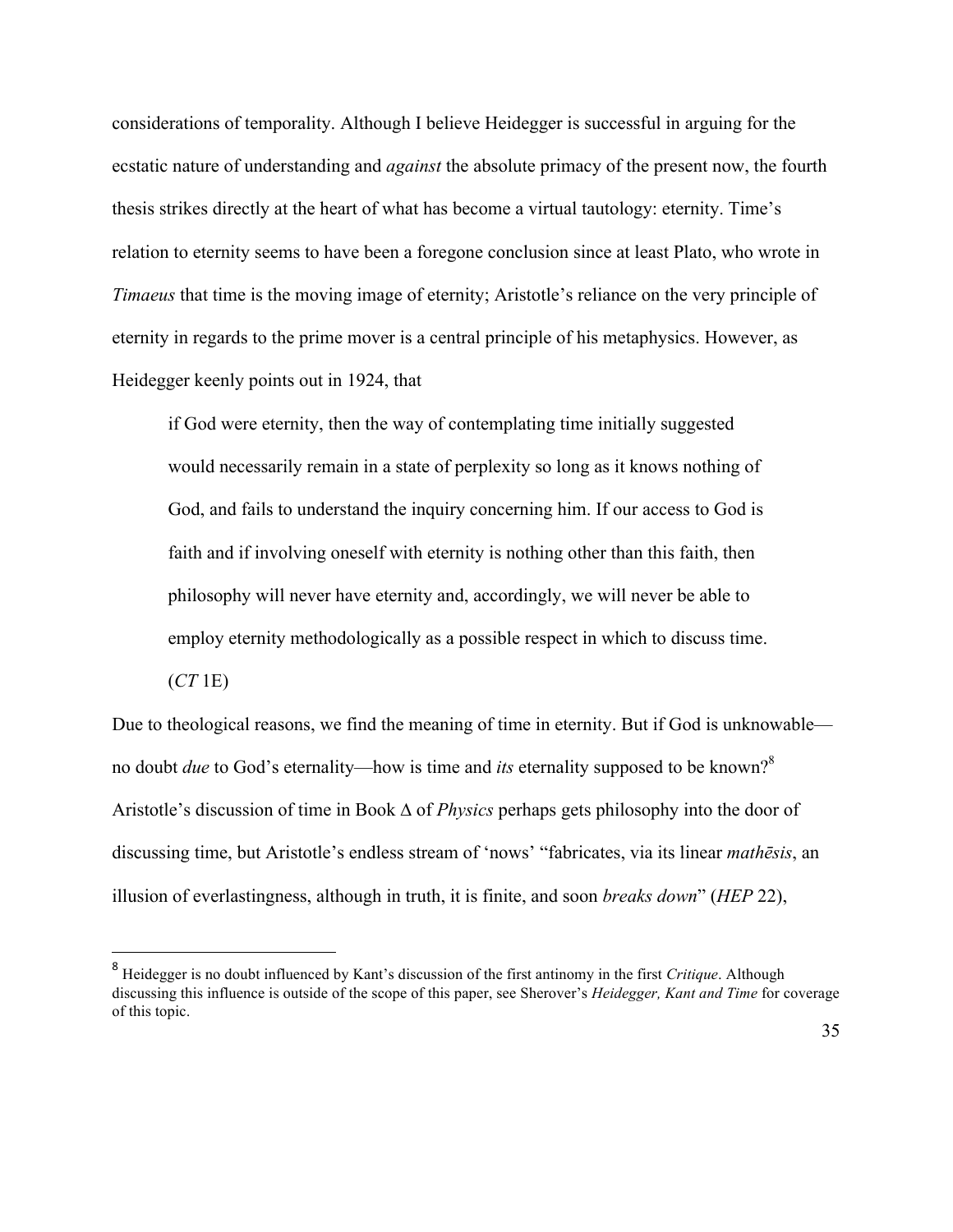Luchte writes, summarizing Heidegger's implicit criticism in this section. "Any "now" becomes the being of time, that sequence with a transitionary character of a 'not yet' and 'no longer'. A "now" is slippery, always points beyond itself—it promises an 'everlastingness', but this bad infinity of a 'clipped sequence of nows' covers over our true 'eternity'" (*HEP* 20). The twodimensional line of discrete "nows," common to both Aristotle as well as Edmund Husserl, carries the prospect of the future only as a promise through an understanding of the now as the porous barrier between the past and future, time's two "modes" of non-being. For Heidegger, drawing from Hegel's concept of "bad infinity," we cannot merely draw eternity together by pasting a theoretically endless number of "nows" together. Such an understanding of eternity is based on a purely mathematical model, but has absolutely no relation to finitude.

Heidegger does not deny that time will proceed "in spite of my own no-longer-Dasein" (*BT* 378) and that there is a potentially unlimited number of things that can still happen in the future. Heidegger objects that these reservations do not prove that time is infinite. Rather, these seem to be characteristics of *das Man*, the "they" of average everydayness, who is always exceeding and outstripping 'my' time and will certainly continue out of my death: "in the infinite "now" Dasein lives as the They-self [*das Man*]" (*DPT* 134). Rather, Heidegger writes that primordial temporality's finitude

is not about everything that still can happen 'in a time that goes on', or about what kind of letting-come-towards-oneself we can encounter 'out of this time', but about how 'coming-towards-oneself' is *as such*, to be primordially defined. Its finitude does not amount primarily to a stopping, but is a characteristic of temporalization itself. (ibid.)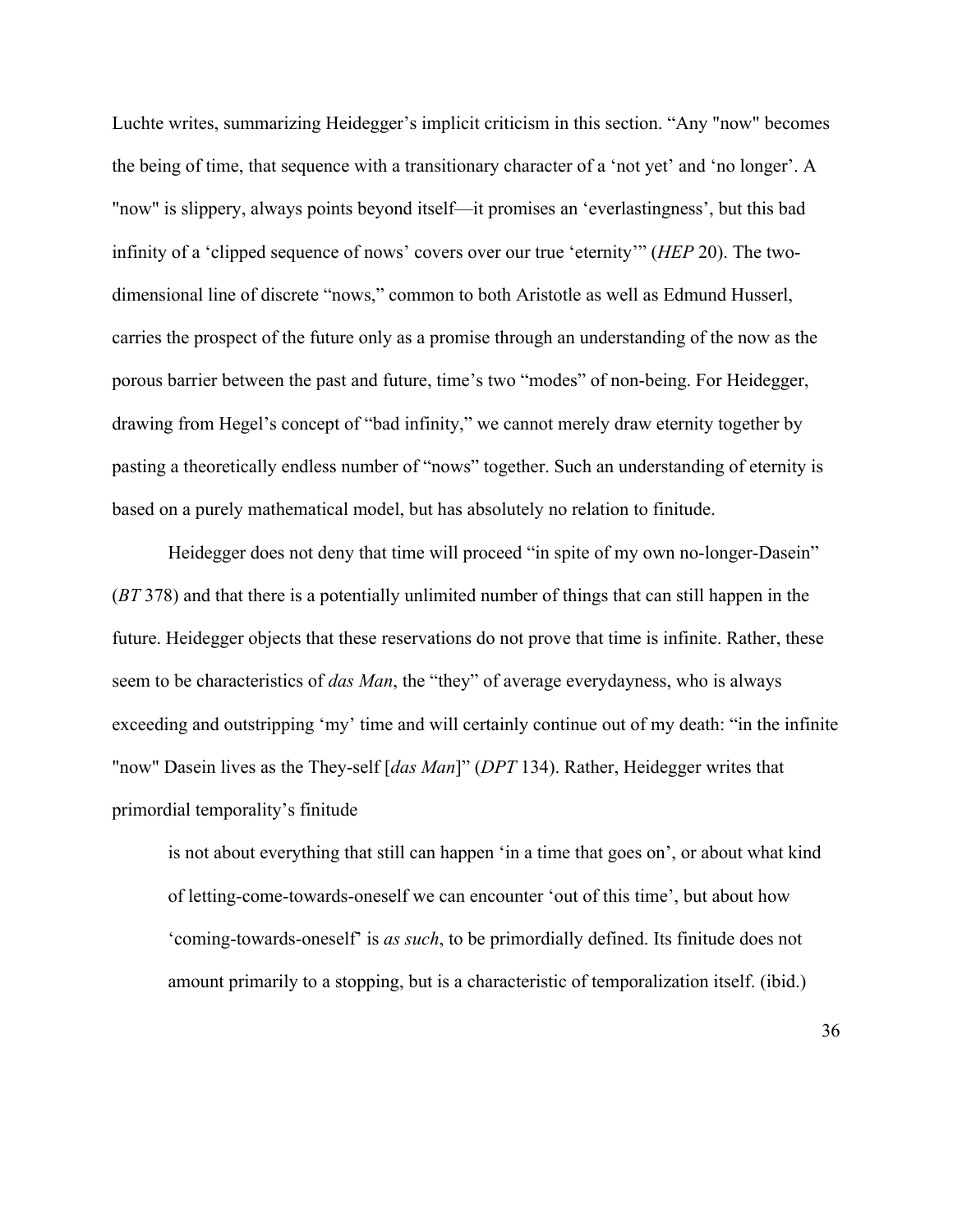Given the structure of the future as the phenomenal characteristic of letting-cometowards-oneself, Being-towards-death means, then, that Dasein constantly lets its own death the possibility of an impossibility, or a nullity—come towards it and indeed exists inside of this nullity. Belonging to the structure of death is "that the future closes one's potentiality-for-Being; that is to say, the future itself is closed to one, and as such it makes possible the resolute existentiell understanding of nullity" (*BT* 379). So despite the fact that Heidegger does not deny that time will continue on after one's death, Heidegger is pointing to the fact that the fact that time 'closes off' is not only characteristic of the future, but of original temporality itself. In other words, the future is not just what continues eternally in front of the present. Rather, it belongs to ecstatic temporality, specifically the future, to not only open out into the *Spielraum* of possibilities, but to close down on them as well, as we have seen in the ontological analysis of death and Being-towards-death.

This is why Heidegger argues that the typical relationship of finitude and eternity is backwards. In the ordinary or vulgar conception of time, Dasein dies when it, as it were, runs out of nows. But the ordinary conception of time also understands that there have been nows that preceded Dasein before its death and will succeed it after its death. After all, this is the relationship that all things that are not Dasein But, as Heidegger writes in *Basic Problems*, if

the nature of time is understood in this way, it follows that time must then be conceived as an endless sequence of nows. This endlessness is inferred purely deductively from the isolated concept of the now. And also, the inference to the endlessness of time, which has a legitimate sense within certain limits, is possible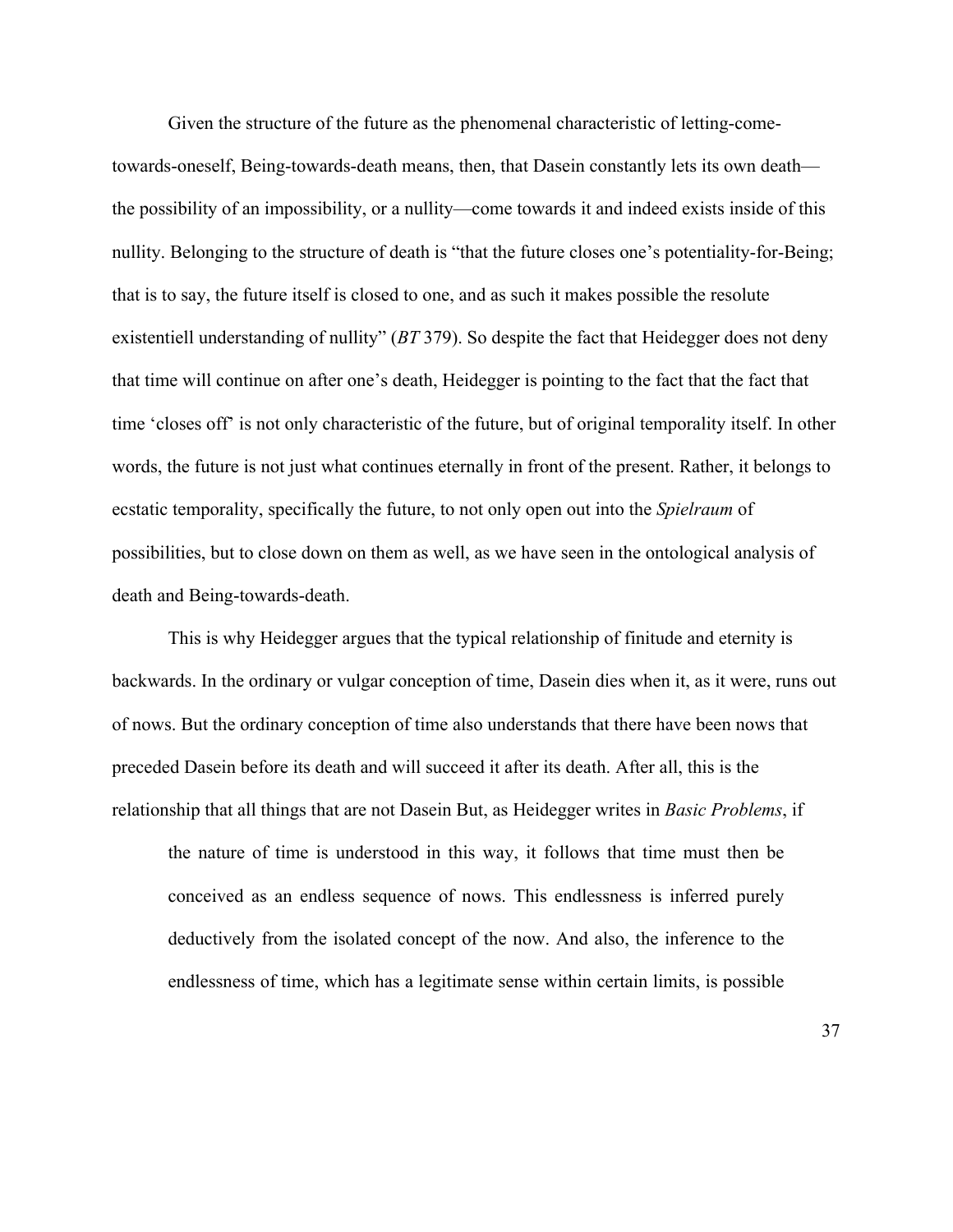only if the now is taken in the sense of the clipped sequence of nows. It can be made clear—as was shown in *Being and Time*—that the endlessness of common time can enter Dasein's mind only because temporality itself, intrinsically, forgets its own essential finitude. Only because temporality in the authentic sense is finite is inauthentic time in the sense of common time infinite. (*BPP* 273)

Not only does Dasein forget its own finitude, but it forgets the fact that it belongs to the futural *eckstasis* to both open up and close off. The future grounds *Sorge* and opens up the very possibility of understanding, but simultaneously closes down these possibilities through Dasein's finitude, and thus such finitude thus *belongs* to the futural ecstasis. This double movement of the futural *ecstasis* is precisely what engenders Dasein's relationship to finitude as such. If Dasein *is*  ecstatic temporality, then the fact that Dasein is *finite* is only given from the fact that ecstatic temporality is given as well. Such a relationship to finitude, and finitude as such, is thereby only possible by this fact. Heidegger remarked earlier in *Being in Time* that beings in the world that are considered through the *Vorhandenheit* schema are wordless (*weltlos*) In Division II, we now know that that also means that they do not have the relationship to death and finitude that Dasein does. In fact, we cannot even call those things that are *Vorhandenheit* finite, but merely perishable. Heidegger is arguing that so long as we look to things that are not finite, we will only understand time based on the "now" and thus only understand the meaning of temporality as eternity and *not* finitude.

### **V. Reconciling Theses Three and Four**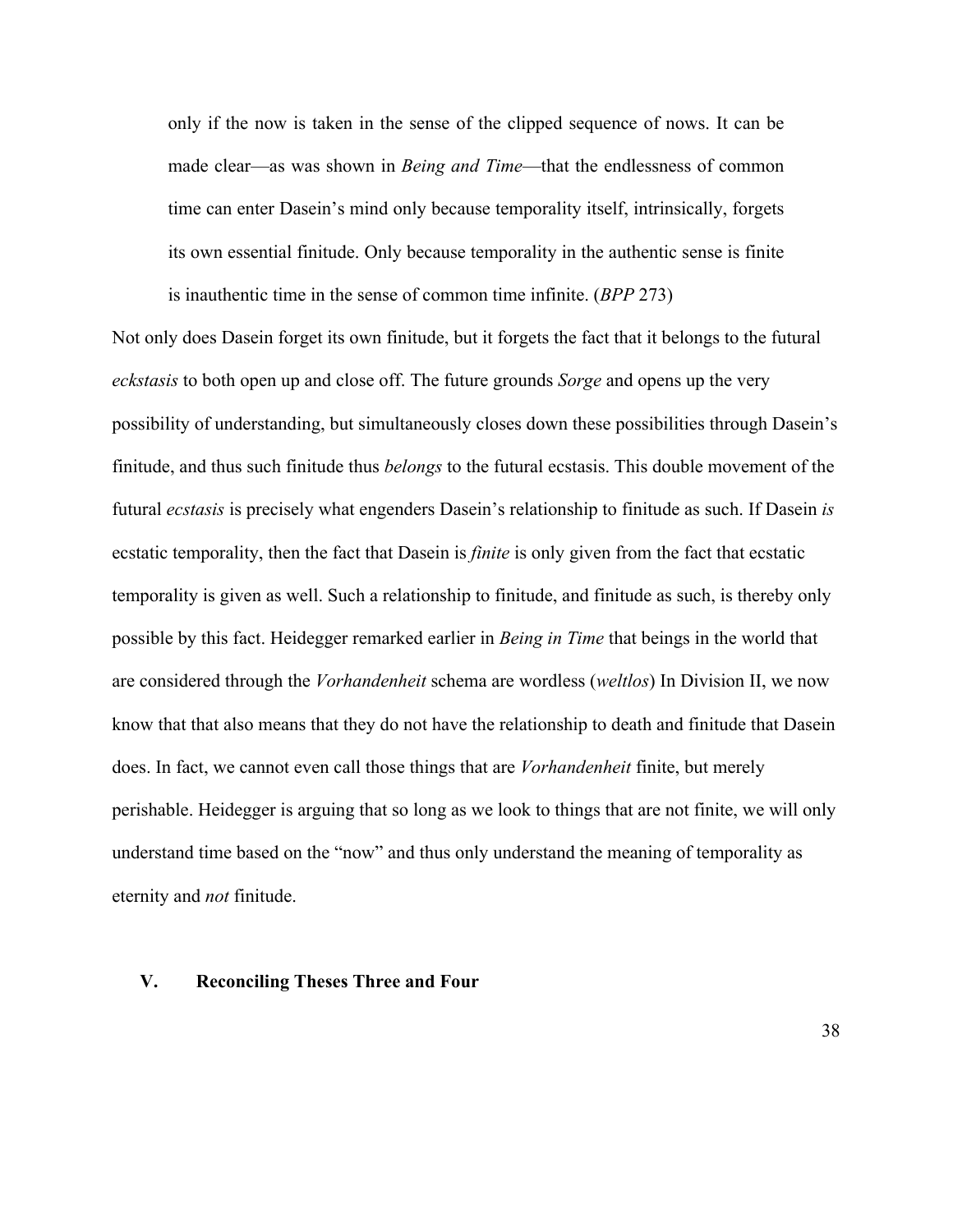As I remarked above while discussing the third thesis, Heidegger distances himself almost *immediately* after the publication of *Being and Time* from the thesis that ecstatic temporality temporalizes originally out of the future by never defending the thesis again, despite retaining and continue to defend theses one, two, and four until at least *Basic Problems*. But if Heidegger thought thesis three was indefensible after 1927 (and therefore dropped it in subsequent publications), does dropping the third thesis from the theory of ecstatic temporality jeopardize his account as a whole? As Krell summarizes, "if the apriority of the future ecstasis cannot be maintained, what will conjoin ecstatic temporality and finitude? In other words, what is the relation of Time as such to finitude, the negative, and the nothing?" (*IM* 55). Such a problem is complicated within *Being and Time* itself when Heidegger writes that "*in every ecstasis, temporality temporalizes itself as a whole; and this means that in the ecstatical unity with which temporality has fully temporalized itself currently, is grounded in the totality of the structural whole of existence, facticity, and falling—that is, the unity of the care-structure*" (*BT* 401). Paradoxically, Heidegger then goes on to affirm that "temporality temporalizes itself as a future" (ibid). How are we supposed to square temporality's primordial futurity with temporality's professed ability to temporalize "completely" in every ecstasis? What does it mean for an ecstasis to temporalize "completely" if it is the outside-itself? These answers are not given in *Being and Time*, though we learn that there is no single ecstasis off on its own, so to speak, but each opens itself onto the other, equiprimordially.

What is more important here is that, despite the lack of demonstration for them in *Being and Time*, the third and fourth theses do form the outline for a cohesive view of temporality. As I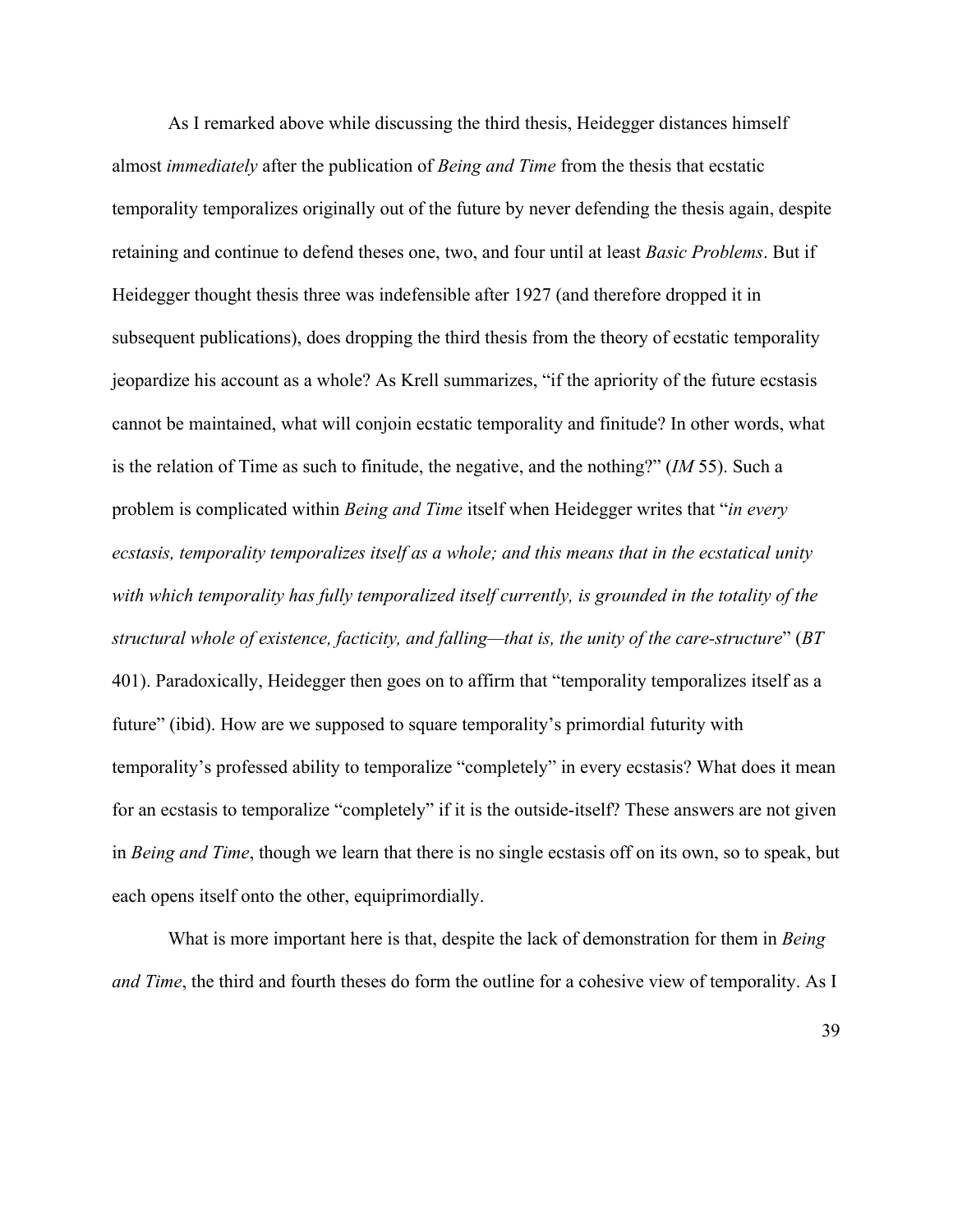argued above, Dasein, as care, always runs ahead (*Vorlaufen*) and projects its possibilities into the future to come back to themselves. If "understanding is grounded primarily in the future," (ibid.) and Dasein's *existentiality* is similarly grounded in futurity *via* the *apriority* of the future ecstasis, one can see what looks to be a causal relation between the two. Likewise, Dasein's finitude is grounded in the fact that Dasein is constantly existing within a nullity that is given to Dasein *out* of the apriority of the future ecstasis and the fact that this ecstasis closes off the future primordially. Again, despite the lack of ontological demonstration present in *Being and Time*, there is a progression among the four theses.

Perhaps it is *because* of this lack of argumentation that Heidegger draws away from the third thesis, but at what cost does this withdrawal come? Certainly the structure of the argument as it appears in *Being and Time* falls apart. Without the apriority of the future ecstasis, how is one to salvage the tenuous-but-existent chain between the third and fourth theses? We must turn to *Basic Problems* for a look at Heidegger's attempt at a retrieval.

I've alluded several times to Heidegger's attempt to resuscitate the present ecstasis in *Basic Problems*, but now the "how" of this resuscitation will figure greatly into looking at how Heidegger attempts to keep the fourth thesis without relying on the third. In the explication of the horizon of *Praesenz*, which opens both the *Gegenwart* and the *Augenblick* and is therefore nonidentifiable with either, Heidegger explains that "the name '*Praesenz*' itself already indicates that we do *not* mean by it *an ecstatic phenomenon* as we do with present and future, at any rate not the ecstatic phenomenon of temporality with regard to its ecstatic structure" (*BPP* 306). This is a very significant detour away from the ecstatic temporality of *Being and Time*. Why has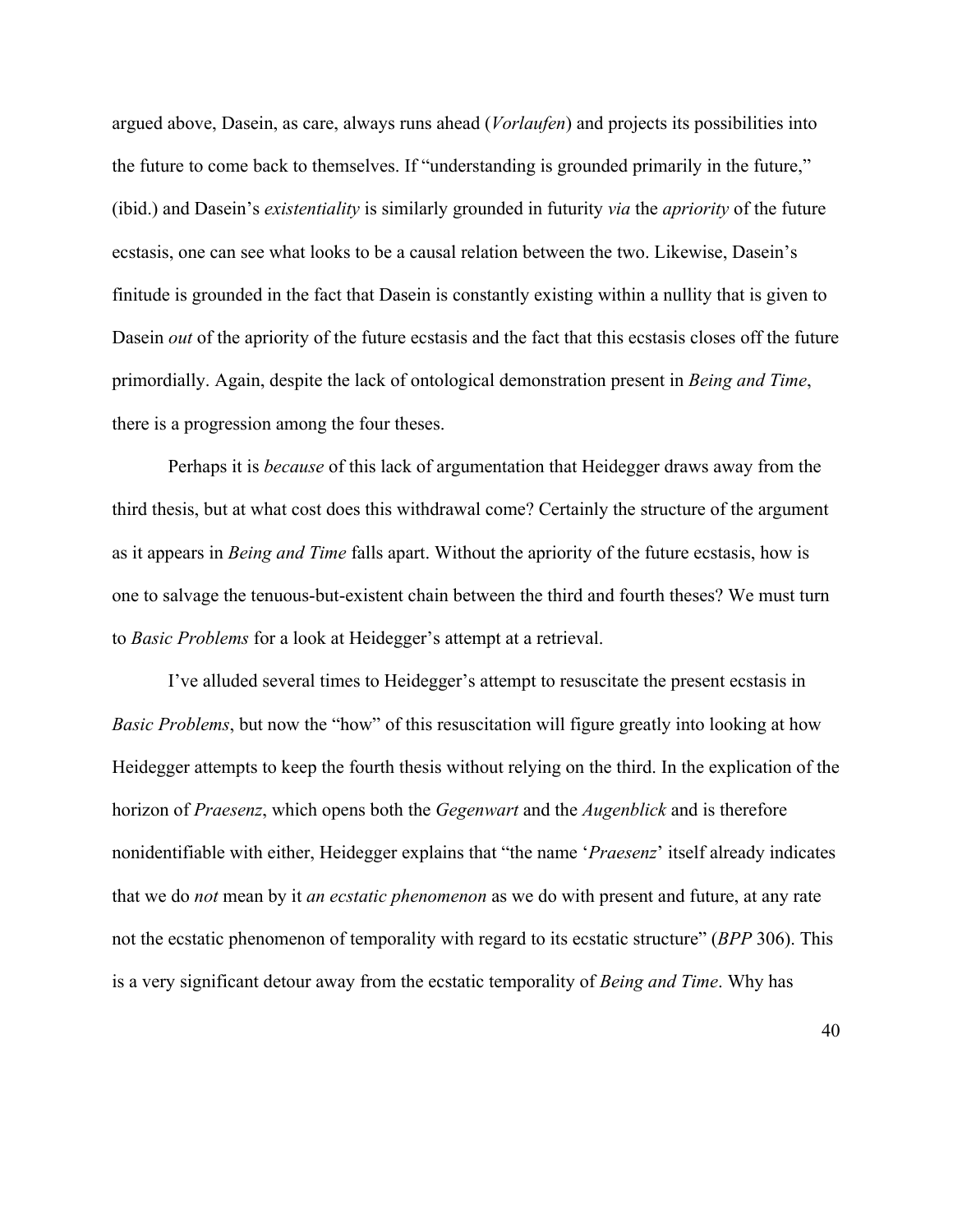Heidegger chosen to render the horizon of *Praesenz* to be not ecstatic? Krell remarks that there is still a question left open after *Being and Time*, which is to look for the *unifier* of the three temporal ecstases (see *BPP* 307) and "the question is whether *Praesenz* can be the unifier" (*IM* 58). As the original "outside-itself," ecstatic temporality is "carried away [*entrückt*] within itself as future, past, and present" (*BPP* 267). As I have argued above, an *Entrückung* is not simply a carrying-off or an enrapturedness into nothingness; it requires a place to be carried off into. So where is temporality itself *enraptured*, and what part does *Praesenz* play in this rapture? Heidegger answers that "the concept 'horizon' in the common sense presupposes exactly what we are calling the ecstatic horizon. There would be nothing like a horizon for us if there were not ecstatic openness for ... and a schematic determination of that openness, say, in the sense of *Praesenz*" (*BPP* 308). *Praesenz* opens temporality up to the horizon of ecstasis as such, as an ecstatic being-open-for. In the 1928 lectures on Leibniz's logic, Heidegger renders *Praesenz* as a question mark in a diagram, remarking that "the question mark signifies the horizon that remains open"9 (*GA 26*: 268, my translation), signifying the inscrutability of this constantly open horizon.

However, this resuscitation of *Praesenz* as *the ecstatic horizon* still is not without issue. The most glaring point here is that Heidegger may have salvaged the *spirit* of the third thesis at the complete expense of the fourth thesis. It is not a satisfying answer to merely leave *Praesenz* as the inscrutable horizon of *ecstasis par excellence*. Such an answer is problematic in two ways. Firstly, have we not just returned back to a kind of theologizing about time? A constantly open horizon of ecstasis that has no closure as such sounds like a God-like horizon of time through

<sup>9</sup> "*Das Fragezeichen bedeutet den offenenbleibenden Horizont*."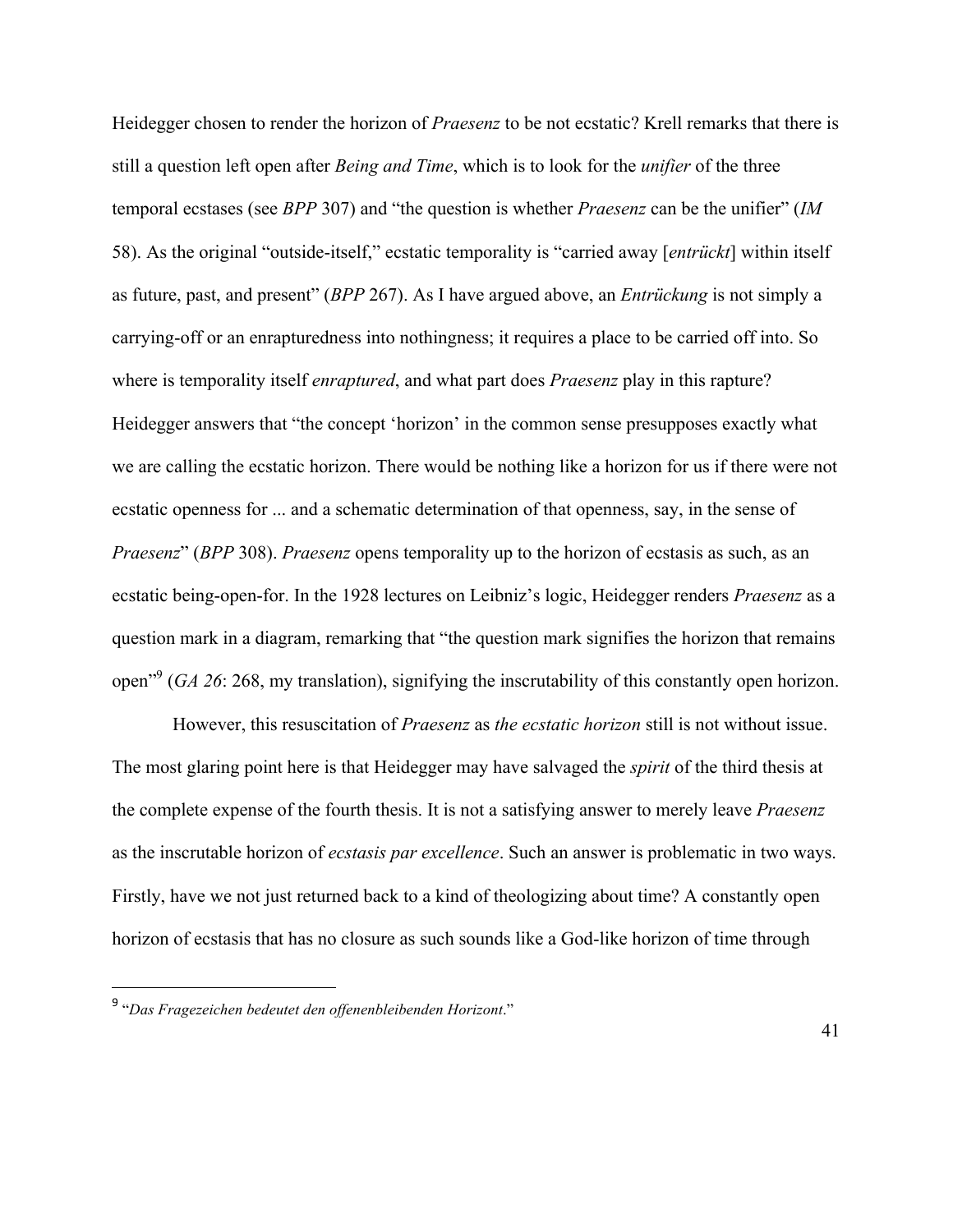which all things are possible. Secondly, if the *offenenbleibende Horizont* of *Praesenz* remains without closure or closing-off, how can Heidegger maintain the fourth thesis? Most disconcertingly of all, given its importance, Heidegger comes to a point in *Basic Problems* where he declines to comment any further on temporality's primordial finitude: "It is not possible to go into further detail here on the finitude of time, because it is connected with the difficult problem of death, and this is not the place to analyze death in that connection" (*BPP* 273).

Thus, readers are caught in a paradox. One can either develop the four theses as they appear in *Being and Time* with Heidegger's relatively scant justification, or one can make the alterations of *Basic Problems* and regain an importance of the present ecstasis at the cost of the latter two theses. Although Heidegger does insist several times in *Basic Problems* that temporality is primordially finite, such a thesis is greatly jeopardized, for reasons elucidated above, if *Praesenz* is to be understood as the *offenenbleibende Horizont*, the horizon of ecstasis as such which remains open. It appears that Heidegger is aware of this problem, since Heidegger is unwilling to justify the finitude of original temporality in *Basic Problems*. Additionally, if *Basic Problems* puts the theory of ecstatic temporality in limbo due to the falling away of the third thesis, he never returns to resolve this issue in his career. Thus, readers are stuck with a conundrum: either accept *Being and Time*'s assertion that temporality temporalizes primordially out from the future or reject this assertion, as *Basic Problems* does, in order to justify *Praesenz* as the temporal horizon which remains constantly open *for* the other ecstases. If one chooses the latter route, one must, at the very least, rewrite the third thesis, and then be faced with the task of doing what Heidegger does not (or *cannot*): justify the finitude of primordial temporality, which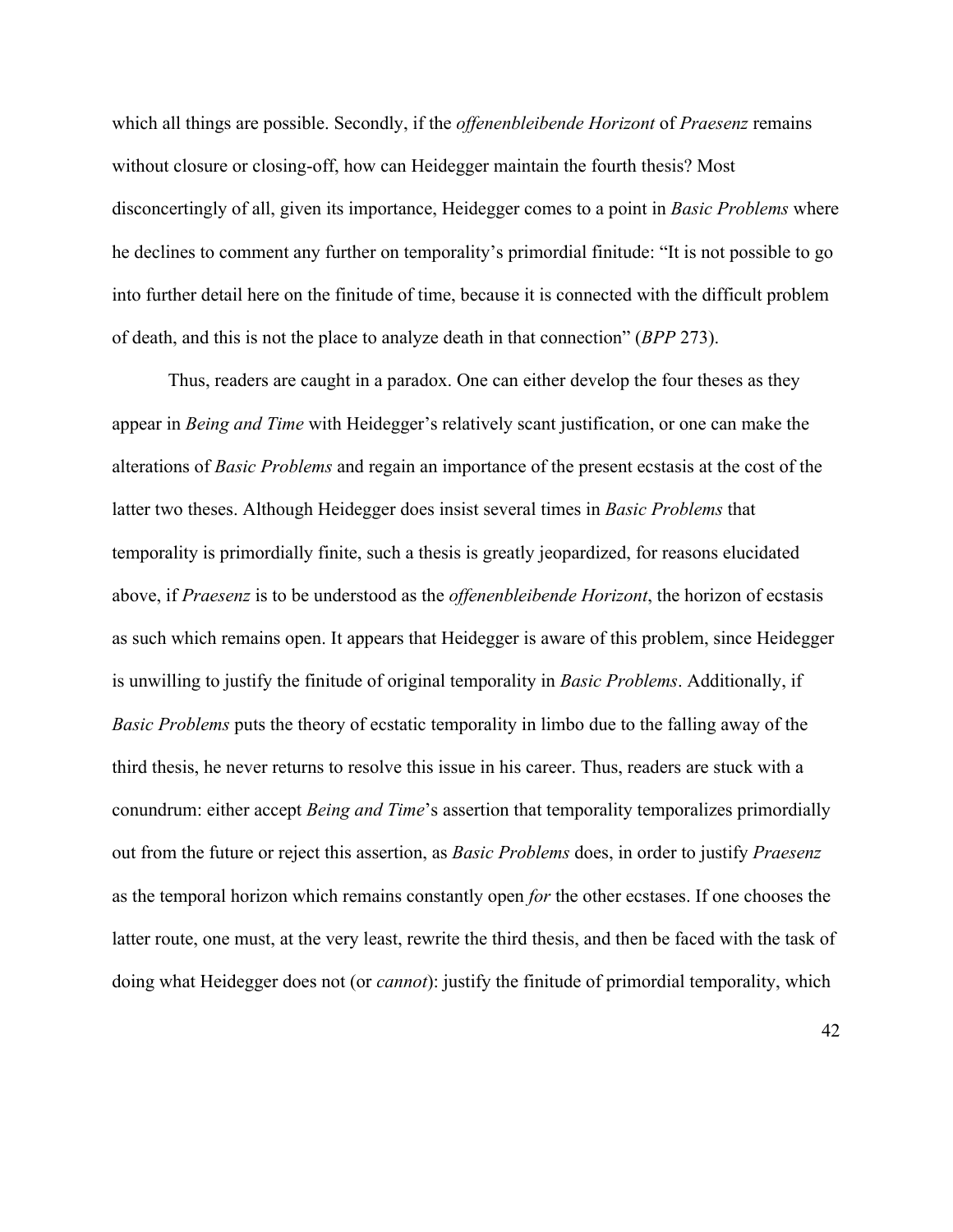seems to require the *apriority* of the futural ecstasis.

# **VI. Conclusion**

So far, I've attempted to cover all of the major aspects of Heidegger's theory of ecstatic temporality as it appears in the 1920s. I began with a brief discussion of Aristotle's conception of time in the *Physics* before moving on to *Being and Time*. My discussion included an overview of the structures of *Sorge* and the grounding of *Sorge*'s phenomenal characteristics in the three ecstases of temporality. This also included a thorough description of what in Heidegger leads to David Krell's elucidations of Heidegger's four theses on temporality. One of the most important discoveries within this section is that Heidegger himself often does not elaborate on his own theses, leaving readers with a great deal of legwork to be done in order to make up the lack of argumentative justification. This is particularly evident in the third and fourth theses, since Heidegger spends only a scant few paragraphs justifying them. It may be the case that the latter two theses ultimately fail because Heidegger may ultimately come to believe that they cannot be justified, as is hinted at by Heidegger's complete abdication of the third thesis in the Leibniz lecture and *Basic Problems*, but readers are nonetheless pressed to choose between the *apriority* of the futural ecstasis in *Being and Time*, which has the structure of both opening-towards and closing-off, and the horizon of *Praesenz* in *Basic Problems*, which is always open and does *not*  close off. While Heidegger continues to insist on the equiprimordiality of all three ecstases (since all three temporalize themselves "completely"), the question at hand here is where the *primordial temporalization* of temporality is located. *Being and Time* affirms that it is located at the futural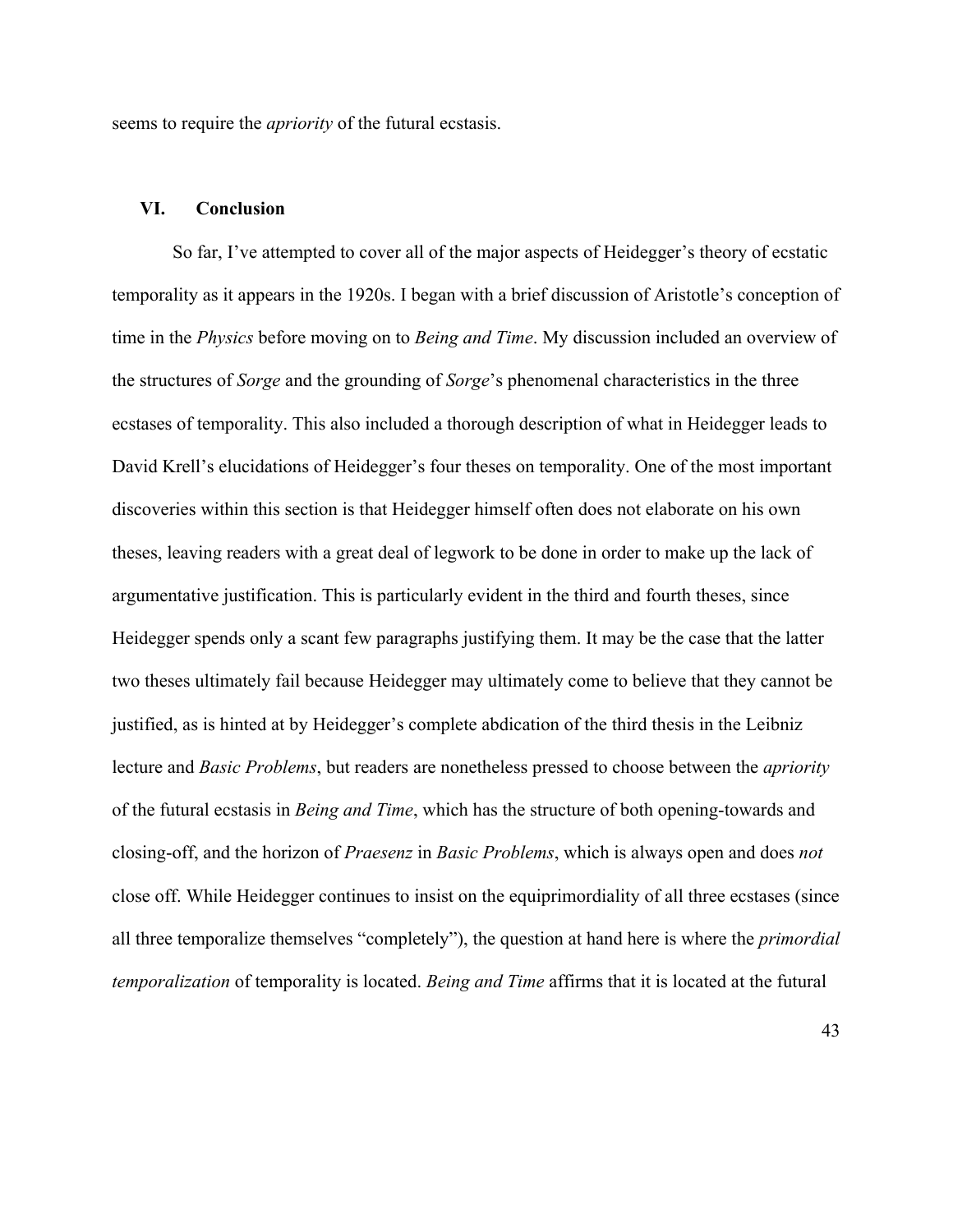ecstasis because this ecstasis has the structure of both closing down and opening up. *Basic Problems* affirms that it is the horizon of *Praesenz*, which constantly holds open temporality, but also because it is on this horizon that Dasein makes-present, which is representative of Dasein's authentic totality. However, if Heidegger is to locate the site of the original temporalization of temporality in the *constantly opened horizon* of *Praesenz*, then the support for the fourth thesis (temporality's primordial *finitude*) is jeopardized as it is precisely the structure of closing down that Heidegger points to as justification of temporality's finitude. Although moving the locus of original temporalization to *Praesenz* does not, of course, get rid of the futural ecstasis, moving it to a permanently held open horizon versus a horizon which has closing down in its structure presents a potentially ontologically unsurpassable contradiction between rejecting the third thesis and affirming the fourth. And, as I have pointed out, Heidegger himself is unwilling to justify the fourth thesis in *Basic Problems* beyond the mere affirmation of the thesis. I don't doubt this is because he realized that the fourth thesis would need to be revised or properly justified anew if the third thesis is to be dropped altogether in favor of *Praesenz*.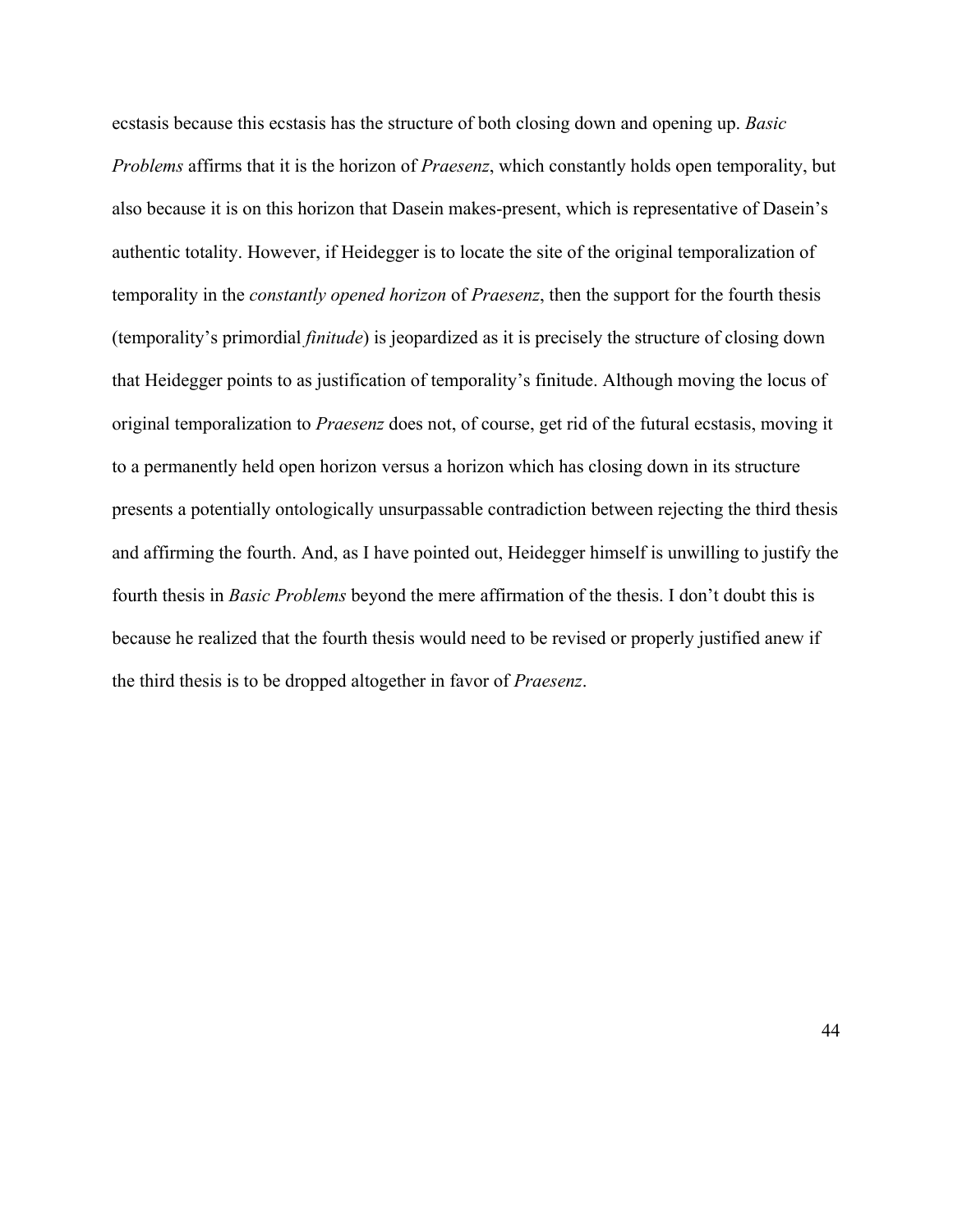### **Chapter Two:**

# **Heidegger's** *Destruktion* **of the Metaphysics of Presence**

# **I. Introduction**

 

The previous chapter was dedicated to an exegetical approach to Heidegger's theory of ecstatic temporality as it appears in the 1920s. I believe that ecstatic temporality is remarkable in its own right as a theory of time that is not explicitly rooted in Aristotle's conception of time from Book ∆ of *Physics*. Historically speaking, ecstatic temporality is a philosophical achievement. The current chapter, however, is dedicated to an exploration of the critique of the history of philosophy that is inaugurated by Heidegger's novel conception of temporality. As Division II of *Being and Time* shows, Heidegger's ontology rests directly upon an understanding of *Being-in-the-world* as fundamentally temporal.<sup>10</sup> But the question of what is at the heart of Heidegger's ontology still remains open. In this chapter, I argue that the greatest import of Heidegger's theory of temporality is that it directly combats the philosophical lineage of privileging what is presently given to thought in the present moment. My shorthand for this philosophical lineage will be the "metaphysics of presence."<sup>11</sup> Although, as I showed in the previous chapter, Heidegger moves away from the thesis that temporality temporalizes primordially out of the future in favor of an anchoring around the horizon of *Praezens*, ecstatic temporality in *Being and Time* is not just a resuscitation of the future, but an attempt to break

<sup>&</sup>lt;sup>10</sup> See section one of the previous chapter ("Ontological Topography") for an explanation of how the 'prepositional' relations of *Being-in-the-world* (thrownness, tarrying alongside, 'for-the-sake-of-which') are, at heart, grounded in the three temporal ecstases.

<sup>&</sup>lt;sup>11</sup> The metaphysics of presence also includes the *modalities* of presence--namely, absence. Heidegger does not present his ontology within negative theology.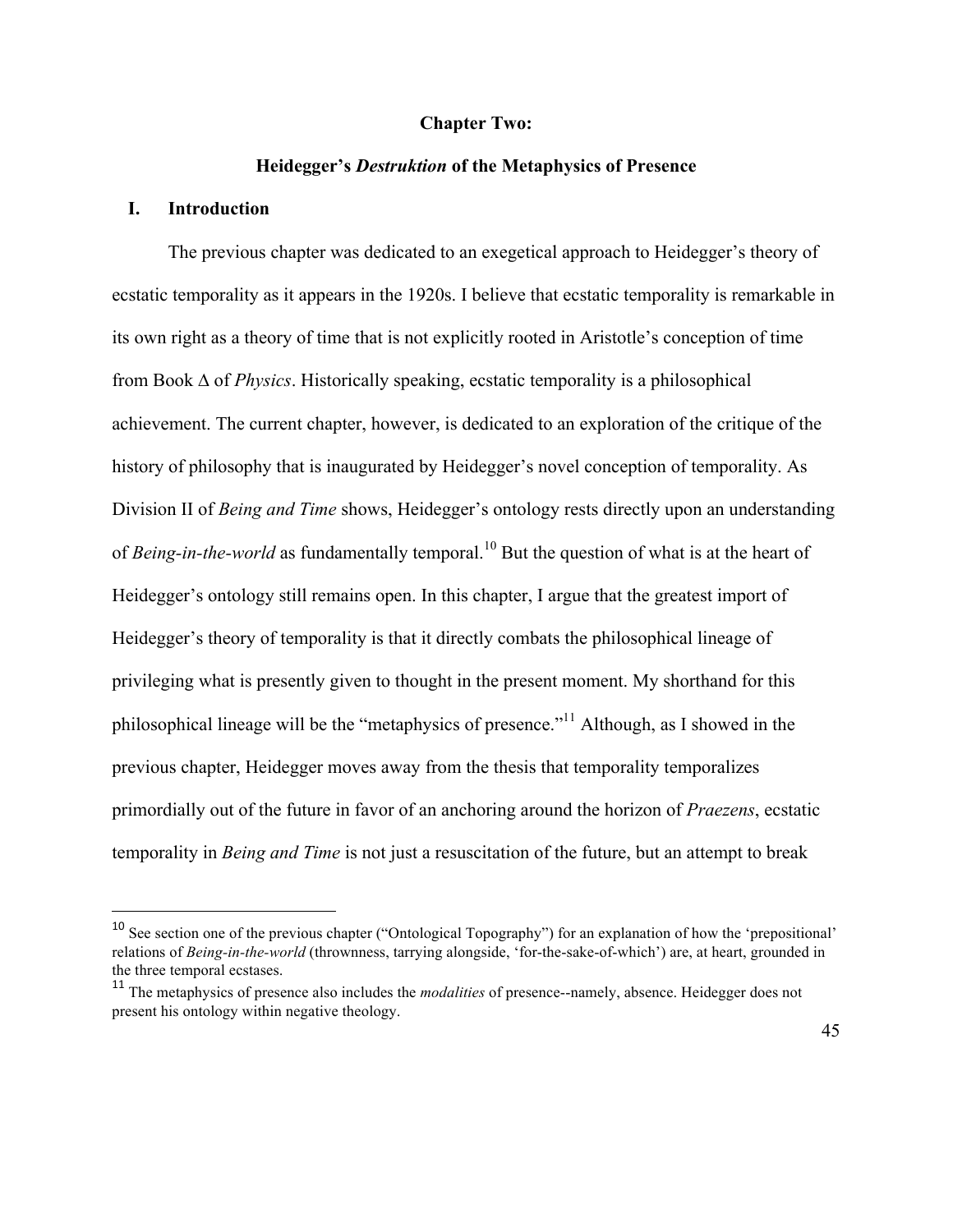free of a metaphysics that can only think in terms of the presence of the present. I looked primarily at Dasein's relation to death in the previous chapter, but expand this reading to include Dasein's relation to natality, the past, and history in the current chapter. This chapter will be largely based off of Derrida's interpretation of the second chapter of the first division of *Being and Time* from his 1964-65 lectures, *Heidegger: The Question of Being and History*, which I will elaborate on later in this chapter*.* In arguing for Derrida's interpretation, I will draw upon Heidegger's project of *Destruktion* and argue that Heidegger's primary target in such a *Destruktion* is indeed the metaphysics of presence. Likewise, I argue that *Being and Time* as a whole can be viewed as an attempt to move beyond such a philosophical prejudice by first and foremost dismantling any theory of temporality that only gives ontological preference to the present moment. Finally, I argue that it is only through the ecstatic temporality and the *Destruktion* of the metaphysics of presence is it possible to secure a meaningful ontological relationship to finitude, futurity, and historicity.

### **II.** *Destruktion* **and Temporality**

In §6 of *Being and Time*, entitled "The Task of Destroying the History of Ontology," Heidegger lays out a crucial element of the procedure of his fundamental ontology, which is to sweep through the history of philosophy to critically assess how, and on what terms, philosophy has addressed the question of the meaning of Being. In laying out the procedure of *Destruktion*, Heidegger takes aim at two fundamental issues directly at the heart of the history of ontology: time and what Derrida coins as "the metaphysics of presence." Through destroying the history of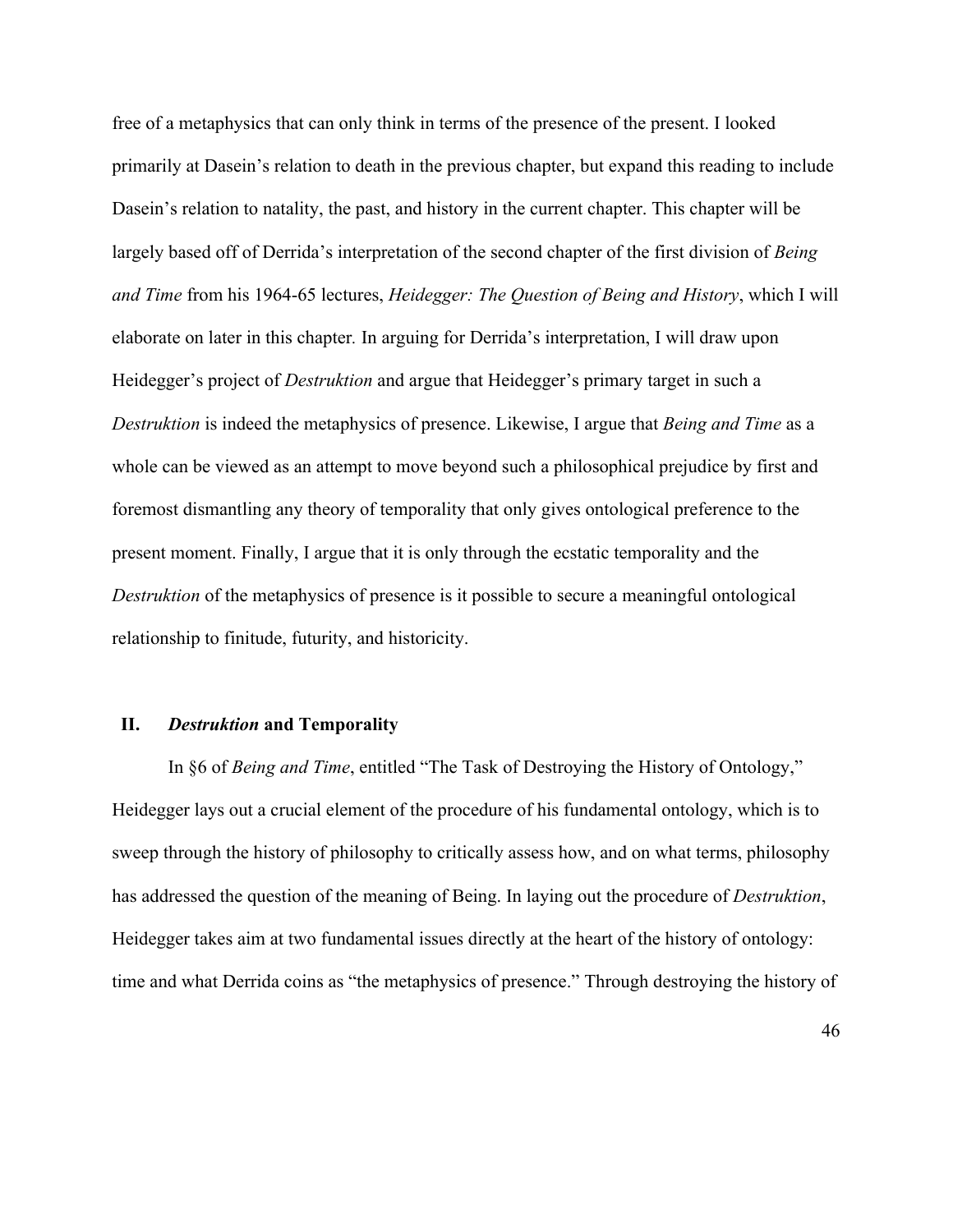ontology, Heidegger writes that

we found ourselves faced with the task of Interpreting the basis of the ancient ontology in the light of the problematic of Temporality. When this is done, it will be manifest that the ancient way of interpreting the Being of entities is oriented towards the 'world' of 'Nature' in the widest sense, and that it is indeed in terms of 'time' that its understanding of Being is obtained. The outward evidence for this (though of course it is *merely* outward evidence) is the treatment of the meaning of Being as *παρουσία* or *οὐσία*, which signifies, in ontologico-Temporal terms, 'presence' (*Anwesenheit*). Entities are grasped in their Being as 'presence'; this means that they are understood with regard to a definite mode of time—the 'Present' (*BT* 47).

An explicit connection here is made between how philosophy thinks time and how philosophy thinks ontology, and specifically how this is done in the philosophies of Plato and Aristotle. Heidegger names a few paragraphs later that "Aristotle's essay on time [in Book ∆ of *Physics*] is the first detailed Interpretation of this phenomenon [of time] which has come down to us. Every subsequent account of time, including Bergson's, has been essentially determined by it" (*BT* 48- 49). As such, an account of the Aristotelian conception of time will form any basis for an understanding of both temporality as well as ontology. It is the importance of this question of the link between temporality and ontology that will force Derrida to claim that "everything – everything: that is, not only this or that gesture of the destruction of Metaphysics but the totality of the destruction and the meaning that directs it as a whole—everything is played out around the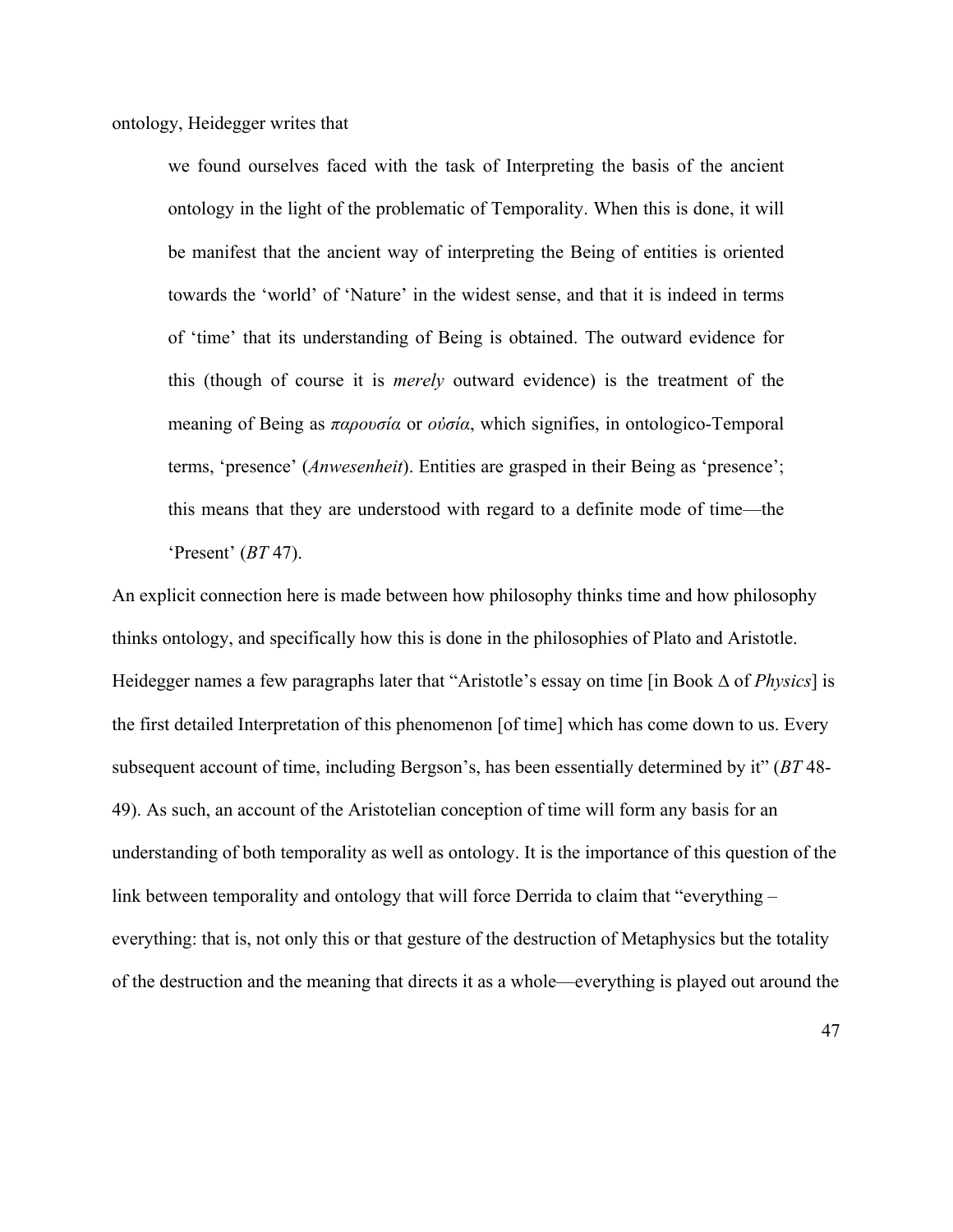meaning of the present and the privilege accorded by the whole of philosophy to the present" (*QBH* 137).

### **III.** *Vorhandenheit* **and Traditional Metaphysics**

In the selection above, Heidegger hints at the "merely outward evidence" for the interpretation of the meaning of Beings in terms of nature or time in the widest sense as the treatment of Being as *οὐσία* or *παρουσία* (*Anwesenheit* or presence). This merely outward evidence points at the category of such evidence, which Heidegger names *Vorhandenheit*. Heidegger's analysis of *Vorhandenheit* in *Being and Time* is centered around giving an account of one of the kinds of beings that we encounter in the world: things that are ready to hand and are important to beings such as *Dasein* because they get implemented into a referential whole in such a way that *Dasein* can meaningfully use such items for various tasks. As we are reminded many times in *Being and Time*, *Dasein* does not have the kind of being of something present-athand. But this seems to be a rather obvious starting point for the existential analytic of *Dasein*: is it not altogether undoubtable that I am different than the lifeless material objects that I concern myself with? While the answer seems to be "yes," Heidegger is deeply concerned with how successful history has navigated this ontological difference, if it has done so at all. What Heidegger is working through in his existential analytic is not necessarily to establish a theory of equipmentality but instead to see how far this "ontological clue" of *Vorhandenheit* has condemned philosophy to actually be "philosophy as philosophy of the present … [as] philosophy pre-determining beings as *Vorhandenheit*" (*QBH* 146). The question of determining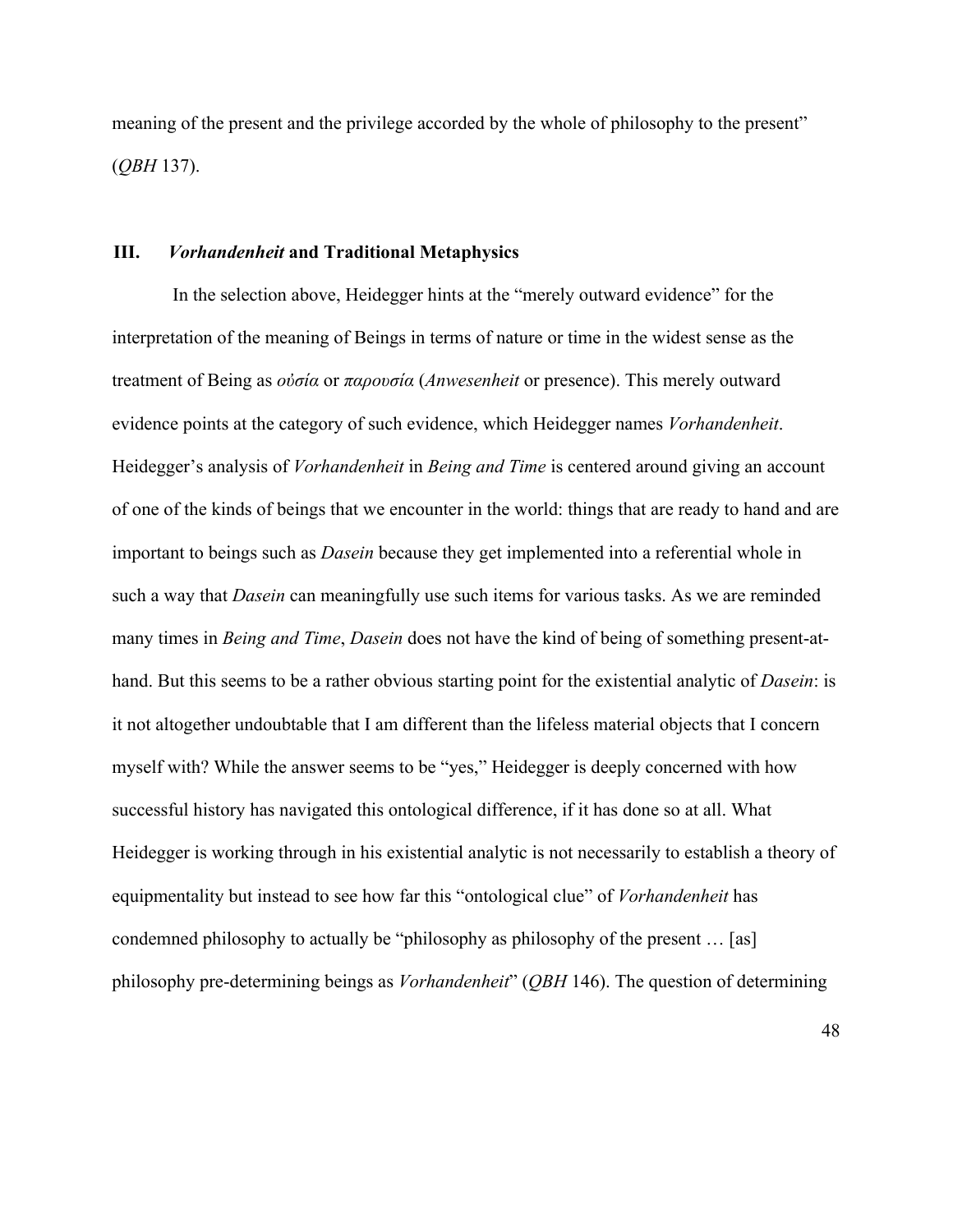human existence as separate from *πράγµατα* is crucial to any ontological analytic, but Heidegger's existential analytic in *Being and Time* is partly a sustained dialogue with the diffusion of *Vorhandenheit* into the ontological analyses of both being and time. The question will be of critical importance throughout *Being and Time* and will serve as the fundamental clue of what Heidegger alluded to above, the interpretation of nature and time in the widest sense.

The importance of the concept of *Vorhandenheit* in both the existential analytic of *Dasein* as well as the task of *Destruktion* is that the schema *Vorhandenheit* is uncovered as the most primarily given clue for which any type of ontology will build itself up from. This givenness (*Gegebenheit*) of things objectively present cannot be understated, because it is precisely what must be overcome if ontology is no longer going to operate within the closure of traditional metaphysical ontology which can only think being in terms of the presence of the present. The importance of undermining the often unthought privilege of the givenness of things objectively present must be underscored: a thinking *outside* of the metaphysics of presence is so far yet to be seen in the history of philosophy precisely because no thinker has yet accomplished thinking outside of such givenness. Such attempts to at least separate *Dasein* from things objectively present are frequent and constant in *Being and Time*. Heidegger will explicitly claim that "Dasein is never to be understood ontologically as a case and an instance of a genus of beings *Vorhandenem*" (*BT* 42). And yet, as obvious as it seems to separate the two, part of the project of *Destruktion* is to expose just how widespread the influence of presence-at-hand is in ontology. Of course, the history of philosophy rarely equates *Vorhandene* with human being, but it is precisely *from* the givenness of things present-to-hand that ontological concepts are formed. In a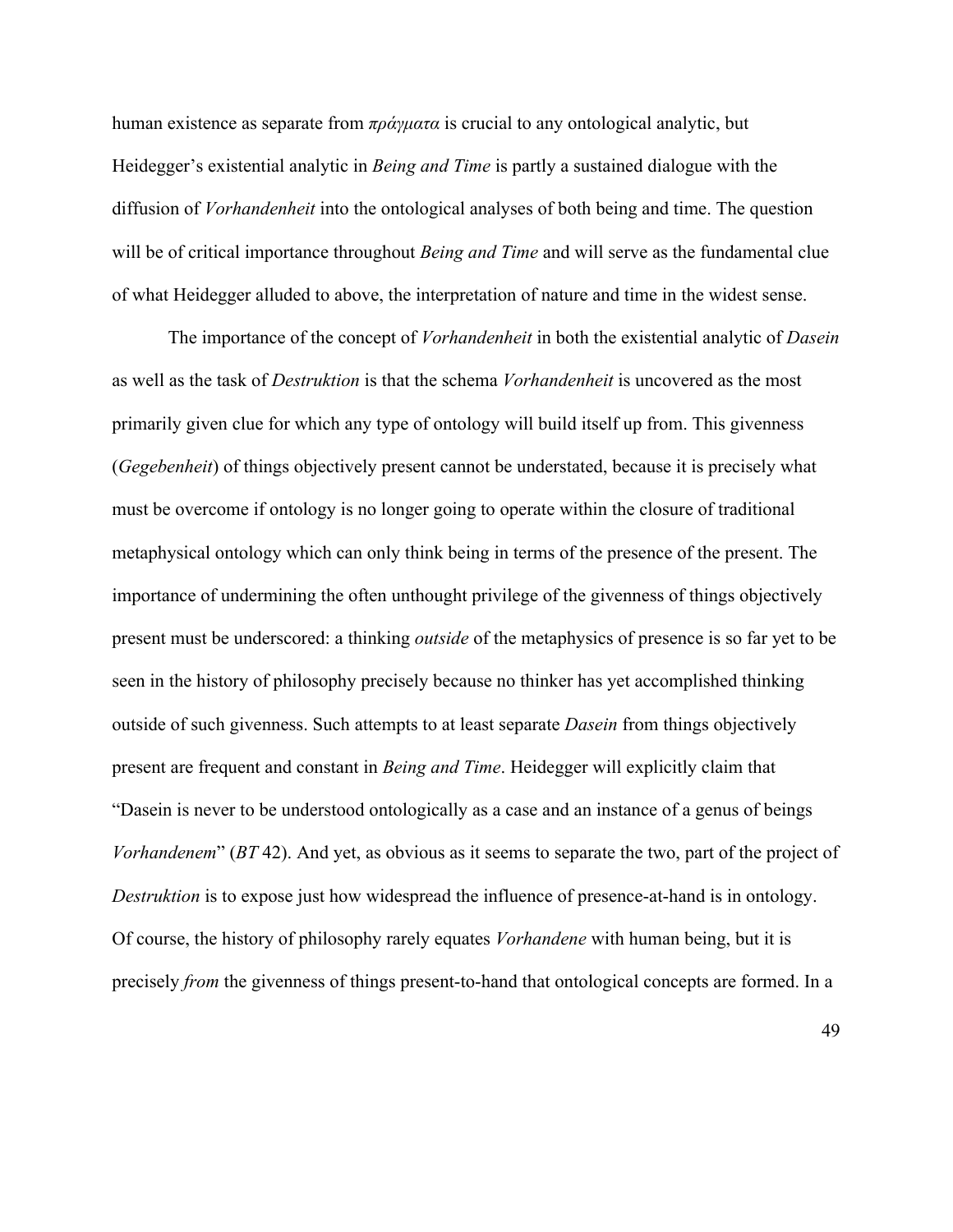discussion of the modern debate between subjectivism and objectivism, Heidegger writes that

Of the essence here is the necessary interplay between subjectivism and objectivism. But precisely this reciprocal condition of the one by the other refers us back to deeper processes. What is decisive is not that humanity frees itself from previous bonds but, rather, that the essence of humanity altogether transforms itself in that man becomes the subject. To be sure, this word "subject" must be understood as the translation of the Greek *hypokeimenon*. The word names that-which-lies-before, that which, as ground, gathers everything onto itself. This metaphysics meaning of the concept of the subject has, in the first instance, no special relationship to man, and none at all to the I. (*AWP* 66-67)

So long as human being is thought in any form of *subjectivity* whatsoever, it will always be thought in terms of something persisting (in this case, the ground as what gathers everything onto itself), something *Vorhandenes*. Again, what is critical here is that even though modern metaphysics (at least since Descartes) opposes the reduction of human being to something present-at-hand, the concept by which such an opposition is structured around is contained by an ontology of thingliness, of the schema of *Vorhandenheit*. It is precisely the task of *Destruktion* to investigate just how deeply the schema of *Vorhandenheit* has penetrated into the history of philosophy, at least in the terms of an existential analytic of the kind of being that Heidegger calls *dasiengemäßig*, specifically due to the near-impossibility of overcoming the *Gegebenheit* of things present-at-hand. (After all, where should philosophy begin other than with what it finds itself confronted with in the present?) The history of the *subjectum* may perhaps be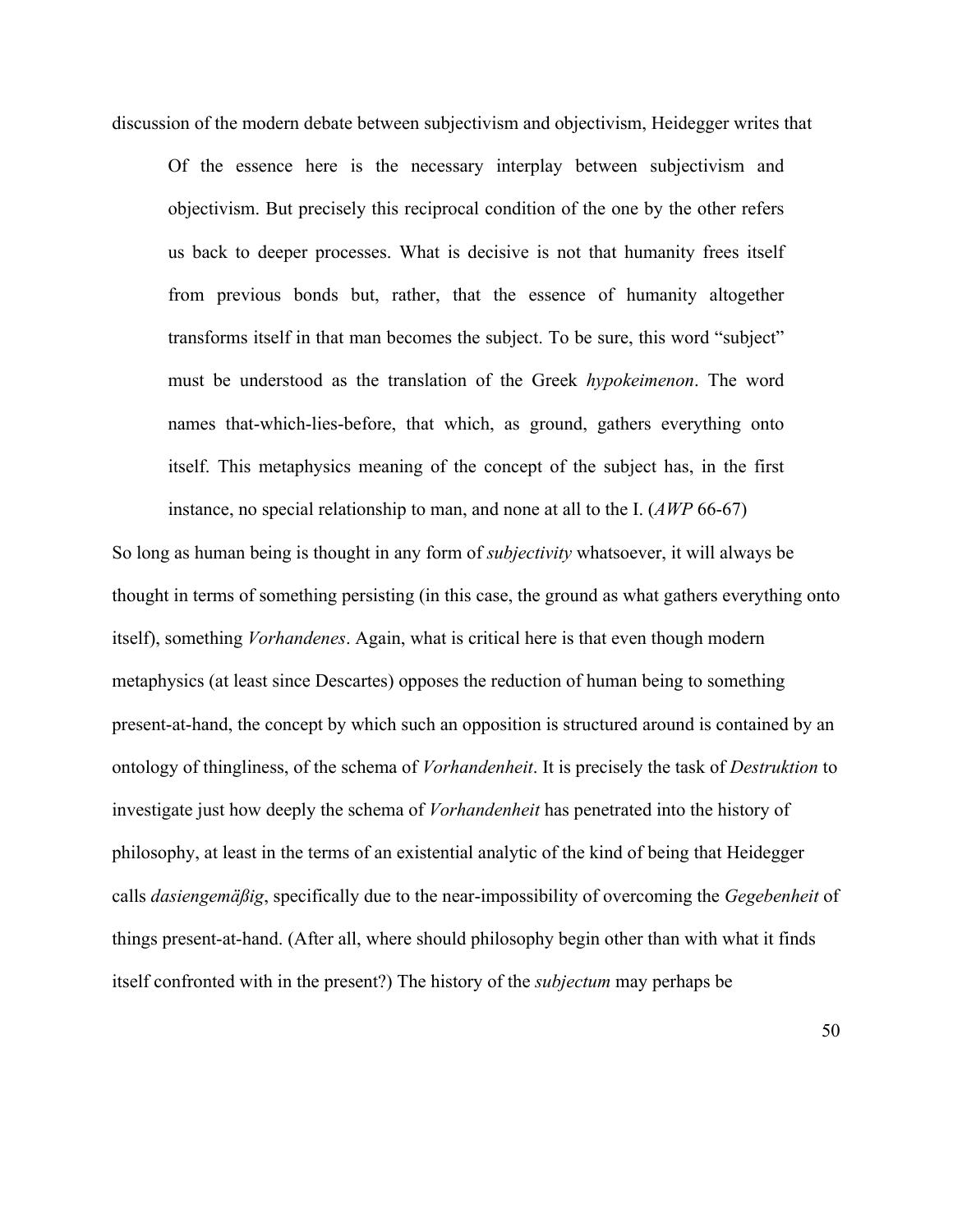representative of the history of philosophy itself (Derrida humorously adds one word in the margin in his lecture notes on this topic: "Hume" [*QBH* 120]), and such a history is precisely what is targeted in Heidegger's *Destruktion* of that history. For example, Heidegger takes on the Husserlian transcendental ego in order to display how rooted philosophy is in the metaphysics of presence—even when it attempts to escape such a prejudice. Heidegger writes that Husserl's transcendental ego is understood "as what is always already constantly present (*Vorhandene*) in a closed region" (*BT* 112), and thus is still a concept of the 'subject' contained within the metaphysics of presence. Furthermore, it is clear that the phenomenality of intentionality rests upon the same metaphysics of presence that undergirds the transcendental ego: a reliance upon what is given to consciousness in the present. But the critique contained within Dasein's existential analytic in *Being and Time* is designed to go much further than particular historical iterations of such a *subjectum*. "Even if one rejects a substantial soul, the thingliness of consciousness, and the objectivity of the person, ontologically one still posits something whose being retains the meaning of *Vorhandenheit*, whether explicitly or not" (ibid.). So long as a theory of the person is maintained around any kind of objectivity (present to itself, the *for-itself*, the soul, the phenomenality of consciousness, etc.) we will not have overcome a theory that is even potentially outside of a metaphysics of presence—rather, it will be another extension of an ontology that attempts to link all forms of Being to *ousia* or *parousia* (presence), as objectively present beings only and exclusively in the present.

Derrida envisions the Husserlian objection to this aim of *Destruktion*, which would argue that "this identity of the *subjectum* is not a metaphysical thesis and that, by referring to it, one is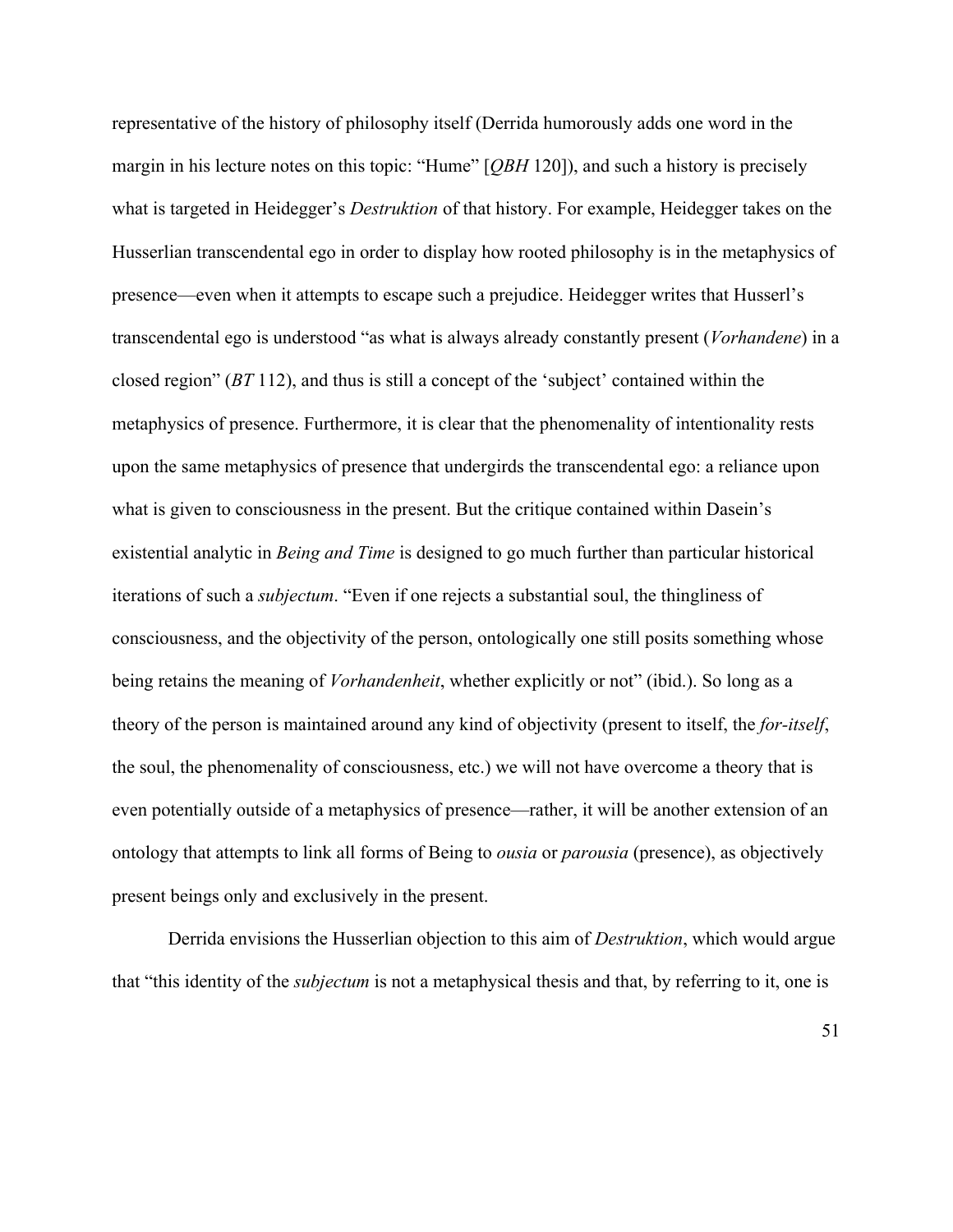merely describing what is *given*" (*QBH* 119). Of course, for the Husserlian, returning "to the things themselves!" is the clarion call of phenomenology itself: if we are not examining the *given as given*, does not Heidegger run the risk of turning fundamental ontology into a negative theology? How is phenomenology to continue methodologically without relying on the structures of the conscious experience as they are given? Heidegger himself notes the difficulty of overcoming *Gegebenheit* as the organizing principle of phenomenological inquiry: "But is it not contrary to the rules of all sound method to approach a problematic without sticking to what is given as evident in the area of our theme? And what is more doubtless than the givenness of the 'I'" (*BT* 151)? Again, the difficulty of starting with what is given is so contradictory that it seems to run roughshod against all previous forms of philosophizing. Starting from such *Gegebenheit* has installed itself so firmly into the history of philosophy that Heidegger refers it as one of the "rules of all sound method." How to begin if not starting from what *is*?

Heidegger responds to this questioning, to the question of beginning with what should be the most fundamental point of inquiry, with a series of questions.

In this context of an existential analytic of factical Dasein, the question arises whether giving the 'I' in the way we have mentioned discloses Dasein in its everydayness, if it discloses Dasein at all. … What is this kind of 'giving-itself' on the part of Dasein should lead our existential analytic astray and do so, in a manner grounded in the Being of Dasein itself? … Dasein is in each case mine, and this is its constitution; but what if this should be the very reason why, proximally and for the most part, Dasein *is not itself*? What if the aforementioned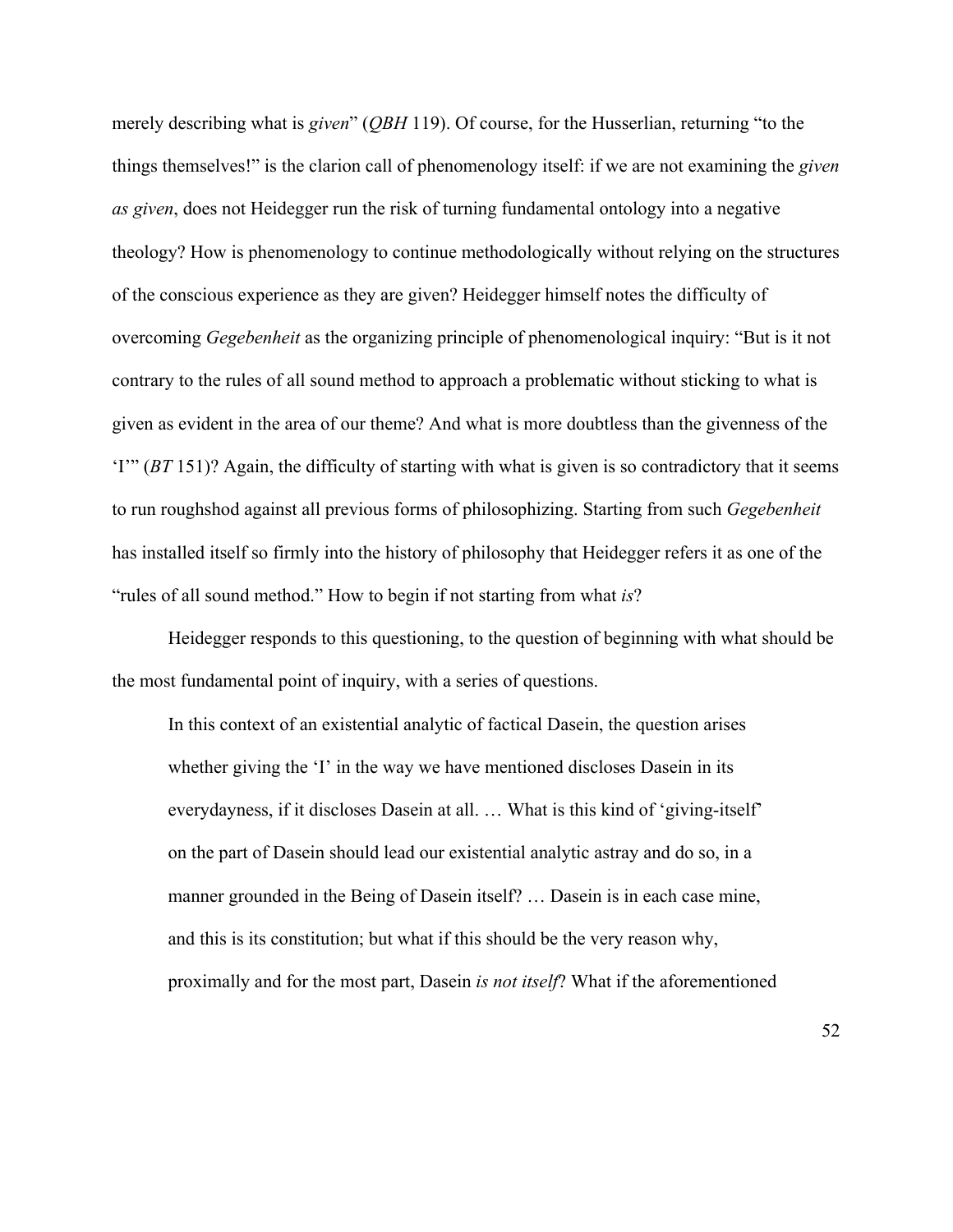approach, starting with the givenness of the 'I' to Dasein itself, and with a rather patent self-interpretation of Dasein, should lead the existential analytic, as it were, into a pitfall? (*BT* 151)

Heidegger's questions strike to the heart of the procedure of the metaphysics of presence by calling into question the very givenness of the given. As Heidegger shows in the "Letter on Humanism," the given (and the metaphysics of presence) is a project of *security*12, but that does that mean that such a project is itself secure. Instead, what is questioned above is whether or not the givenness of the given is as secure of a starting point as one might think, or whether or not this presupposed security is *precisely* what leads us, "as it were, into a pitfall." Heidegger specifically argues above that such a going-astray (*Verführung*) does so "in a manner grounded in the Being of Dasein itself." Which manner is this? Heidegger answers a few sentences later: *Jemeinigkeit* ("Dasein is in each case mine, and this is its constitution" [*BT* 113]). It is within the structure of *Jemeinigkeit* that Dasein also runs the risk interpreting itself and its experiences within the Husserlian framework of the transcendental ego: whenever I reflect on something, it is always the *I* that responds as given. Derrida, however, notes that the "*Gegebenheit* is perhaps here the *Verführung* itself, that the being-given is perhaps the *ruse*, the *seduction* that se-duces, that leads off the path, that seduces in the etymological sense: the so-called self-evidence of what is given is perhaps here the dissimulation and the evasion itself. An essential evasion that has its basis precisely in the being of *Dasein*" (*QBH* 119) in that Dasein can both alienate itself as well

<sup>&</sup>lt;sup>12</sup> The German *Sicherheit* means both security and certainty, which has ontological signification here. Heidegger writes that ontology arrests beings as subsisting things that are present-at-hand, both readily available for both theoretical scrutiny as well as every kind of mastery and domination.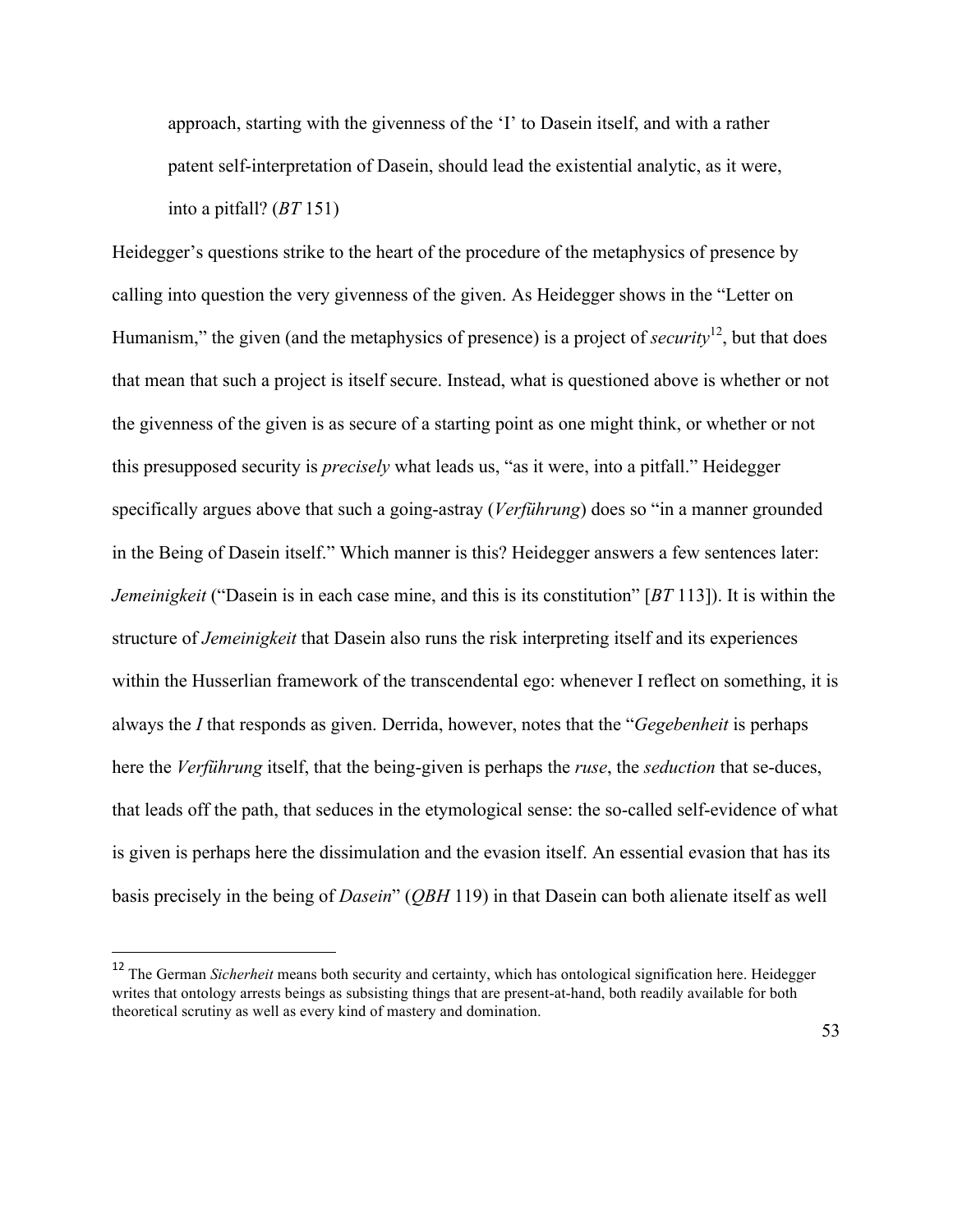as call on itself within the structure of *Jemeinigkeit*.

Although Heidegger remarks that Dasein's fallenness (*Verfallenheit*) makes no claim as to whether or not Dasein calls itself as something *Vorhandenes*, it is clear that such a risk of falling into such an interpretation is omnipresent in the history of philosophy. And, as we have remarked, it is virtually impossible to overcome—not in small part due to its historical rootedness in the philosophical tradition. Heidegger has identified the risk and argued throughout *Being and Time* that *daseingemäßig* and *vorhanden* are antonymous, but have we effectively established such a distinction within Heidegger's own philosophy? Such a question cannot be answered until progressing to what Derrida sees, in his 1964-65 lectures on *Being and Time*, as *Destruktion*'s most important task, which is to give a "radical affirmation of an essential link between being and history" (*QBH* 21). However, establishing the difficulty of overcoming the schema of *Vorhandenheit* begins with the existential analytic of Dasein and continues directly into the *Destruktion* of philosophy's relation to time (and *its* relationship to *Vorhandenheit*). Just as the history of the *subjectum* has not freed itself from the schema of *Vorhandenheit*, the philosophy of time has likewise failed to establish itself free from the interpretation of what is *temporally* present, the structure of the "now."

## **IV. Critique Contained Within Ecstatic Temporality**

Heidegger's continual critique of the *subjectum* and subjectivity understood within the schema of *Vorhandenheit* is important in its own right, but it is most profoundly connected to the question of time. When, in taking aim at the transcendental I, Heidegger writes that "*If the 'I' is*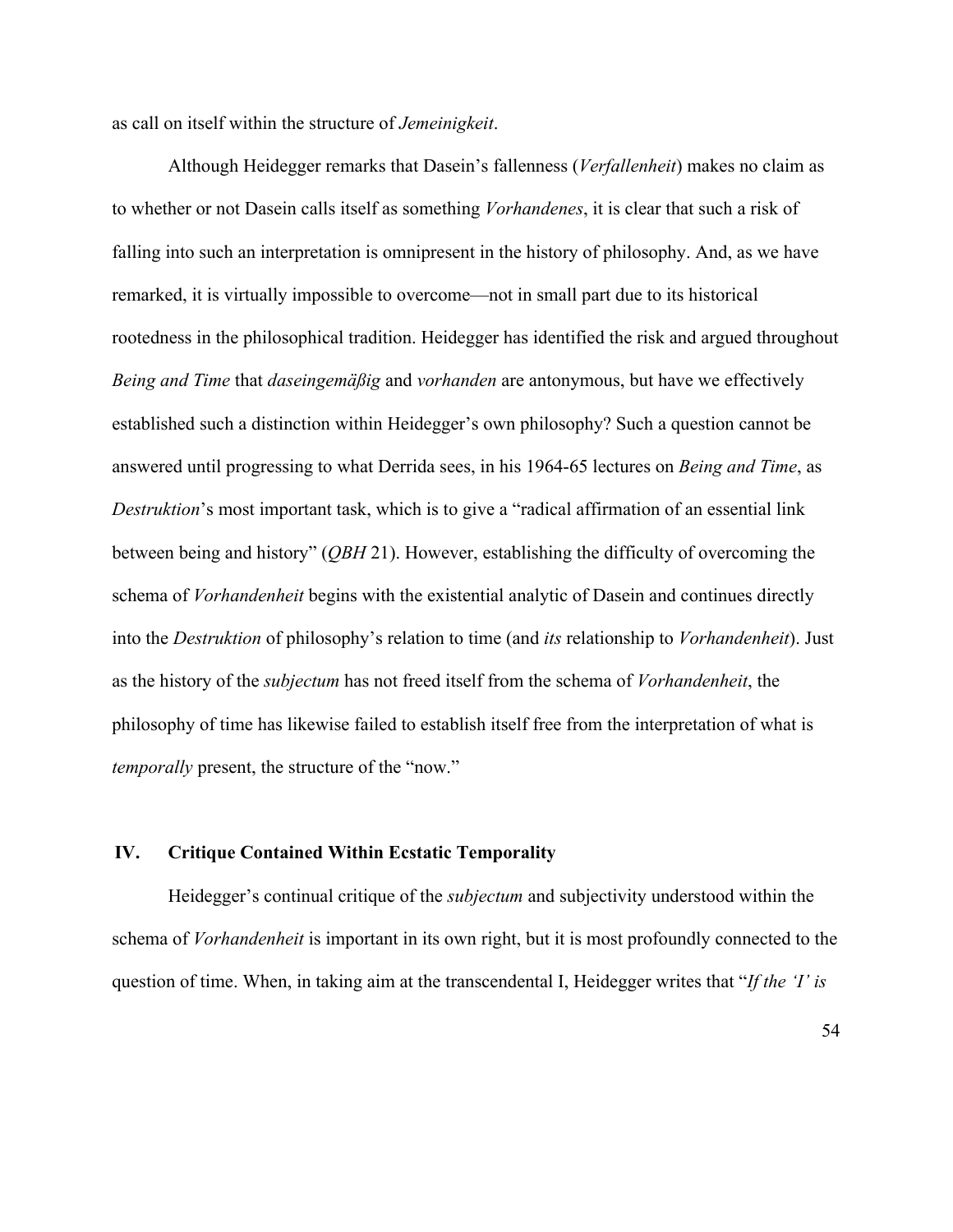*an Essential characteristic of Dasein, then it is one which must be Interpreted existentially*" (*BT* 152). To this point, Heidegger has already carried out his existential analysis of Dasein's *In-der-Welt-Sein* and argued for the referential whole of things not *daseingemäßig*, things ready-to-hand that are not like Dasein but available for Dasein to use. Heidegger has shown that Dasein is not fundamentally removed from the world like one would find it in the transcendental reduction, but instead is fully enmeshed within its world and, more importantly, ontologically inseparable from it. Although Husserl (like Descartes) began with the givenness of what is seemingly undeniably given—the I—it is precisely such givenness that led Husserl away, ironically, from the things themselves. However, the work of *Being and Time* is only half way through here: "This absolute independence of subjectivity, says Heidegger, is never *given*, on the one hand. On the other hand it leads, like it or not, to an ahistorical concept of the *ego*" (*QBH* 121). Heidegger's argument is that so long as we begin with the givenness of the given, we will always construct a theory of subjectivity around the schema of *Vorhandenheit*, and thus will go astray by describing Dasein as what is absolutely not *in-der-Welt*, and thus then as something that is completely ahistorical. Any existential analytic of Dasein must necessarily include a kind of *In-der-Welt-Sein* that is fundamentally grounded upon a theory of temporality that allows for such a relation to the ecstases of time. Recall from the previous chapter that Heidegger wrote that "*the primordial unity of the structure of care lies in temporality*" (*BT* 375). The two branches of Heidegger's existential analytic necessarily suppose each other: "*Vorhandenheit* pure and simple can no more have a history than can a being foreign to the world. Neither the intra-worldly nor the extraworldly can have a history" (ibid). And this, of course, is the contradictory model of the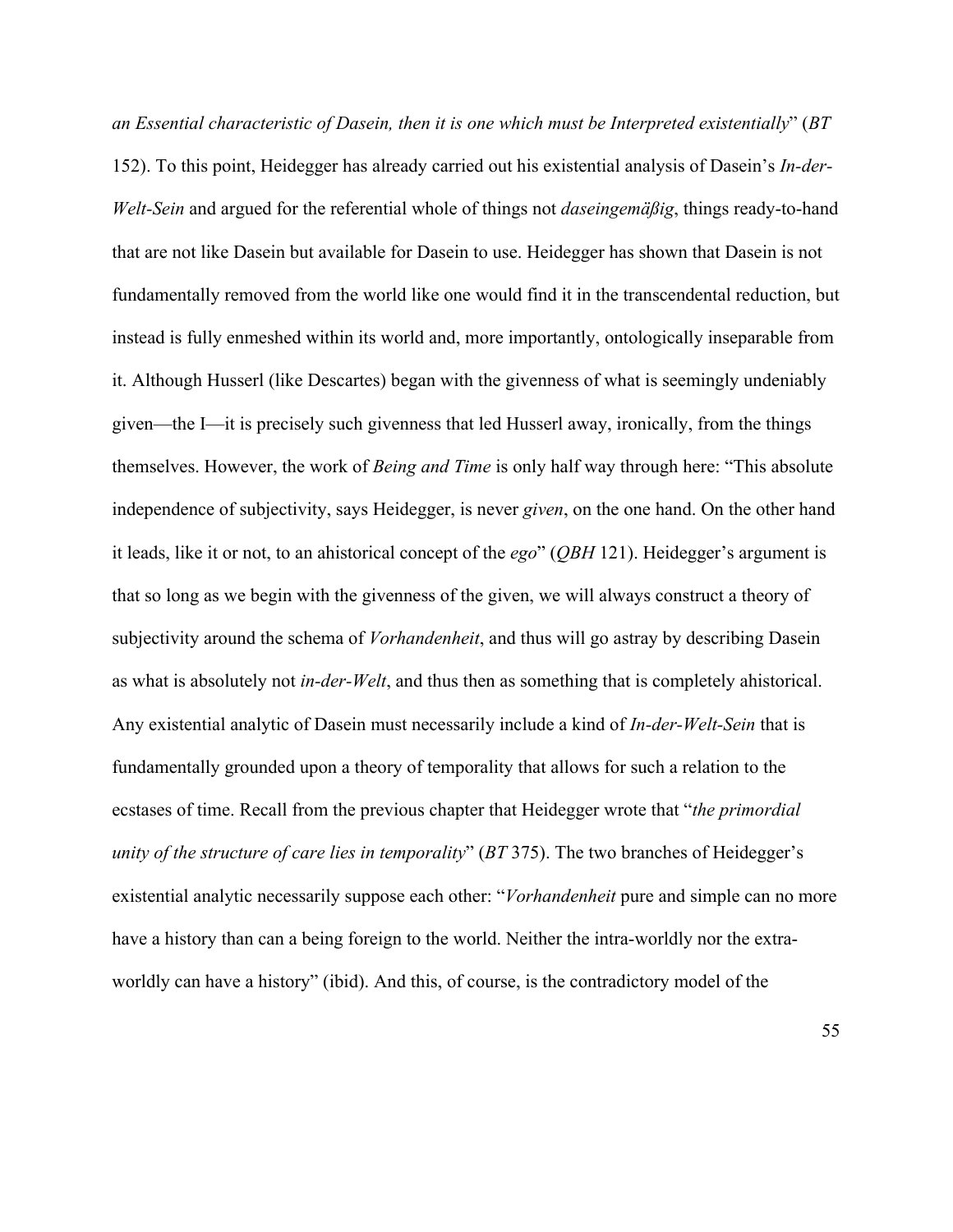Husserlian transcendental ego, which, as Derrida puts it, is "outside the world according to an intra-worldly model" which, simply put, "cannot rigorously think transcendental history" (*QBH* 122). Such is the *Verführung* of *Vorhandenheit*, but once such a leading-astray is addressed can the link between being and history be worked out.

The crossroads that both Heidegger and Derrida find themselves at in this stage of Dasein's existential analytic is the challenge of yoking together three separate conditions of a proper understanding of temporality that will all be linked to an understanding of Being that cannot be understood in terms of *Vorhandenheit*: time itself, history, and finitude (which includes both death *and* birth). I have argued thus far that Heidegger's *Destruktion* of subjectivity is dependent on an overcoming of the reliance and privilege of the metaphysics of presence, which has appeared in the form of philosophy taking the givenness of the given as the clue for its starting point. But is it possible to overcome metaphysics and rethink the three separate conditions above by way of a renewed thinking of temporality? Derrida lays out the explicit stakes of the question at hand: "traditional ontology, then, can be destroyed only by repeating and interrogating its relation to the problem of time. In what way has a certain determination of time implicitly governed the determination of the meaning of Being in the history of philosophy ("OG" 31). To answer such a question, a confrontation with the "vulgar" time is required.

### **V. Hume and Time**

I took note of Derrida's humorous monosyllabic notation of "Hume" in his lecture notes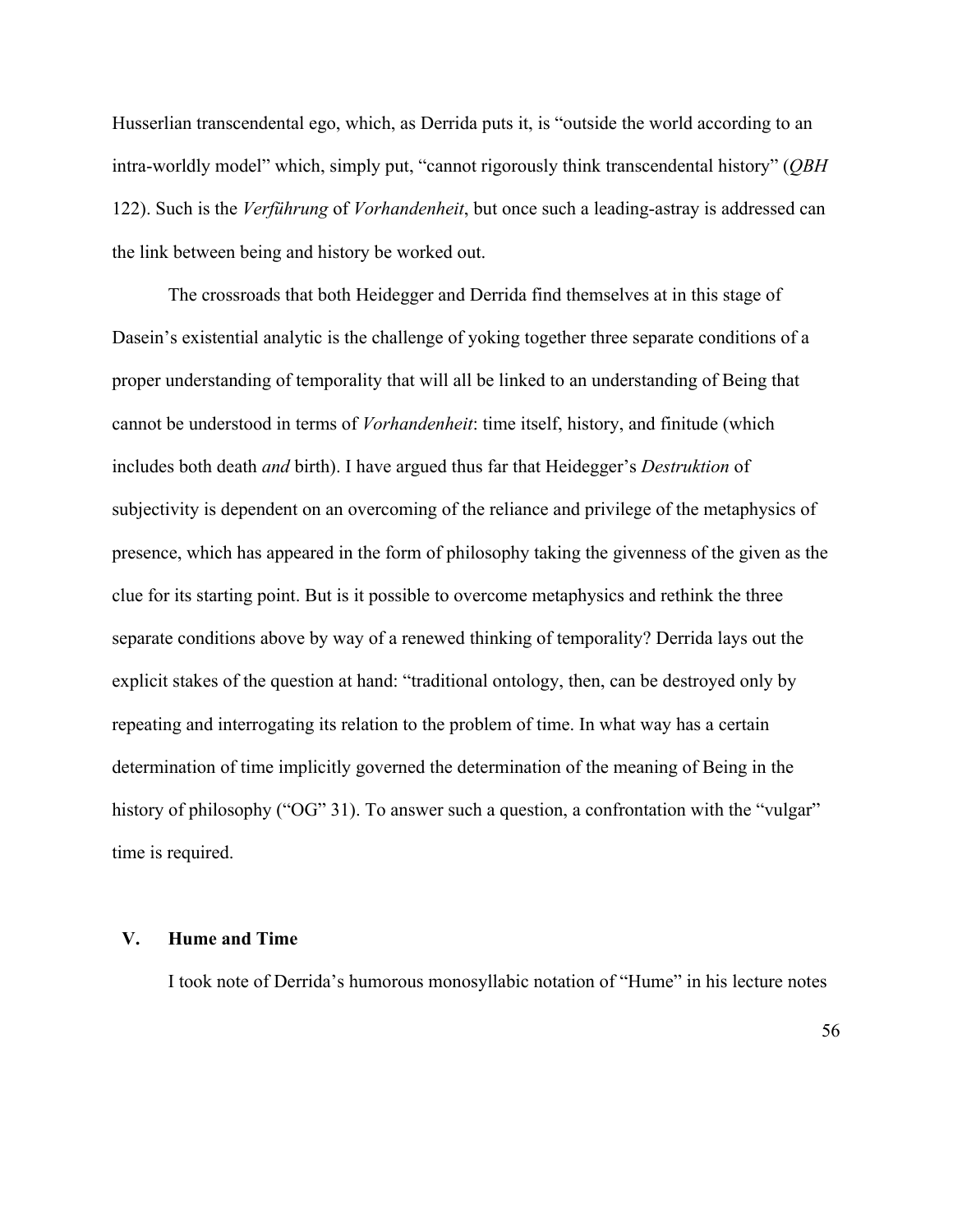above. His doing so is clearly because Hume's theory of personal identity is an attempt to take a crucial step past the concepts of subjectivity grounded in the *hypokeimenon* given to us by the Cartesian tradition. However, even Hume's own revolution in this respect is still trapped within the metaphysical problematic that he is trying to usurp. Hume's "actors on the stage" metaphor for subjectivity<sup>13</sup> argues directly against any conception of the subject as having a substratum, but the fundamental error in such a metaphor is that it is directly constructed upon the vulgar conception of time: the actor is lit up and comes to presence *only in the "now"* and follows a linear progression of actors that are before him in the future ('not yet') and ones behind him in the past ('having been'). Thus, Hume's theory falls directly in line with an Aristotelian conception of time. Since it cannot break out of this conception, Hume's theory ends up confirming what it sought to overthrow: the hegemony of the *subjectum*. Although Hume sought to work around this by never assigning an ontological lineage to the "actors on the stage," he misses the fact that this theory relies on a *temporal subjectum* by way of the ever-present "now" that illuminates those actors on the stage. In the language of *Being and Time*, instead of describing of describing the flux of personal identity, Hume may well have been on the way to simply elucidating the temporal being of something *Vorhandenes*, which exists entirely and wholly in the present "now" with no relation whatsoever to the past or future, which, in Hume's

<sup>13</sup> This sustained metaphor is found in *A Treatise on Human Nature* (1739) in which Hume argued against the continuity or "substance" of human subjectivity that endured through time, instead arguing for a conception of subjectivity that resembled a line of actors parading in linear fashion on the stage. In this metaphor, perceptions (the "actors") pass along in the mind (the "stage") in an infinite number of permutations, never producing a kind of identity between them. Hume attempted to show that since the metaphysical notion of human identity is only produced through our belief in the identity and supposed endurance of our perceptions and impressions of objects over time, the identity of the self could be refuted if it could be shown that the identity of such perceptions were erroneous.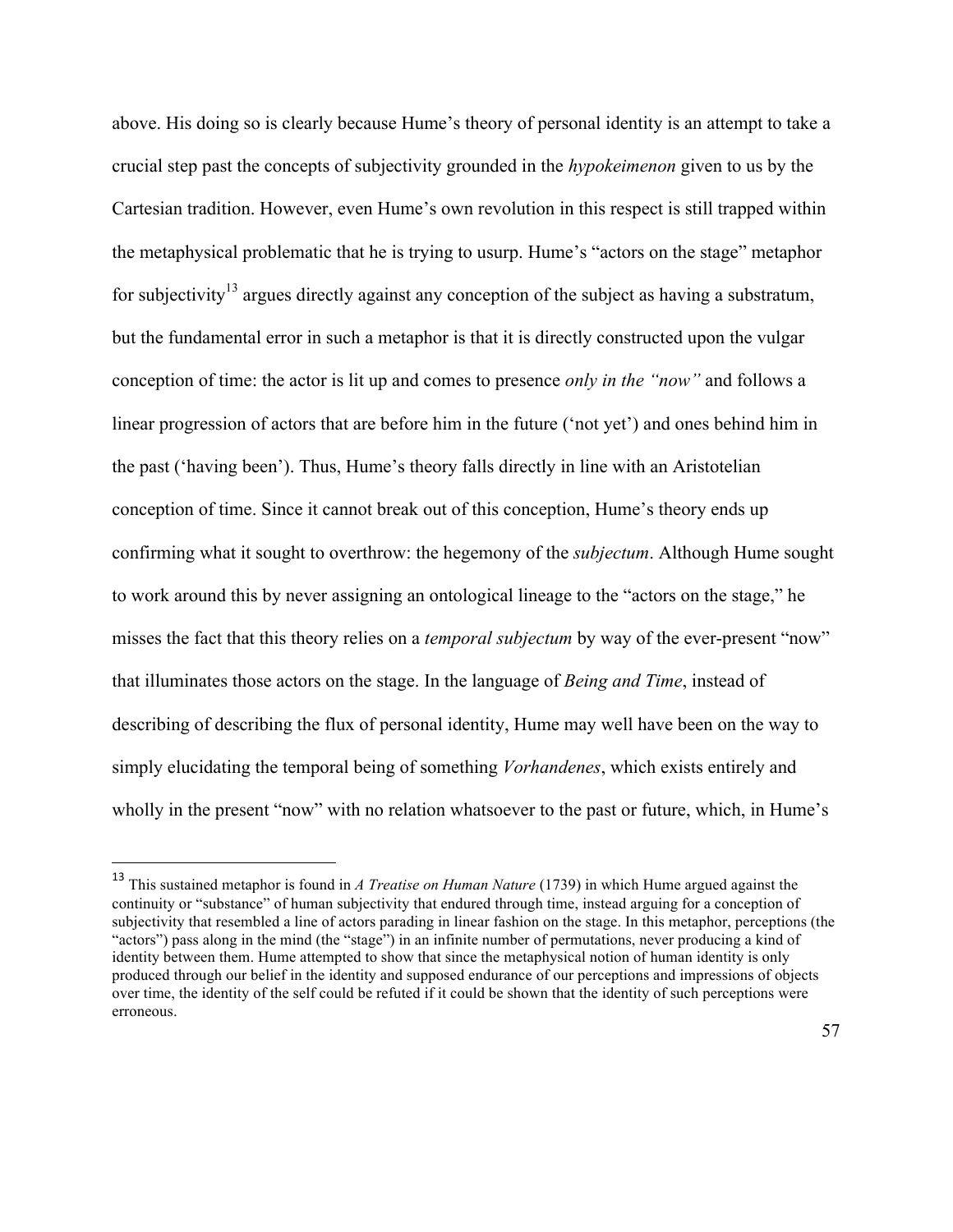theory, are ontologically nullified. This is precisely what Heidegger calls in *Basic Problems* an "extant sequence" of nows:

the time that is known as the now and as a manifold and succession of nows is an *extant sequence*. The nows appear to be intratemporal. They come and go like beings; like extant entities they perish, becoming no longer extant. The common experience of beings has at its disposal no other horizon for understanding being than that of extantness, being at hand. (*BPP* 269)

Speaking only from the temporal level, Hume's theory of personal identity has done little else than to confirm an understanding of time which draws its ontology from the being of things present-at-hand, namely, as given exclusively within the present "now."

Sadler refers to such a constriction in the Aristotelian conception of time, from which Hume is not able to escape:

the ontological priority of the now consists in the fact that bodies, the only ousiologically admissible physical realities, can never be found in the past or future, but always in the present. In one sense the now is ever different, because it is always at a different point of time, but in another sense it is always the same, for it has the ontological function of 'presenting' the real thing itself. (*HA* 69-70)

Sadler perfectly summarizes the limitations that *Being and Time* is attempting to destruct. First, Aristotelian temporality reduces or flattens everything to something present-at-hand, or a body in motion, which are the only physical entities that the Aristotelian model can account for. Secondly, Aristotelian temporality is unable to account for futurity or historicality. As the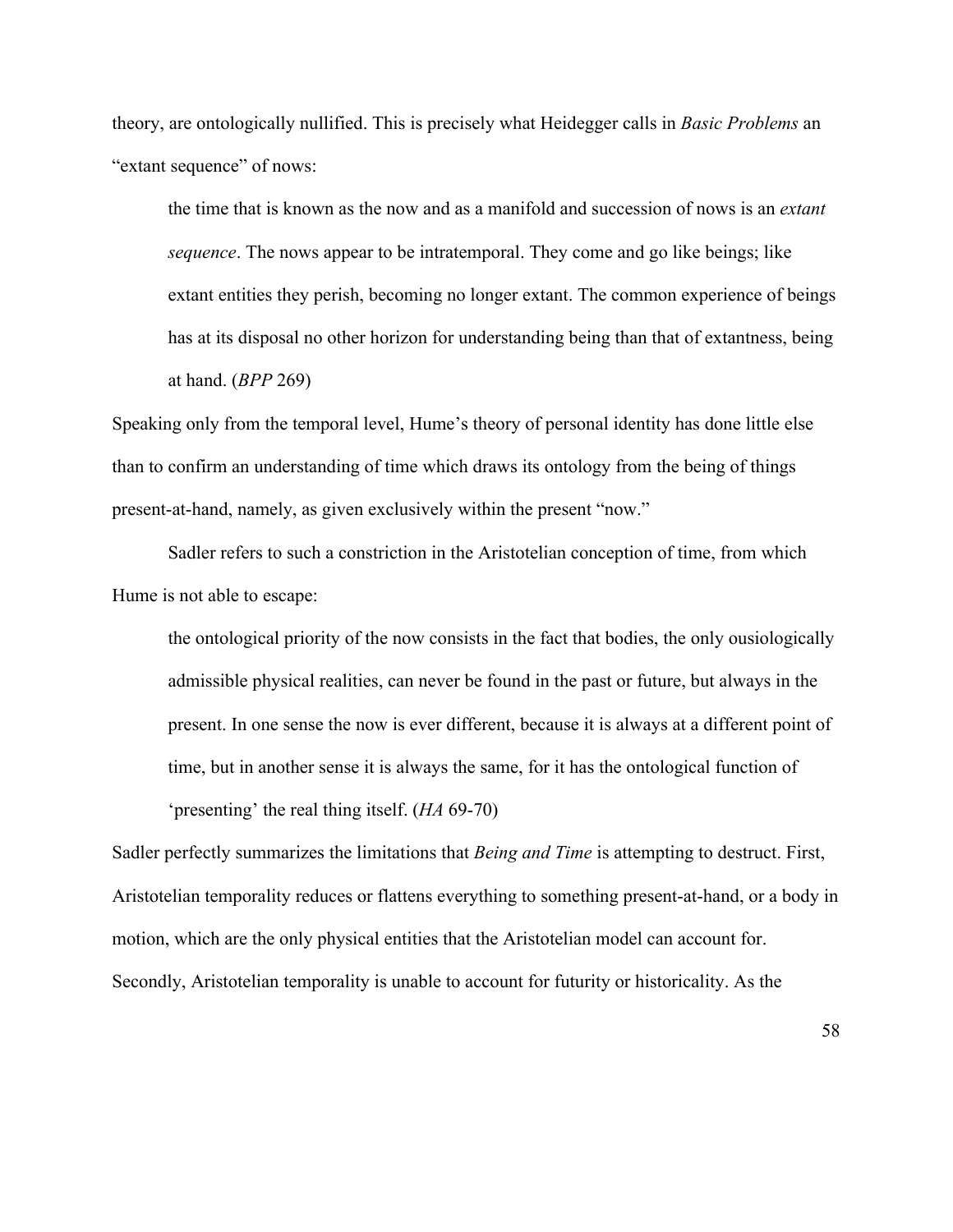account of the temporal structure of Being-in-the-world displayed, Dasein is constantly projecting itself into the past, present, and future ecstatically: such a projection is not possible in the ordinary conception of time because the ordinary conception of time cannot allow for a projection into the non-being of the past or future. Thirdly, Hume's skepticism only repeats the Aristotelian ontology of the present: even if the *nun* is ever-changing, it is still the only locale where bodies may present themselves. Finally, it appears that Hume's analogy mistakes what Heidegger calls "clock time" for temporality itself and takes all time to be an "intrinsically freefloating runoff of a sequence of nows" (*HEP* 22).

## **VI. Finitude**

Pointing out the internal failure of Hume's theory is not enough. What Heidegger is after is not simply to throw light on theories of temporality caught within the Aristotelian paradigm, but to bring out what their fundamental limitations are. In light of Heidegger's critique of the metaphysics of presence so far, we may also say that Hume's conception of time leaves finitude (and thereby history, birth, death and so forth) unthinkable—even if it attempts to wrest subjectivity away from a theory of the substratum. In terms of care, Hume's use of the vulgar conception of time is precisely what makes a relationship to death as such impossible: both authentic and inauthentic Being-towards-death "is possible only as something *futural* ... By the term 'futural,' we do not here have in view a "now" which has *not yet* become 'actual' and which some time *will be* for the first time" (*BT* 373). Such a 'coming towards' is rooted not in the fact that time cannot be paused or that these moments are coming towards Dasein like the actors on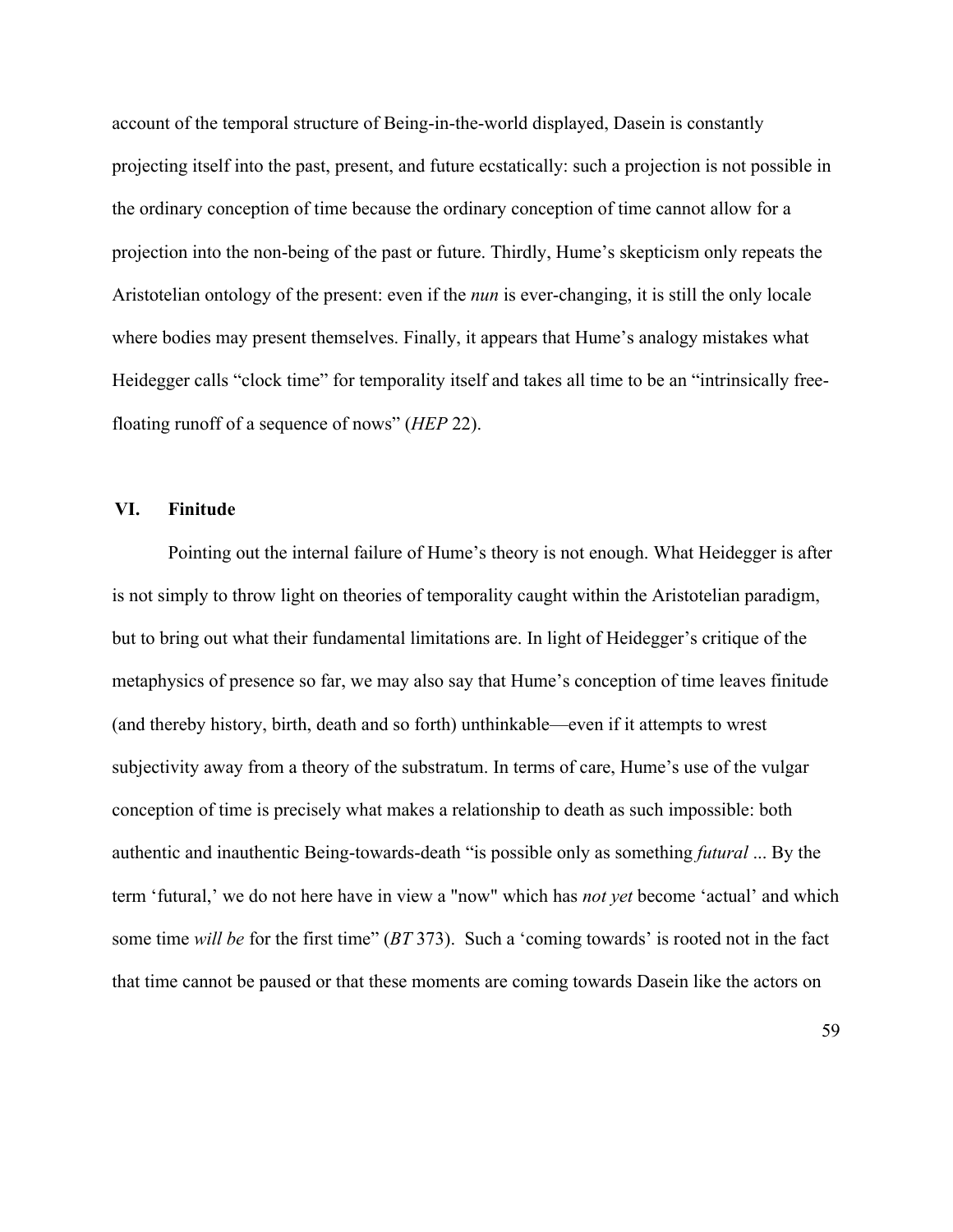the stage, but instead is rooted in temporal projection. Such a futural projection is not possible within the temporality of the eternal now, or the uninterrupted chain of "nows" that proceeds in a linear fashion within time. Instead, the relationship towards natality and death is purely formal in this conception of time (as "only" the beginning and end of life). But, as Heidegger writes, "only that entity which is 'between' birth and death presents the whole which we have been seeking" (*BT* 425). So long as one, like Hume, clings to the vulgar conception of time, one cannot even formulate the ontological problem of the extension ('connectedness of life') between birth and death in a way that is not indifferent to that birth and that death. "Dasein *is* its past and its future, *is* its birth and its death. But the *is* [*est*] here designates a Being that can *absolutely* not have the form of presence or phenomenality" (*QBH* 148). Such an *is* belongs only to manifestation and phenomenality.

Heidegger writes that the ontological meaning of temporality is grounded in the experience of resoluteness as well as authentic or inauthentic Being-towards-death. Such is Dasein's futurity. But what about Dasein's past—its historicity? Very early on, Heidegger writes that "Dasein's Being finds its meaning in temporality. But temporality is also the condition which makes historicality possible as a temporal kind of Being which Dasein itself possesses, regardless of whether or how Dasein is an entity 'in time'" (*BT* 41). Of course, what must be subjected to *Destruktion* first before we can understand such a claim is the ordinary conception of time found in Aristotle. Once the Aristotelian model of time has been subjected to critique, it is possible to look at historicality as a mode of temporality, "which explains in particular that this mode is modified, modalized according to the structures that are those of temporality itself, in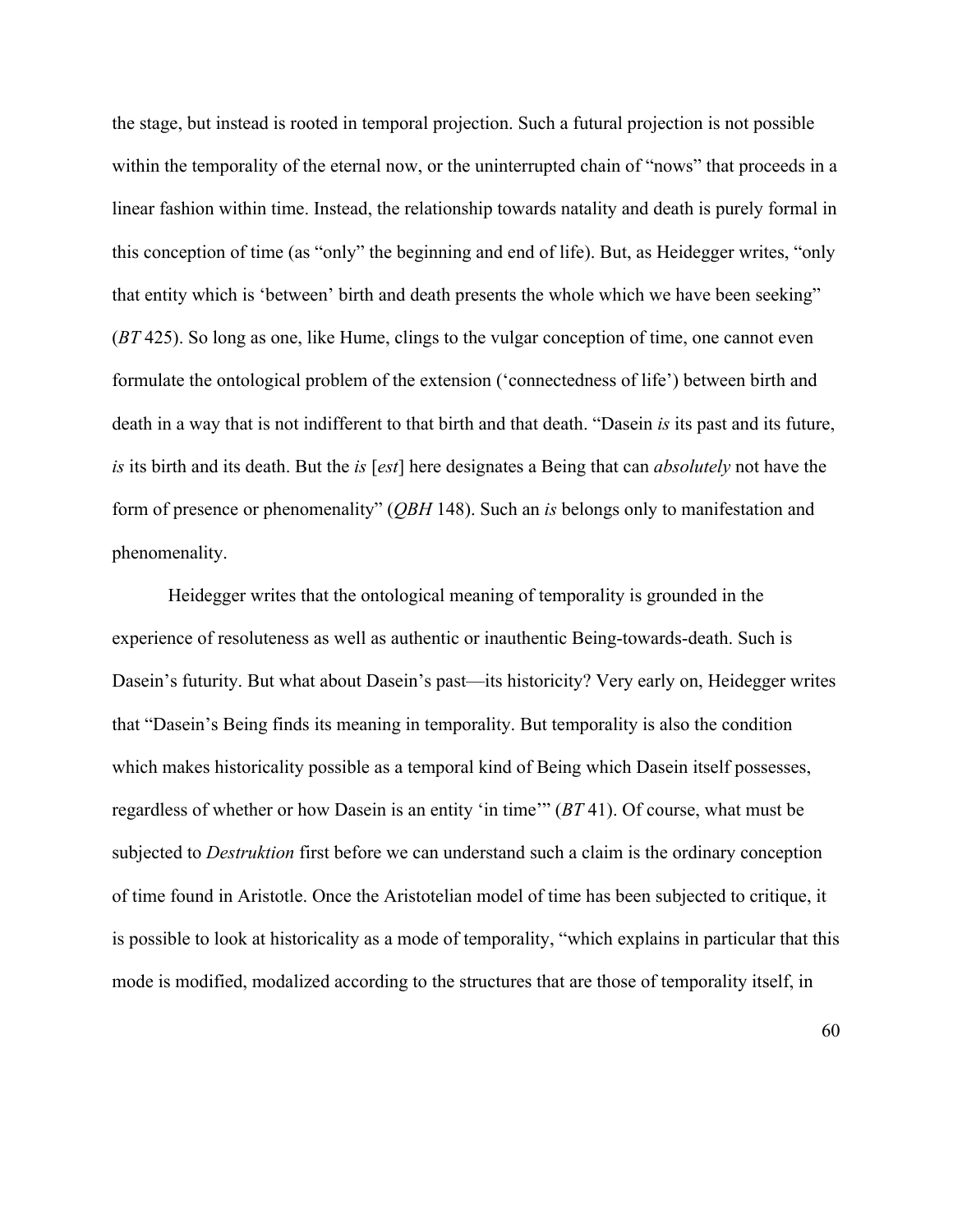particular that the significations of authenticity and inauthenticity will be found again in it" (*QBH* 93). In other words, the question of historicity is a question of how Dasein can relate to such a historicity as such, and thus what the temporality of Dasein signifies.

Contrary to the Humean model, in which the past is merely the oblivion of past actors that have departed the stage, Dasein's historicity is structured by the ontological fact that "in its factical Being, any Dasein is as it already was, and it is 'what' it already was" (*BT* 41). If this is true, it is not possible for Dasein to be historical in any sort of merely formal way (such as having some connection to a 'past now'). Instead,

*Dasein* is intrinsically its past: the *ist* is intrinsically constituted by *Vergangenheit*, without which *Da-sein* would not be essentially historical. The past does not follow, that means that in every *Geschenen* that 'historizes' by projecting into the to-come—and there is history only through this exiting of the past, of ek-statis toward the to-come—every *Geschehen* opening the future is already not followed but pre-ceded by the past that my being is. (*QBH* 97)

Derrida's insertion of the dash between *Da* and *sein* in the first sentence after not using it moments before is not insignificant, because what is precisely at stake here in such an understanding of historicality *is* the *Da* of *Dasein*, as I argued in the previous chapter. In Heidegger's omnipresent struggle with the separation of *Dasein* and *Vorhandenheit*, what must be understood is what exactly is meant in the '*there*' of Dasein's *being-there*. (Dasein's *topos*, as Chernyakov and Luchte write.) Part one of the first division of *Being and Time* is devoted in part to developing the answer in terms of *In-der-Welt-sein*, and Heidegger grounds this kind of being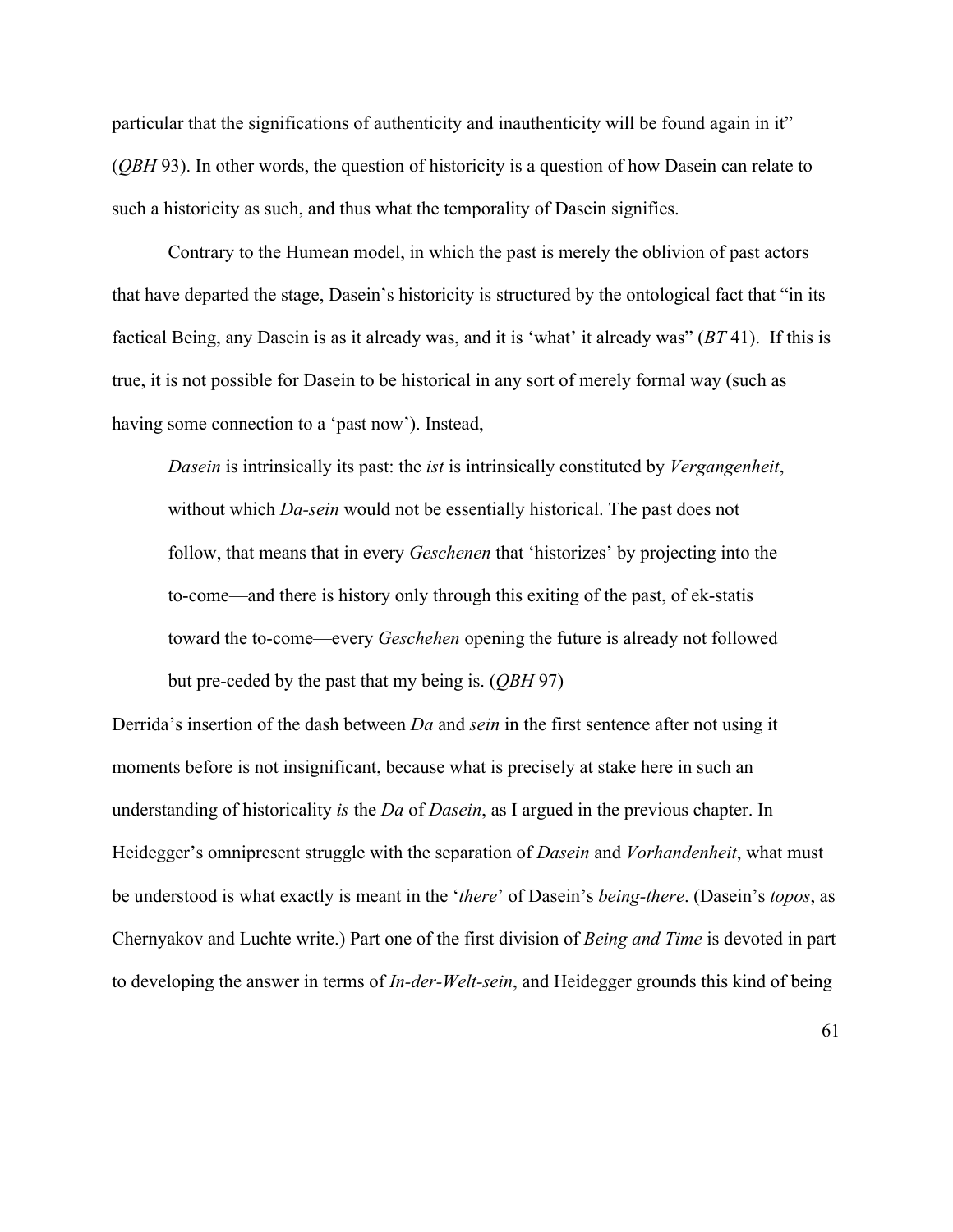in ecstatic temporality. Temporality is at the heart of such an understanding of Dasein, so long as we do not think that Dasein's futurity nor history can be understood through something like being in time or *intratemporal*, which only describes beings that are present-at-hand.

More specifically, what Heidegger has in mind here is explicating the structure of which Dasein seems to be constant throughout its existence *as movement*: "the movement (*Bewegtheit*) of existence … is definable in terms of the way Dasein stretches along. The specific movement in which Dasein *is stretched along and stretches itself along*, we call its '*historizing*.' The question of Dasein's 'connectedness' is the ontological problem of Dasein's historizing" (*BT* 427). By engaging with such a movement of historizing, Heidegger's philosophy of time is engaging specifically with finitude. To engage with finitude, one must engage with both the heritage upon which one is thrown into (not simply 'in') as well as the possibilities of authentic resoluteness, which is itself grounded by a *futural anticipation* towards death. However, contra Hegel, there is no *falling into history*; rather "historicality is rooted in temporality" (*BT* 428). As I alluded to earlier, Dasein's historicity is *modalized* by an understanding of the structure of ecstatic temporality. Dasein does not *fall in and out of history* but instead oscillates between the structures of authentic and inauthentic historicity which itself is rooted in an authentic understanding of temporality itself (which of course itself is partnered with the *inauthentic* understanding of temporality).

## **VII. Is** *Destruktion* **Successful?**

The struggle of *Being and Time* is in large part to divest philosophy and ontology away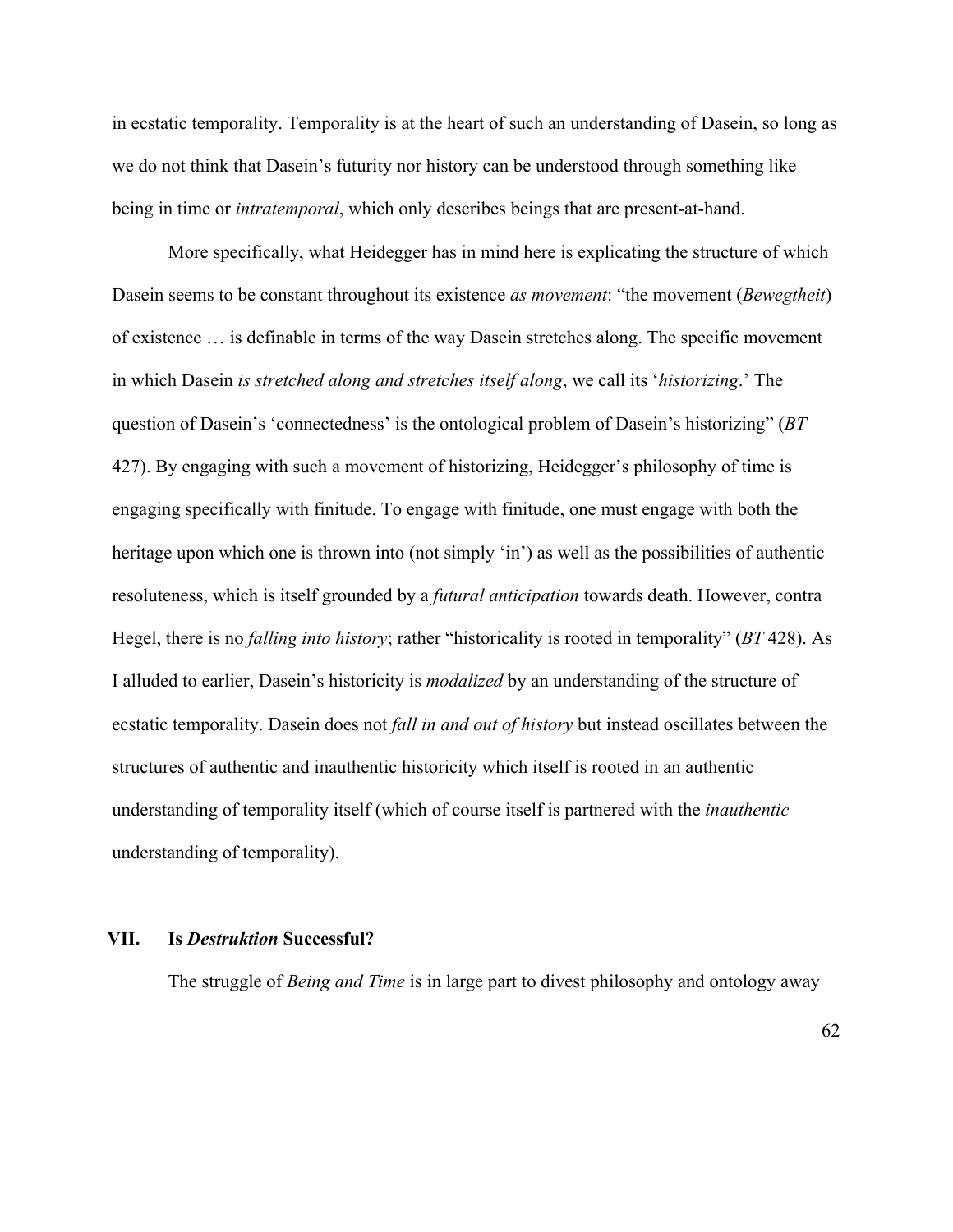from the privileging of the presence of the present. For the reasons that I have argued above, Heidegger makes clear that the structure of *Vorhandenheit* is precisely what we take our ontological clues from, and that the history of philosophy has made its moves exclusively within the domain of this structure. Additionally, such a trajectory has been confirmed by and has found its roots in the Aristotelian conception of time as having the essence of the now that grounds Being. But as I noted above, Heidegger himself translates Aristotle's definition of time in an ontological way: "this is time: that which is counted in the movement which we encounter within the horizon of the earlier and later" (*BT* 473). Heidegger's structure of ecstatic time in the past, present, and future is not a counting (because it grounds such counting) but operates within these three horizons. Certainly, we have taken some distance from the metaphysics of presence within Heidegger's project of *Destruktion*. But how much distance is required for an 'overcoming' of such metaphysics? Heidegger's anti-teleological conception of history and temporality has its ground not in the historical linkage within a succession of time, but instead "in the linking, *Verkettung*, of subject and object" (*QBH* 207). But such a movement within history that produces and is produces in the historicity of *In-der-Welt-sein* requires "systematically destroying classical ontology and … thinking historicity in the open horizon of the question of being" (*QBH* 211). Have we completed such a project?

Derrida's answer is no. But we have taken a "decisive step beyond or within metaphysics." Heidegger himself notes that the *Destruktion* of the history of philosophy and inquiry into the meaning of Being is fundamentally enigmatic: "the obscurities are all the harder to dispel when we have not disentangled the possible dimensions of the appropriate inquiry, and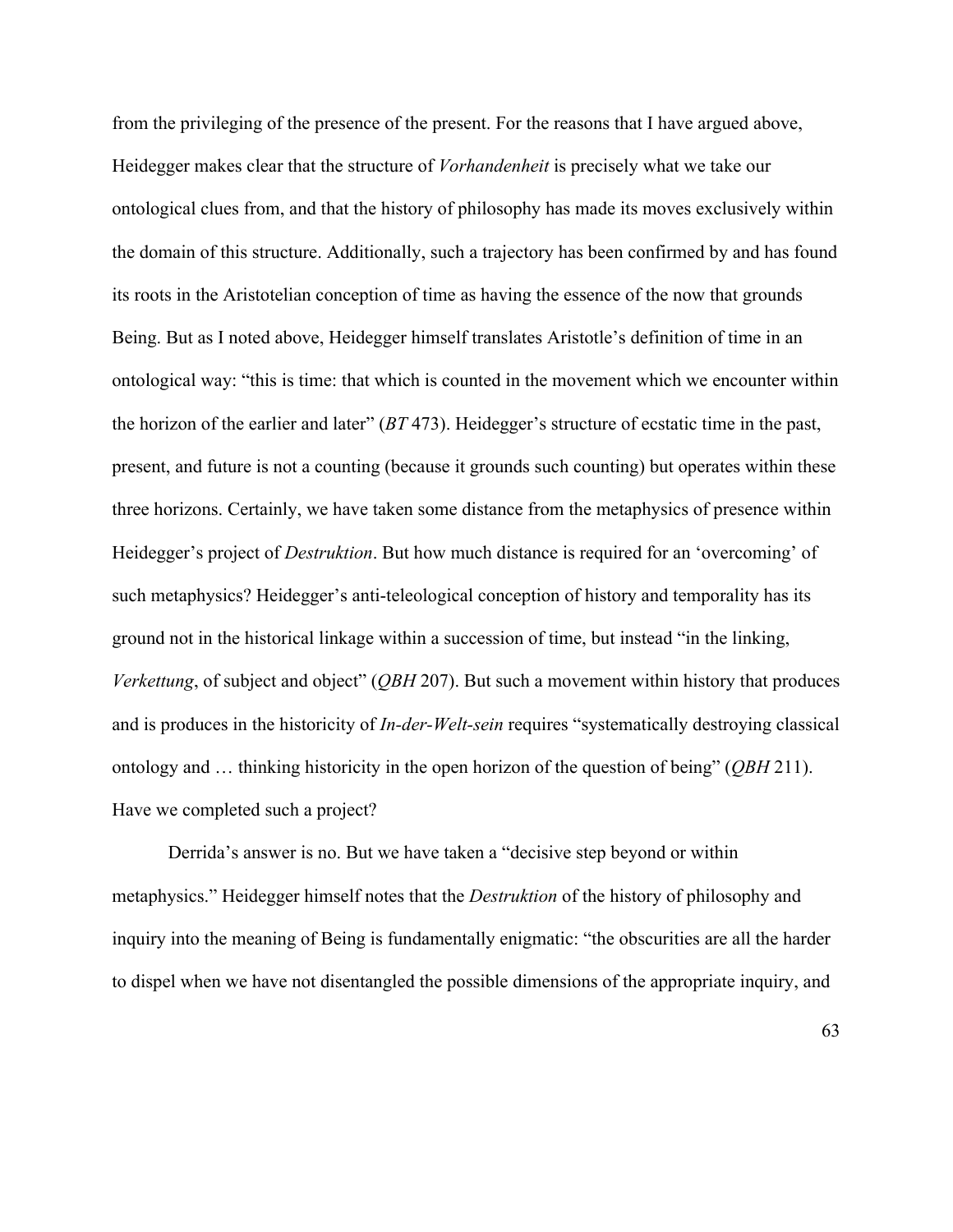when everything is haunted by the *enigma* of *Being*, and, as has now been made plain, by that of motion" (*BT* 444). These two enigmas likewise plague Aristotle's *Physics*. Aristotle himself notes that Zeno's paradox does not clarify anything with regards to the nature of movement, but then simply "repeats its *aporia* without deconstructing it" ("OG" 50). Such a thought of movement outside of the ordinary conception of time is one half of the task of *Destruktion* in *Being and Time*—yet it remains incomplete. However, the final sections of *Being and Time* that take on such an aporia head-on leave us with some of the most important clues of Heidegger's struggle with fundamental ontology—the "quiet force of the possible" and "auto-transmission" (*Sichüberliefung*)—even if these sections do completely "run out of breath" (*HQB* 153) . But the question of the "overcoming of metaphysics" must be addressed as such for not only an understanding of Heidegger's work, but Derrida's as well.

On one of the last pages of *Being and Time*, Heidegger remarks on the relationship of the ordinary concept of time (as a succession of "nows") to the concept of historicity:

The ordinary way of characterizing time as an endless, irreversible sequence of "nows" which passes away, arises from the temporary of falling Dasein. *The ordinary representation of time has its natural justification*. It belongs to Dasein's average kind of Being, and to that understanding of Being which proximally prevails. Thus proximally and for the most part, even *history* gets understood *publicly* as happening *within-time*. This interpretation of time loses its exclusive and pre-eminent justification only if it claims to convey the 'true' conception of time and to be able to prescribe the sole possible horizon within which time is to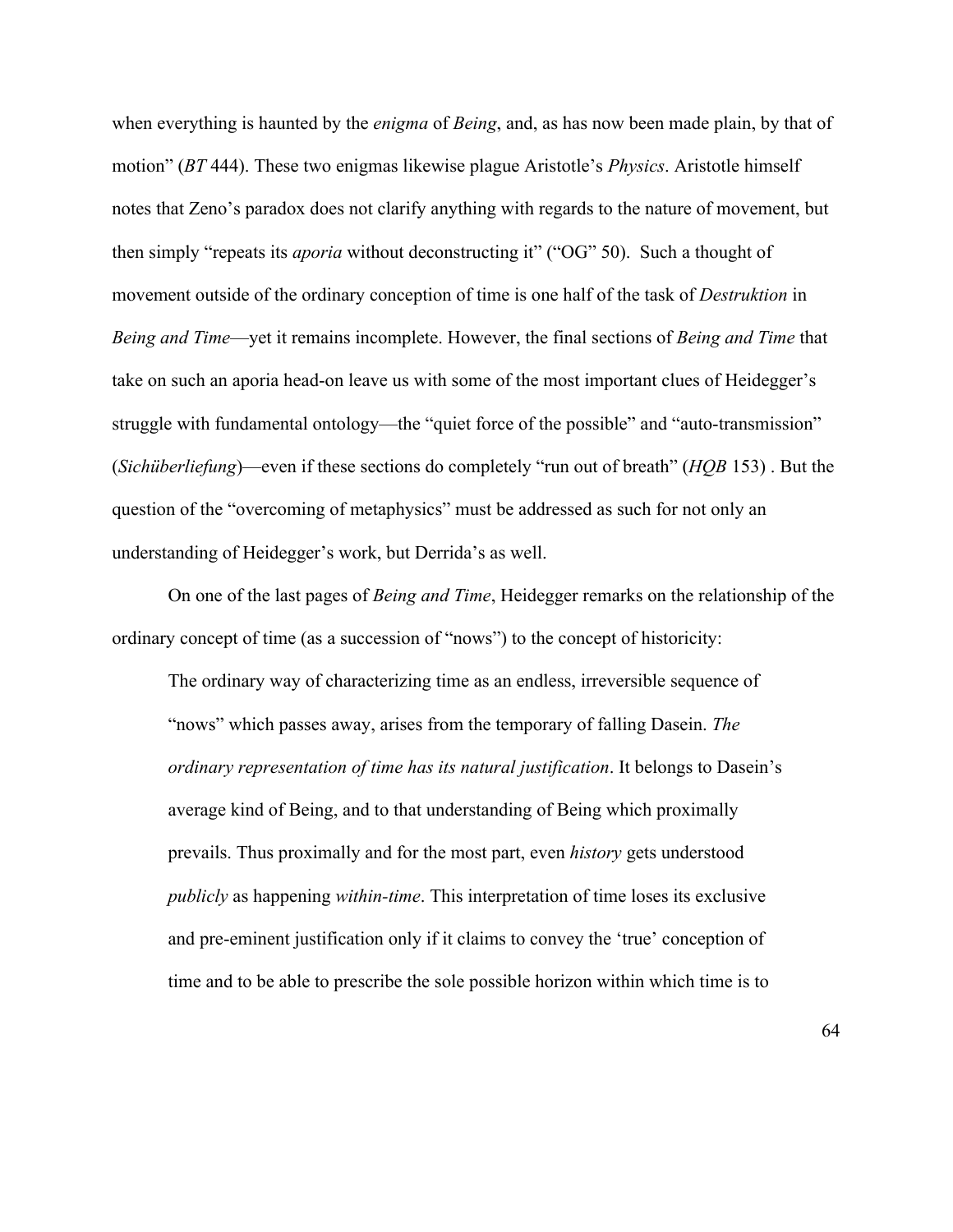### be Interpreted. (*BT* 478)

Heidegger here argues that inauthentic historicity is grounded in a certain structure of the history of Dasein. So much so seems to be fully in line with the existential analytic that we have been working with so far. The last sentence, however, seems to argue that the inauthentic conception of historicity is *not incorrect*, but merely loses its "pre-eminent justification" *so long as it claims to be the only conception of time*. What is Heidegger saying about the inauthentic or ordinary interpretation of temporality? The answer to this question lies within the structure of authenticity itself. We read earlier in *Being and Time* that "the inauthenticity of Dasein does not signify any 'less' Being or any 'lower' degree of Being. Rather it is the case that even in its fullest concretion Dasein can be characterized by inauthenticity. … Dasein's average everydayness, here is not to be taken as a mere aspect" (*BT* 68-69) but instead is grounded in *Jemeinigkeit* just as primordially as authenticity. As I have argued so far, the inauthentic or ordinary concept of time finds its origin in the structure of Dasein, as that which takes its ontological clues from what is present around it in the present. What does this say about the legitimacy of the metaphysical claims that have sprung out of the ordinary concept of time? Derrida answers that "the inauthentic understanding of its being does not befall Dasein like an accident; it is a possibility and even an essential necessity inscribed in the very heart of its being" (*QBH* 116). Does that preclude the possibility that we cannot merely overturn such understandings in favor of a more authentic or primordial understanding of Being or temporality? To this Derrida answers "that metaphysics, which is essentially substantialist … is not a fault or a sin of which one should rid oneself, of which one could purify oneself by 'overcoming' metaphysics. Metaphysics, like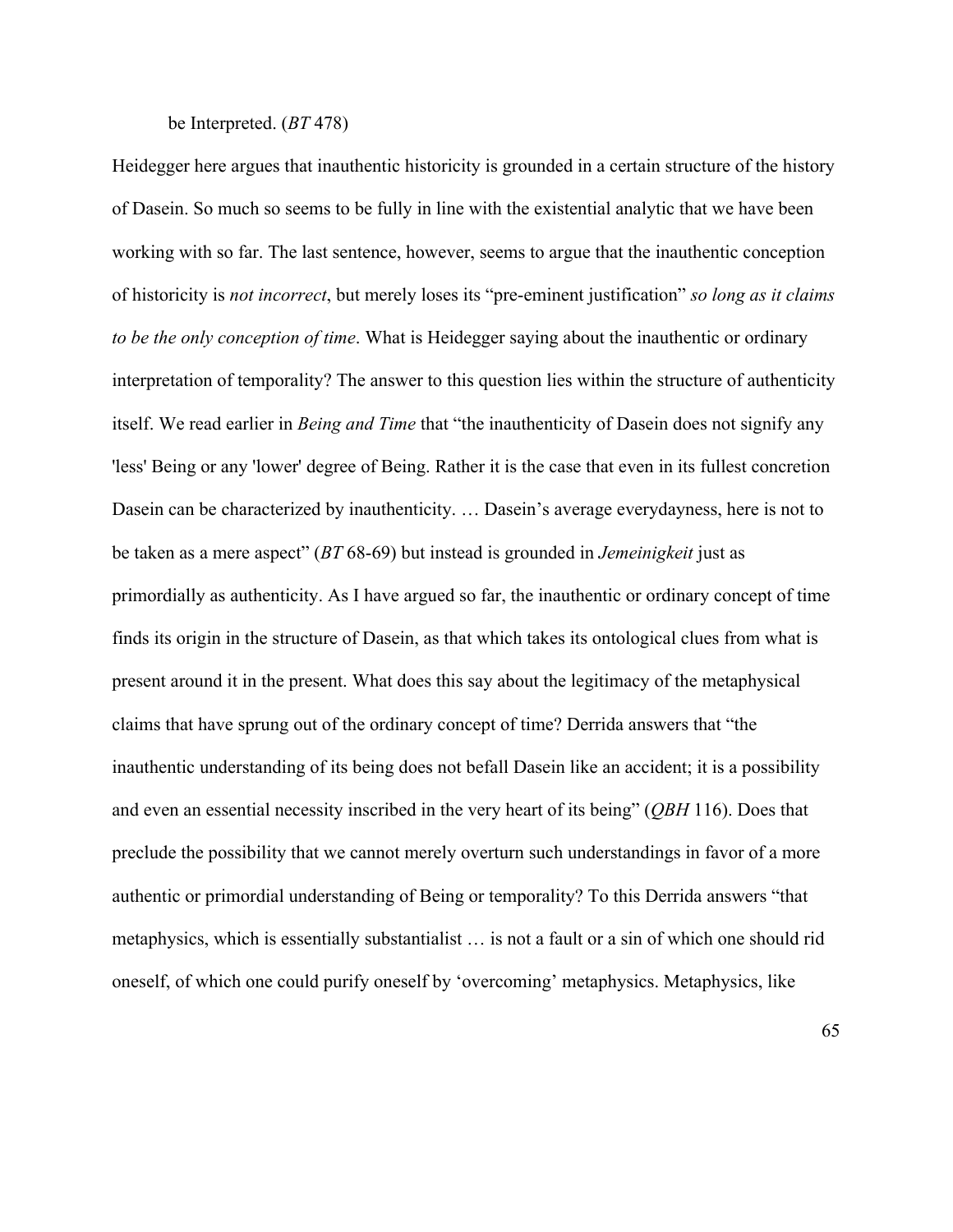inauthenticity, cannot be overcome" (*QBH* 117). Clearly we have not here overturned metaphysics in its entirety—just taken a step beyond or within it—but Derrida is clear here that metaphysics is not like a sin of which one *should* rid oneself. Why does Derrida use such ethical language here? What obligation do we have to the history of philosophy, which has potentially led us astray so many times in light of the existential analytic?

To answer this question, we must keep in mind that we must be faithful to the project of *Destruktion* itself. What is, after, all *Destruktion*? We can be certain that it does means "neither annihilation or demolition, nor critique, nor refutation of an error" (*QBH* 18). Why is this so? Simply because *Destruktion* itself must remain within the constraints of the existential analytic that has been set out in *Being and Time*. We cannot forget that Dasein "*is* its past, whether explicitly or not" (*BT* 41). After all, has it not been clearly shown that a desire to cast off a past would be precisely the kind of understanding of history that would be characterized as *inauthentic*? Any thinking of *Destruktion* that is a casting off is *in and of itself ahistorical*. "Dasein has grown up both *into* and in a traditional way of interpreting itself: in terms of this it understands itself proximally and, within a certain range, constantly. By this understanding, the possibilities of its being are disclosed and regulated" (*BT* 41). Just as Dasein grows up into a certain set of contexts and historical situations, so does philosophy. Such a grounding in the history of philosophy is also what explicitly grounds the possibilities of philosophy. Dasein's "own past—and this always means the past of its 'generation'—is not something which *follows along after* Dasein, but something which already goes ahead of it" (ibid.). In other words, the possibility of "overcoming metaphysics" takes the double structure of the *could not/should not*—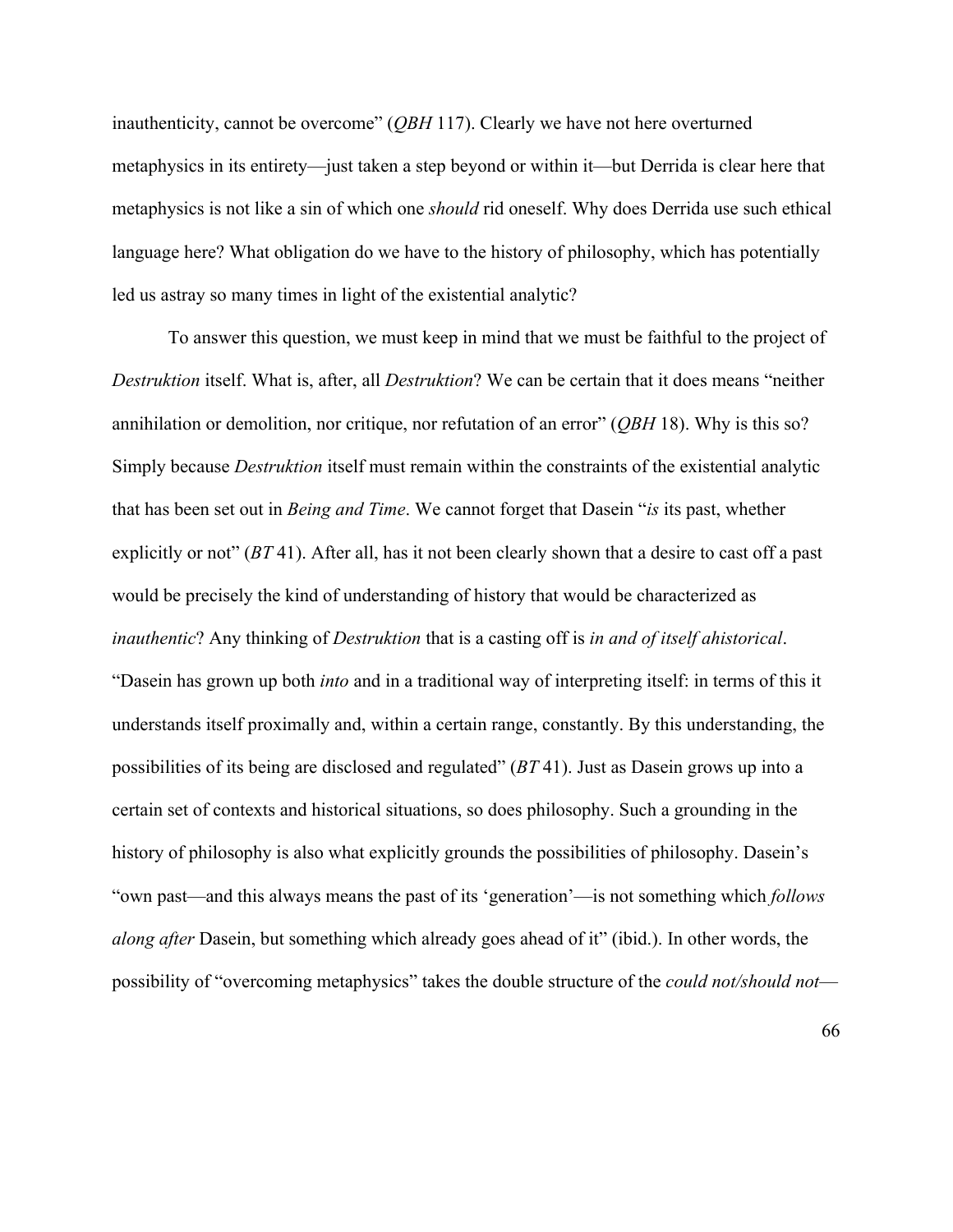at least in the span of one work. If we were to indulge ourselves in the delusion of a singular gesture that usurps the entire canon of philosophy, we would be indulging in a fantasy that has no basis in an authentic understanding of historicity itself.

Such, then, is the importance of the concept of *repetition*, which Heidegger peppers into the last sections of the ontological investigation of ecstatic temporality. He notes in these sections that resoluteness grounded in authentic being-towards-death "which comes back to itself and hands itself down, then becomes [!] the *repetition* of a possibility of existence that has come down to us" (*BT* 437). Of course, this is not any kind of deterministic repetition, but a repetition that follows the structure that Heidegger calls *Sichüberliefung*, which Derrida translates as "*autotransmission*" (*QBH* 184). Such auto-affection is the opening for the possibility (and yes, just that) of authenticity itself, which is grounded *precisely and explicitly* in the auto-affection of time that I explored earlier in this essay ("Time is what affects this nucleus, affecting it with nothing"). Heidegger describes the process of *Sichüberliefung* here:

"*Only an entity which, in its Being, is essentially* **futural** *so that it is free for its death and can let itself be thrown back upon its factical "there" by shattering itself against death—that is to say, only an entity which, as futural, is equiprimordially in the process of* **having-been***, can, by handing down to itself* (*sich selbst überliefenernd*) *the possibility it has inherited, take over its own thrownness and be* **in the moment of vision** *for 'its time'. Only authentic temporality which is at the same time finite, makes possible something like fate that is to say, authentic historicality* (*BT* 437, all emphases in the original [?]).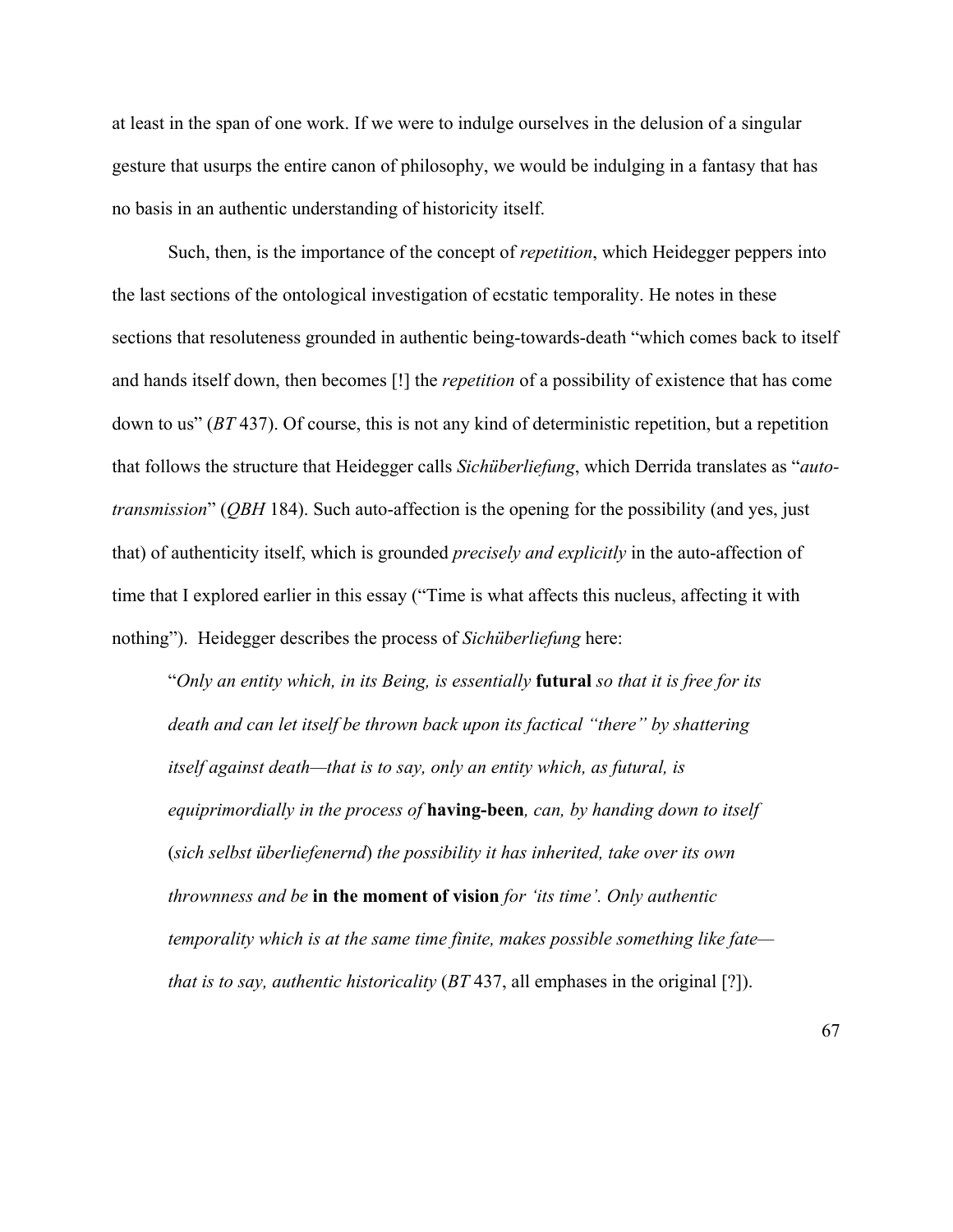Derrida describes the process of *auto-transmission* as "this exiting from the self that rebounds onto self and holds itself in the exit from self, gives itself and transmits itself so as to keep it, its own ecstatic movement, in itself … taking rigorously into account the fact that the absolute form of this movement … is not the present of the now" (ibid.). These passages here require careful study, but beautifully capture the kind of authenticity that Heidegger is attempting to ground *in* the authentic understanding of ecstatic temporality *as* a step beyond (or still yet) *within* the metaphysics of the present—and it is "the only concept that is truly original and proper to a thematic of history," (*QBH* 206) but is still a concept that is yet to be understood in its entirety. Even as such a concept of historicity is grounded in authentic temporality, that also means that such an understanding is consistently engaged in a polemic with the inauthentic understanding in such a way that they both require each other in order for a true *movement* of understanding within history. But it is precisely within this movement of possibilities of repetition, the more that the question of Being is understood not as the presence of the present or as *Vorhandenheit*, the greater chance that "historiography will disclose the quiet force of the possible with greater penetration" (*BT* 446). Such a quiet force of the possible is explicitly the link between Being and truth, which is only possible once philosophy asks the question of "the tie between truth and presence that must be thought, in a thought that henceforth may no longer need to be either *true* or *present*" ("OG" 38).

### **VIII. Conclusion**

I have argued here that Heidegger's *Destruktion* of the history of ontology is rooted in a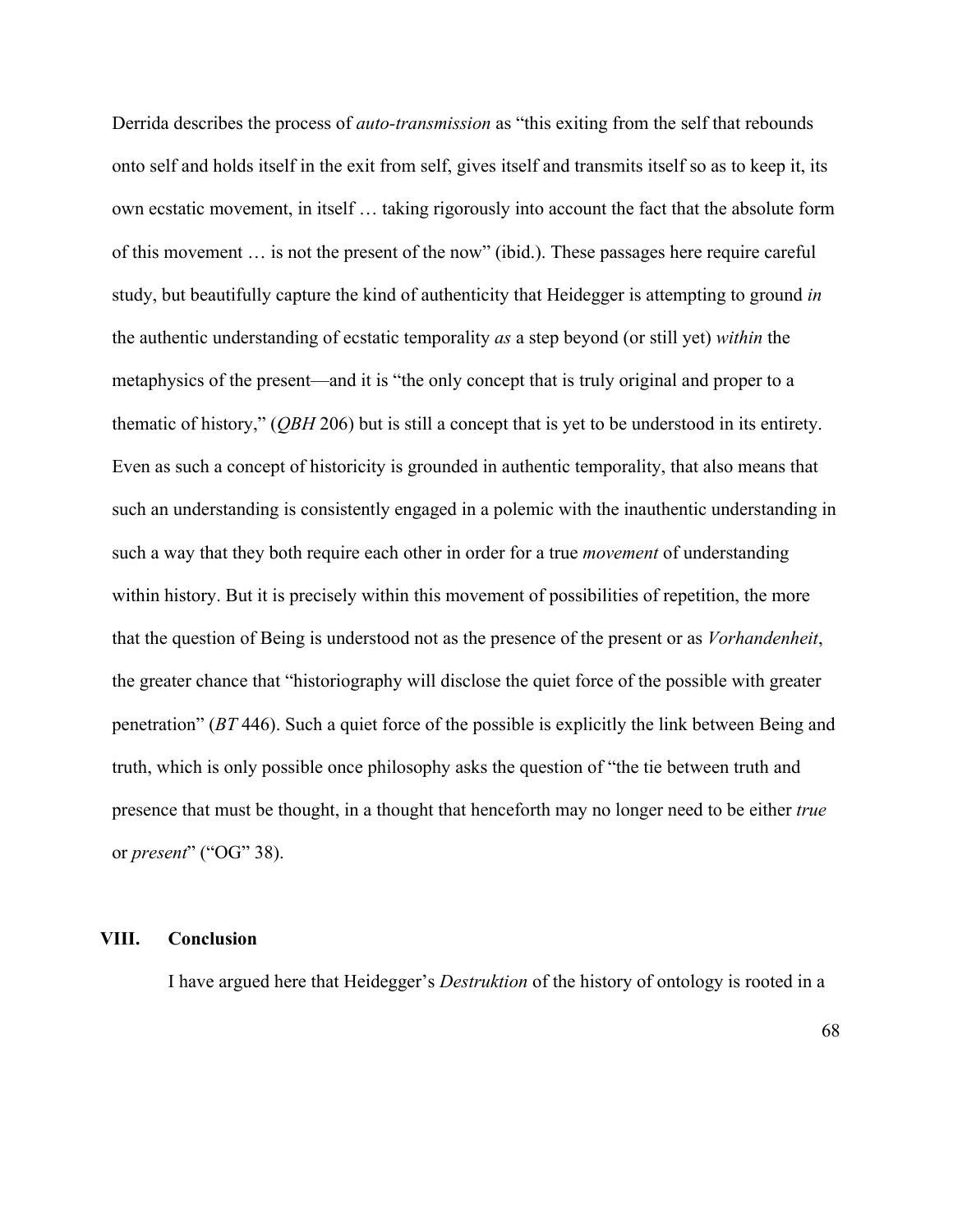critique of the metaphysics of presence, and that such a metaphysics is rooted in an ontology that gets its ontological clues from the schema of *Vorhandenheit*. If indeed such a schema is to be examined critically, any critique must begin with a thorough-going investigation of the concept of temporality. Such an investigation highlights that the concepts of temporality begins with Aristotle's conception of time, which places the essence of time as the "now", thereby determining what has being as what has presence. Despite recent philosophy's entanglement with the attempt to think of human being in ways *not* given by this tradition, it is still inexorably caught inside of them. Hume's theory of subjectivity cuts at the heart of the substratum of the individual but is caught within the modern conception of time; Husserlian phenomenality is likewise only possible through the presence of the givenness of the intentional object. Likewise, I've shown that Heidegger's fundamental struggle in *Being and Time* is the attempt to distance ontology away from a thinking of the presence through a rethinking of Being as temporal, and a rethinking of temporality as tripartite (past, present, and future) and ecstatic. Ultimately, I believe that the early Heidegger's attempt to break through some of the fundamental limitations of philosophy is successful, so long as what success means is defined clearly. The success of *Being and Time* is not within its ability to destroy philosophy, but to shake it. What does it mean to "shake" philosophy? Heidegger is not after refutation, but "to bring out the thinking of being that is hiding under the ontic sedimentations" (*QBH* 18), and what Heidegger "shakes" in his solicitation is the "privilege of the Present is the self-evidence, the assurance, the most total and most irreducible ground of the totality of metaphysics itself; it is philosophy itself" (*QBH* 138).

Although Heidegger does, only a year later in *Basic Problems*, walk back a number of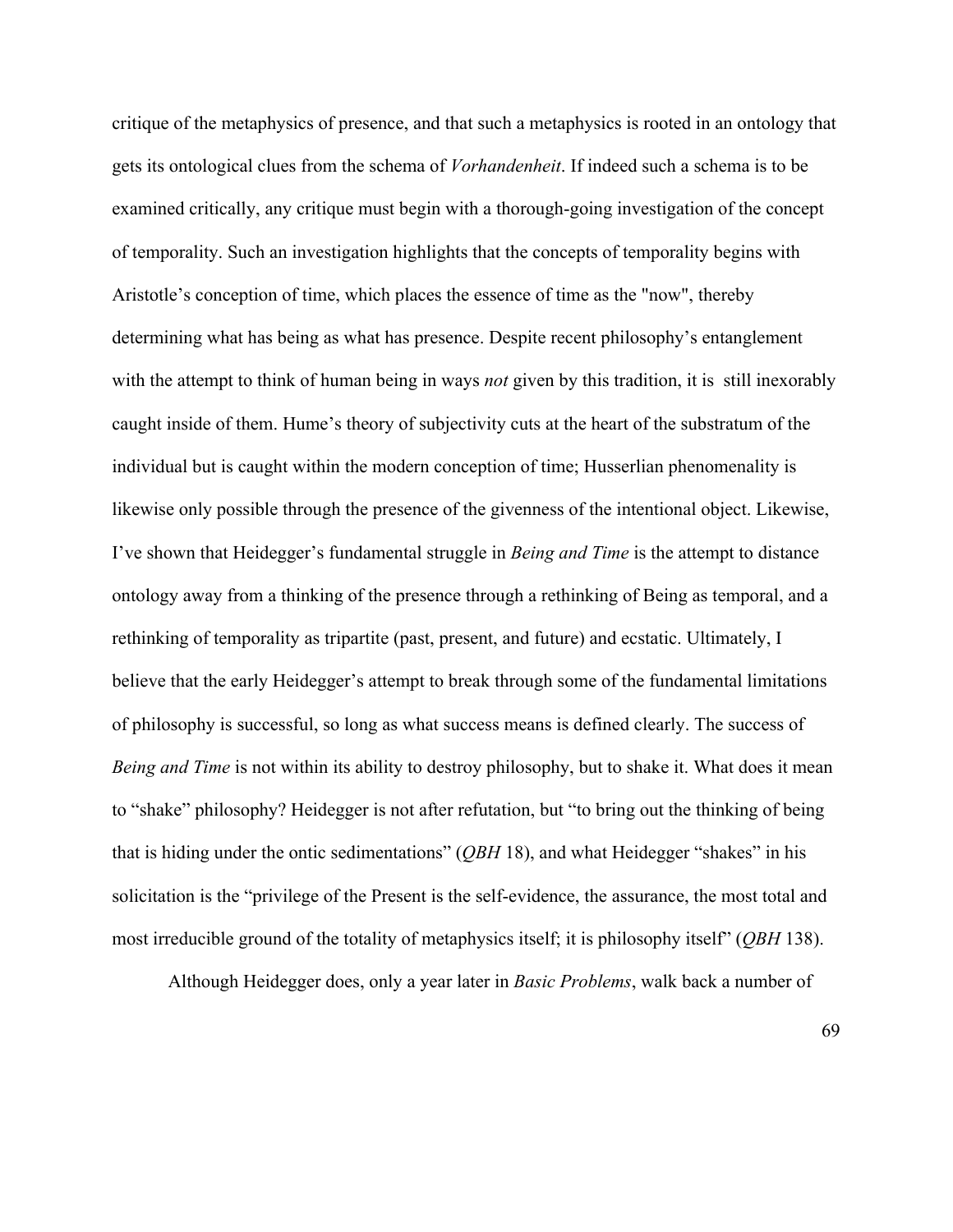claims made in *Being and Time*, Heidegger's primary success is in proving one of *Being and Time*'s most fundamental claims: that death is unsurpassable. By showing the ontological importance of death, Heidegger effectively shook philosophy enough to at least put on display that the inability to think beyond the modalities of presence had crippled philosophy's ability to ground the questions of life and death, finitude and natality. Although Heidegger did not return to the question of ecstatic temporality after the 1920s until *On Time and Being* in 1963 (which does not resolve, for example, the issue of the reconciliation between the third and fourth thesis), ecstatic temporality remains one of Heidegger's most intriguing and novel projects and remains one of the only (if not *the* only) alternative to an Aristotelian theory of temporality.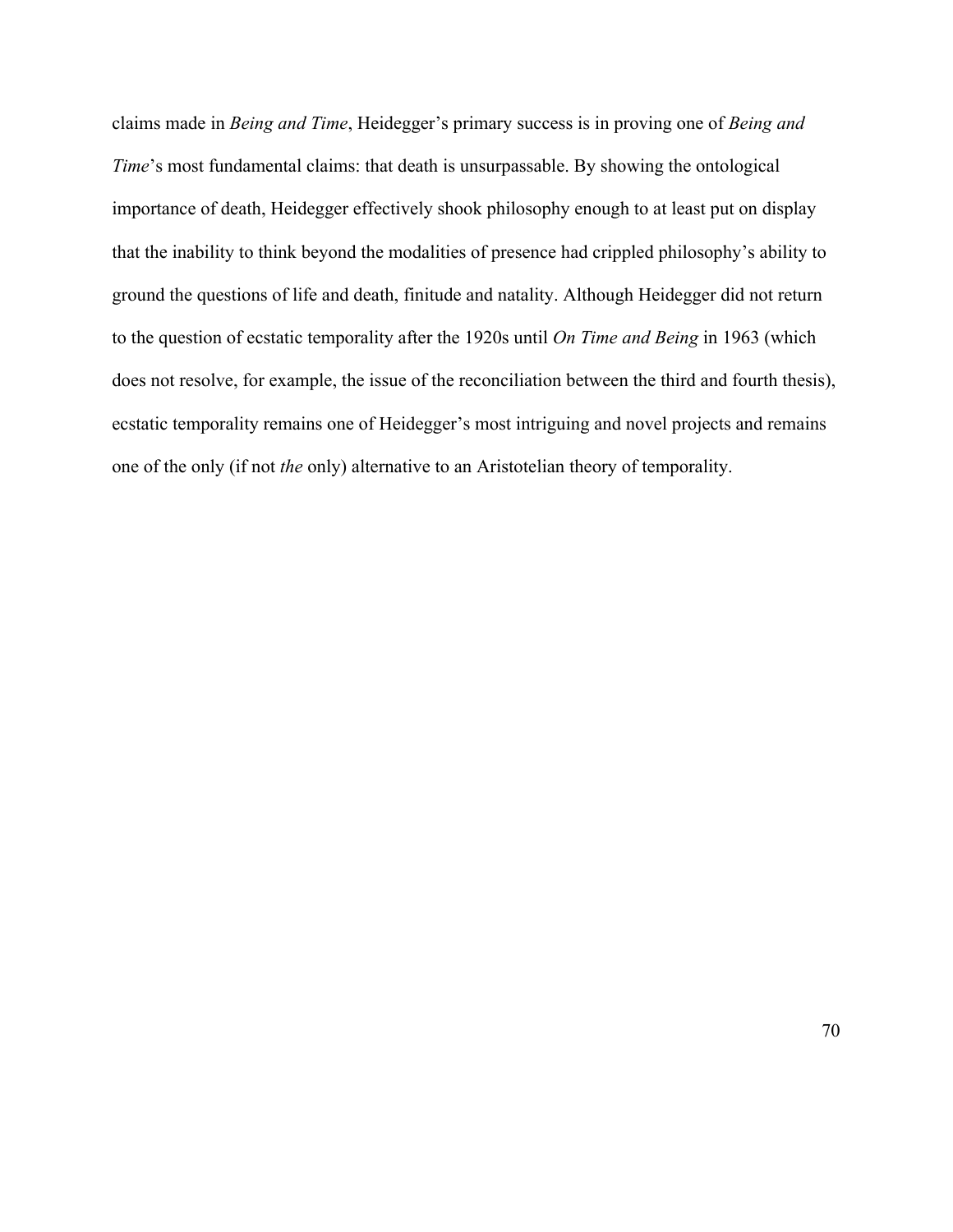### **Conclusion**

In conclusion, what I have shown in this thesis is that Heidegger's project of "fundamental ontology" of the 1920s rested on his theory of ecstatic temporality. In chapter one, I argued that the structure of care is ontologically ungrounded if it does not rest upon a thinking of temporality that breaks out of the confines of a thinking of being as only possible within the presence of the present. Rather, Dasein's engagement with the world has a tripartite temporal structure that enables Dasein to be in a world that is given to it as meaningful. And such meaningfulness, I argued, is only possible given Dasein's relationship to the three ecstases of temporality: to care is to be temporal. To explore this, I briefly looked at why death is "unsurpassable" in Heidegger's philosophy: by being the boundary that Dasein may not pass beyond, death becomes the backstop that Dasein returns to itself against. When Dasein projects its understanding out to the future, it brings back with it an understanding that, in the face of death, passive indifference is no longer an option. Dasein's life is its own to shape and mold, and this realization is only possible if Dasein understands in an authentic way that it its life will come to an end. Ultimately, I argue that for this to be possible, Heidegger is correct in writing that such a relationship to death is not possible given the "ordinary" conception of time, in which death is merely just some event that will occur in the future. This kind of relationship to death belongs to beings that are not Dasein, beings which are merely "in time." Rather, Dasein's relationship to death means that Dasein cannot be a being that is merely in time, but that "the existentialontological constitution of Dasein's totality is grounded in temporality [*Zeitlichkeit*]" (*BT* 488).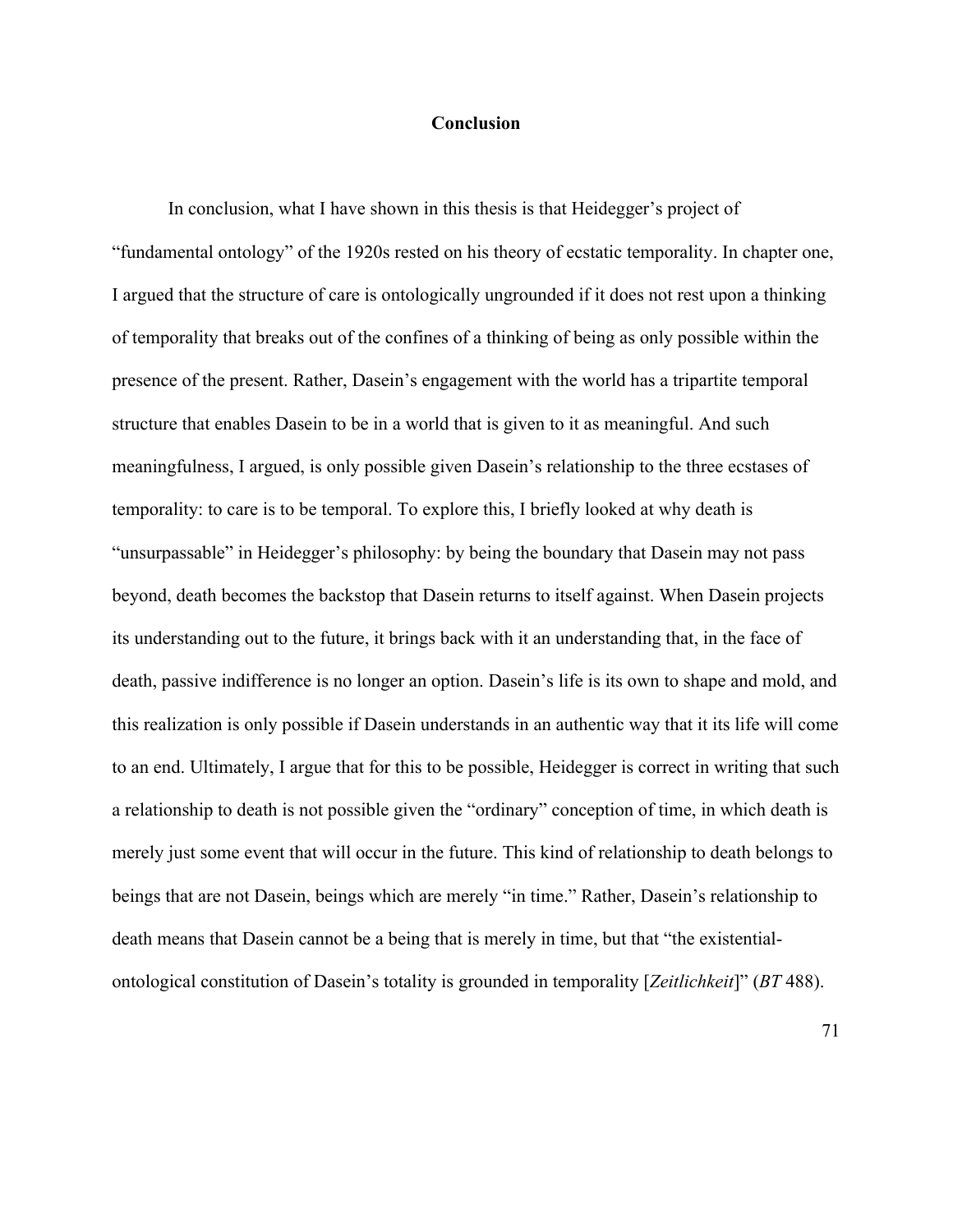And, as I showed above, the meaning of this totality is given in care, which is itself grounded on the phenomenal characteristics of ecstatic temporality [*zu…, auf…, bei…*].

To explore these phenomenal characteristics, I looked at David Farrell Krell's four theses of ecstatic temporality, which provided a firm foundation to discuss Heidegger's ontology of temporality. The first thesis dealt primarily with the temporalization of temporality and its relationship to care, which I have briefly summarized in the paragraph above. The second thesis argued that time is originally ecstatic. Such a claim, I argued, is the first explicit attack on the ontology of the metaphysics of presence, since it undercuts Aristotle's fundamental claim that it is only the present "now" which enjoys actual being, and that the past and future are characterized by non-being. Rather, Heidegger's temporality states that temporality is the original *ekstatikon*, or that which is constantly stepping outside itself. In order to challenge the ontological privilege accorded to the 'now,' Heidegger strips the present of its ontological priority and argues that each of the ecstases of temporality are equiprimordial and temporalize themselves completely. As such, each ecstasis is required for a proper understanding of temporality and cannot be collapsed into the other. Next, I looked at the third and fourth theses, which are deeply related to one another. In these theses, Heidegger argues that temporality temporalizes originally out of the future, and that temporality is finite. In order to justify these claims, I circled back to Heidegger's discussion of death, which pointed to the fact that the futural ecstasis has the structure of "closing-down" as well as opening up. Given that finitude and death are unsurpassable (both in the sense that they cannot be overcome as well as that they make possible the totality of care), Heidegger writes that it temporality originates only out of the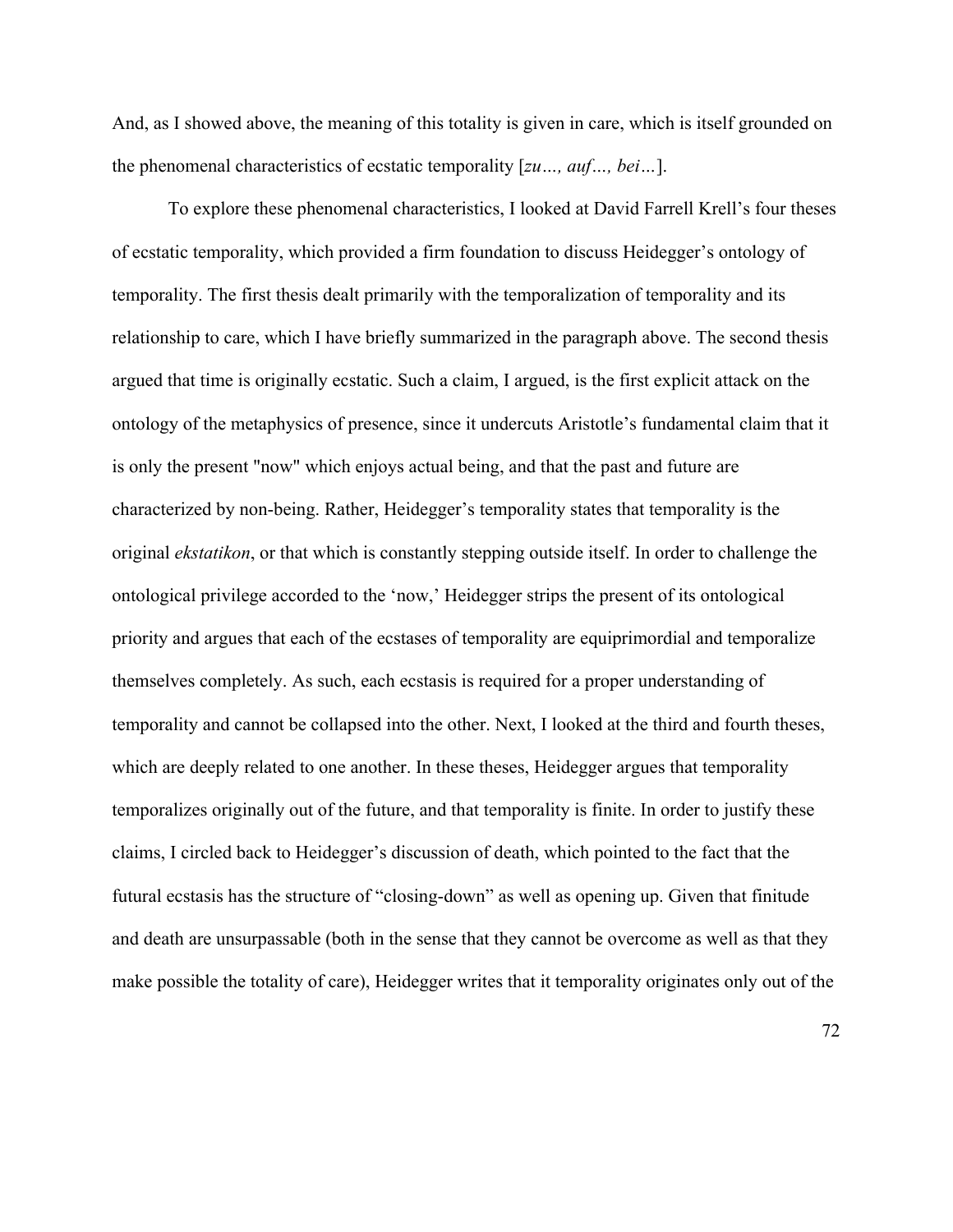futural ecstasis. Consequently, because of this structure of closing-down, temporality itself must be finite as well.

Branching off of this discussion, I discussed the shift in Heidegger's thinking in the one year between the publication of *Being and Time* and *Basic Problems of Phenomenology*, noting that Heidegger abandons the third thesis of ecstatic temporality in order to account for the permanently held open horizon of *Praesenz*. However, I argue that such a shift jeopardizes the fourth thesis since Heidegger no longer looks towards the closing off structure of the futural ecstasis, which is potentially reflected in his unwillingness to justify the fourth thesis in *Basic Problems*.

After giving an account of the ontology of ecstatic temporality in the first chapter, I moved to the second chapter, which sought to give an account for the philosophical importance of ecstatic temporality, basing this reading largely off of a Derridean reading found in his 1964- 65 lecture series on *Being and Time*. First, this chapter entered a new phrase into this paper's lexicon, the "metaphysics of presence," which refers to how philosophy has constructed ontology and metaphysics out of the "ordinary" concept of time (canonized by book ∆ of Aristotle's *Physics*), which can only think of temporality in terms of the presence (or absence) of what is present in the given moment. One must not forget that Aristotle's intention for the *Physics* was to justify motion. Although Aristotle certainly did not invent the ordinary conception of time, it is his account that canonized its justification and ontology. But how could philosophy have built a proper ontology out of a temporality that is concerned with little other than bodies in motion? Such a question here, of ontology's development *out of* temporality, is only possible after

73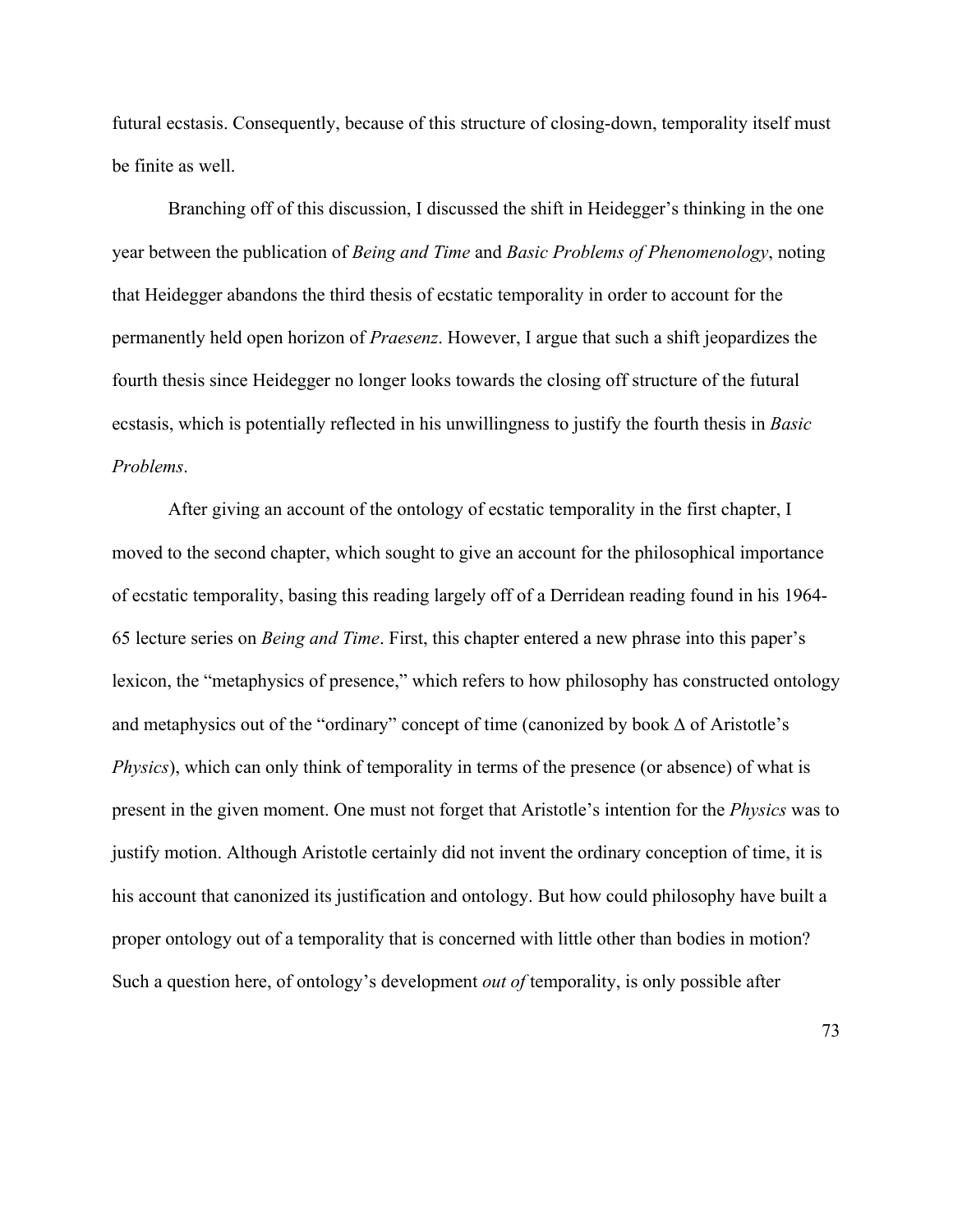Heidegger's *Destruktion* in *Being and Time*. Thus, the second chapter looked at the project of *Destruktion* and its principal target: the schema of *Vorhandenheit*. I argued that philosophy has constructed its ontology by looking at the beings around it and moving out from there. This means that philosophy, historically speaking, constructs ontology out of beings that are not Dasein, and thus are *intemporal* [*innerzeitig*]. Such a building out represents a significant blockade to a properly grounded ontolgoy, which Heidegger attempts to work around in the 1920s through a sustained solicitation of the foundations of the history of philosophy. In this chapter, I argued that ecstatic temporality is not only significant because it is a new theory of temporality, but because such a theory recognizes that "ordinary" time cannot adequately account for Dasein's being, which is temporally ecstatic. Rather, one of Heidegger's primary goals in *Being and Time* is to sufficiently ground the phenomena of finitude, which means both natality (and thus *history*) as well as death.

In examining such a quesiton, I took one historical example of how philosophy attempt to break out of the confines of a thinking of identity and *Vorhandenheit* by looking at David Hume's *A Treatise of Human Nature*. In my examination, I argued that while Hume recognizes that metaphysics has constructed the self out of the impressions given to us by *Vorhandene*, Hume is unable to properly break out of this metaphysics in his critique. In his "actors on the stage" metaphor, he merely (perhaps ironically) reiterates the temporality of *Vorhandene* by relying on an ontology of time which gives being only to the present moment. By doing so, Hume's critique collapses back into itself. But the purpose of this section is to show how philosophy is unable to break outside of the metaphysics of presence so long as it does not first

74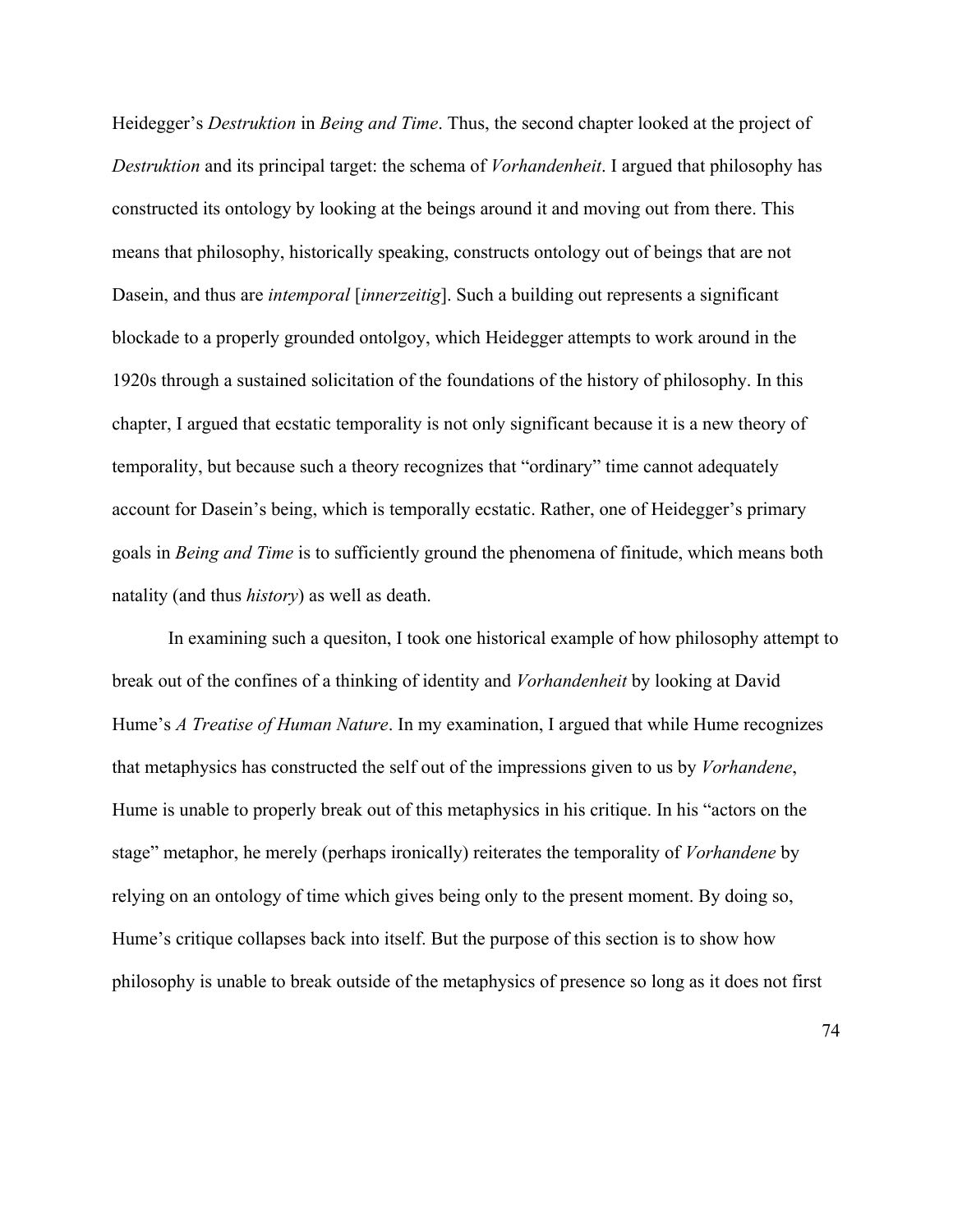start out from a renewed thinking of ontology. If it does not do this, it cannot sufficiently critique the structure of such metaphysics, and only critiques the individual instantiations of the metaphysics of presence.

Lastly, I looked at the question of whether or not Heidegger's project of *Destruktion* was indeed successful. I argue that the answer to this question must be determined by the question that is being asked. If the question being asked is whether or not Heidegger completely exited the history of philosophy and the metaphysics of presence, then the answer is most definitively "no." It is undoubtable that Heidegger himself would have rejected that possibility, as he wrote several times in *Being and Time* that there is something unsurpassable itself about the metaphysics of presence. Philosophy completely bereft of the metaphysics of presence would be ahistorical, and thus illegible. Rather, the question I ask is whether or not the project of *Destruktion* is successful in its attempt to shake or solicit the primacy of the metaphysics of presence, and I argue that *Being and Time* is indeed successful in this attempt. At the very least, Heidegger successfully argued that finitude is philosophically unsurpassable: one must grapple with finitude if one is going to do philosophy. The legacy of post-Heideggerian thinkers who confirmed this is too long to list here. But nonetheless, Heidegger's writings on finitude are based entirely on a rethinking of temporality outside of the limits of the vulgar conception of temporality and the privilege of the presence of the present that it brings with it. As such, I conclude by saying that Heidegger's greatest success in the early period is in showing that philosophy has been unable to discover the connection between ontology and temporality. By focusing on this connection, Heidegger changed the trajectory of philosophy in the 1920s by first showing what philosophy was hitherto

75